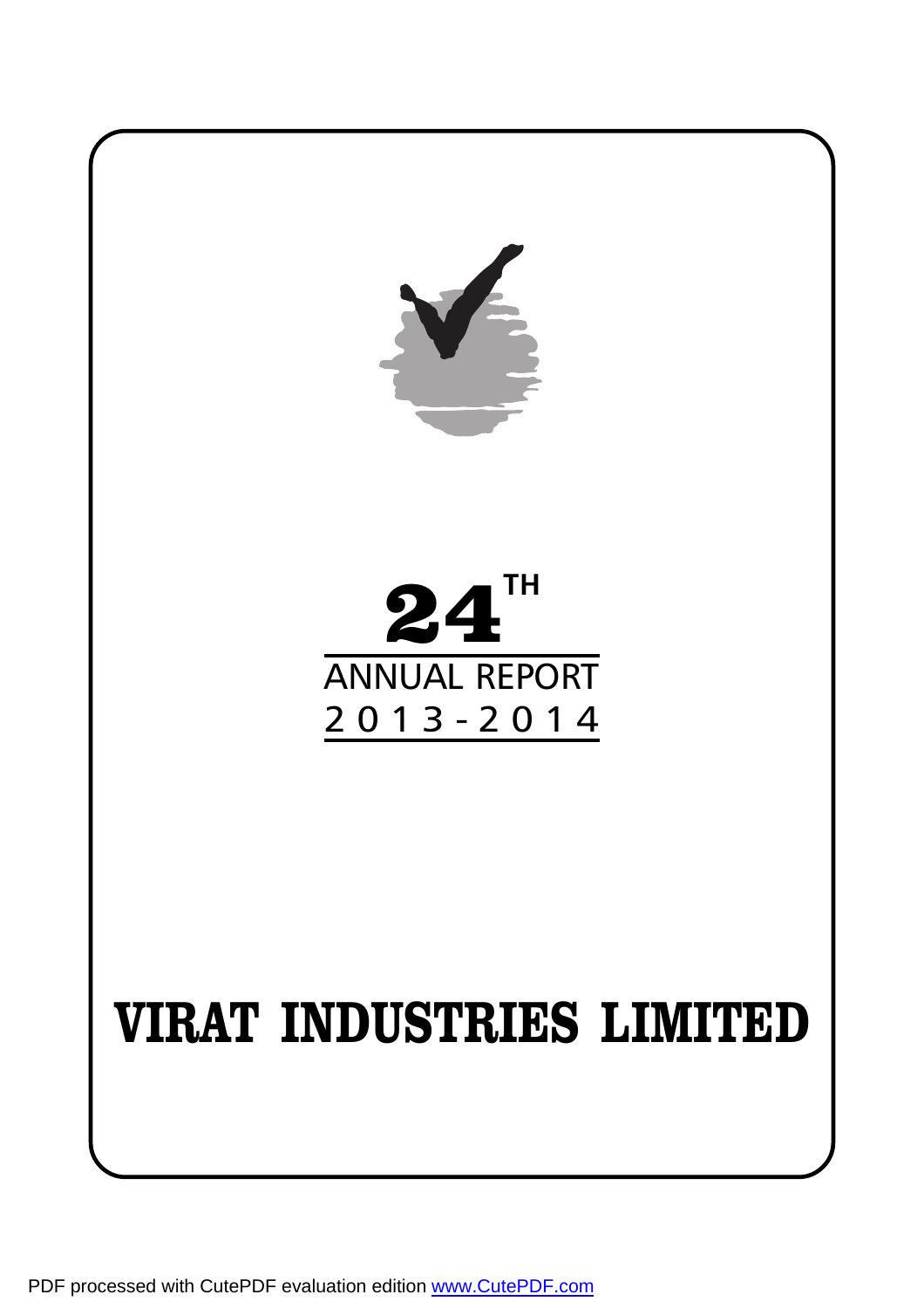# VIRAT INDUSTRIES LIMITED

24th Annual Report 2013-2014

#### **CHAIRMAN EMERITUS**

**Mr. Naozer J. Aga**

#### **BOARD OF DIRECTORS**

**Mr. Arun S. Sanghi** Chairman **Mr. Adi F. Madan** Managing Director **Mr. Ajit P. Walwaikar Mr. Armand N. Aga Mr. Harish H. Shah Mrs. Ayesha K. DadyBurjor**

**PRESIDENT (WORKS)**

**Mr. Nirmal G. Awtaney**

### **COMPANY SECRETARY**

**Mr. Asinkhan S. Baholu**

#### **AUDITORS**

**M/s. Deloitte Haskins & Sells** Chartered Accountants

### **BANKERS**

#### **Bank of Baroda**

### **REGISTERED OFFICE & FACTORY**

A-1/2, GIDC Industrial Estate, Kabilpore, Navsari - 396 424, Gujarat.

| 24TH ANNUAL GENERAL MEETING                    |
|------------------------------------------------|
| nn                                             |
| Thursday, the 11 <sup>th</sup> September, 2014 |
| at 11.30 a.m. at                               |
| A-1/2, GIDC Industrial Estate,                 |
| Kabilpore, Navsari - 396 424, Gujarat.         |

| <b>CONTENTS</b>                                   | Page No. |
|---------------------------------------------------|----------|
| <b>Notice</b>                                     | 1        |
| Directors' Report                                 | 11       |
| Corporate Governance                              | 19       |
| Independent Auditors' Report                      | 27       |
| <b>Balance Sheet</b>                              | 30       |
| Statement of Profit and Loss                      | 31       |
| Cash Flow Statement                               | 32       |
| Notes forming part of<br>the Financial Statements | 33       |

**REQUEST :** Shareholders are requested to bring their copy of Annual Report to the Meeting.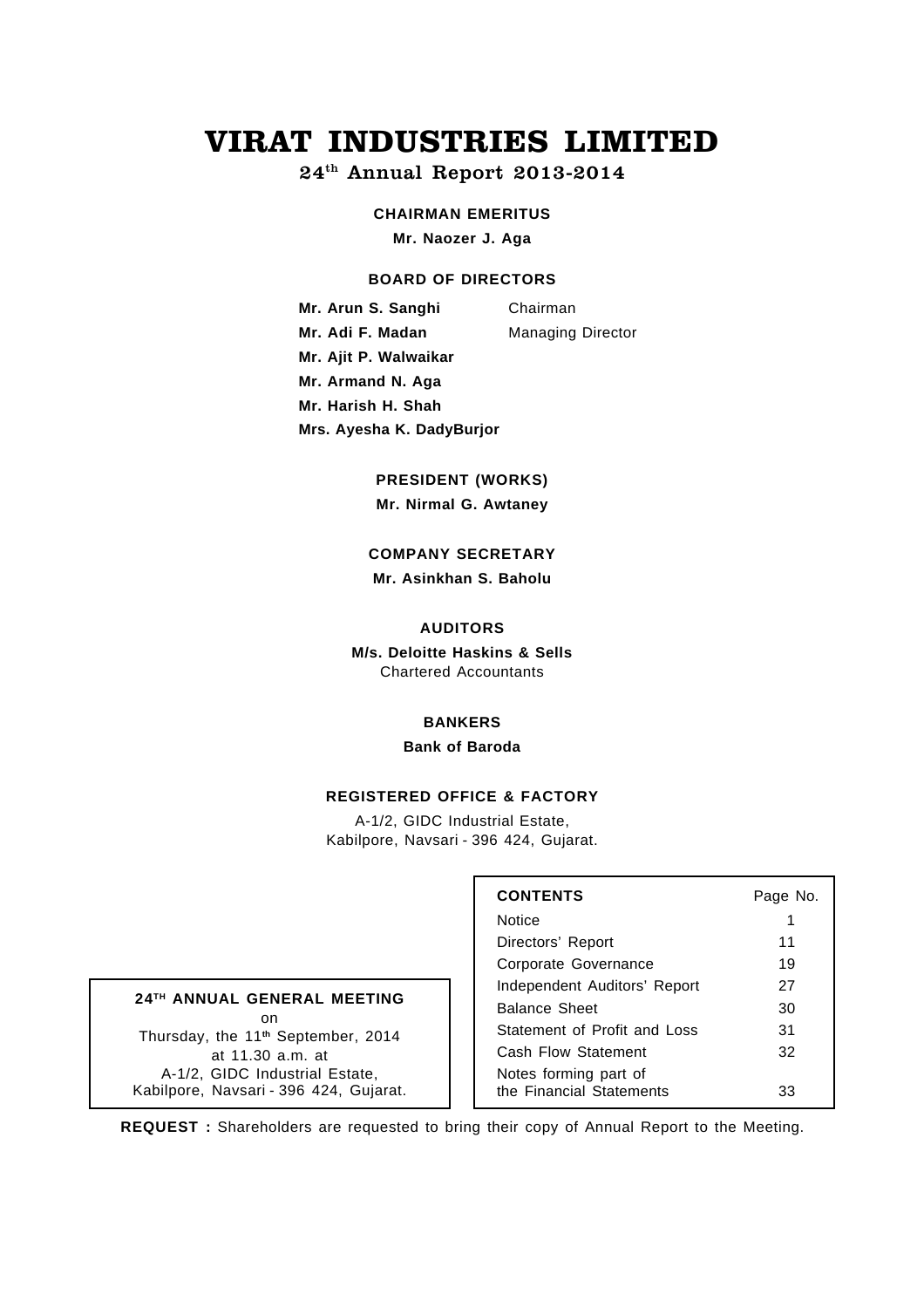## **N O T I C E**

NOTICE is hereby given that the Twenty-Fourth Annual General Meeting of the Members of Virat Industries Limited will be held at the Registered Office of the Company at A-1/2, GIDC Industrial Estate, Kabilpore, Navsari – 396 424 on 11<sup>th</sup> September, 2014 at 11.30 a.m. to transact the following business:

#### **ORDINARY BUSINESS:**

- 1 To receive, consider and adopt the Balance Sheet as at 31<sup>st</sup> March, 2014 and the Statement of Profit & Loss for the year ended as on that date and the Reports of the Directors and the Auditors thereon.
- 2 To declare Dividend on Equity Shares for the year ended 31<sup>st</sup> March, 2014.
- 3 To appoint a Director in place of Mr. Armand N. Aga, who retires from office by rotation and being eligible, offers himself for re-appointment.
- 4 To appoint Auditors of the Company to hold office from the conclusion of this meeting until the conclusion of the Annual General Meeting of the year 2017 of the Company, and to fix their remuneration, and for that purpose, to pass the following Resolution, as an **ORDINARY RESOLUTION:**

**"RESOLVED THAT** pursuant to the provisions of Section 139 and other applicable provisions, if any, of the Companies Act, 2013, Messrs. Deloitte Haskins and Sells, Chartered Accountants, Baroda (Regn No. 117364W), the retiring Auditors, be and are hereby re-appointed as the Auditors of the Company and shall hold office for a term of three years w.e.f. this Annual General meeting to the Annual General Meeting in the year 2017 and that the Board of Directors of the Company be and is hereby authorized to fix their remuneration for the said period and reimbursement of actual out of pocket expenses, as may be incurred in the performance of their duties."

#### **SPECIAL BUSINESS:**

5 To consider and if thought fit, to pass with or without modification(s) the following Resolution as an **ORDINARY RESOLUTION :**

**"RESOLVED THAT** pursuant to Section 149, 150, 152 and any other applicable provisions of the Companies Act, 2013, and the Rules made thereunder, including any statutory modification(s) or reenactment thereof for the time being in force; read with Schedule IV of the Companies Act, 2013, Mr. Arun S. Sanghi, (DIN 00022168) be and is hereby appointed as an Independent Director of the Company and shall hold office for a term of five years w.e.f. this AGM to the AGM in the year 2019."

6 To consider and if thought fit, to pass with or without modification(s) the following Resolution as an **ORDINARY RESOLUTION :**

**"RESOLVED THAT** pursuant to Section 149, 150, 152 and any other applicable provisions of the Companies Act, 2013, and the Rules made thereunder, including any statutory modification(s) or reenactment thereof for the time being in force; read with Schedule IV of the Companies Act, 2013, Mr. Ajit P. Walwaikar, (DIN 00022123) be and is hereby appointed as an Independent Director of the Company and shall hold office for a term of five years w.e.f. this AGM to the AGM in the year 2019."

7 To consider and if thought fit, to pass with or without modification(s) the following Resolution as an **ORDINARY RESOLUTION :**

**"RESOLVED THAT** pursuant to Section 149, 150, 152 and any other applicable provisions of the Companies Act, 2013, and the Rules made thereunder, including any statutory modification(s) or reenactment thereof for the time being in force; read with Schedule IV of the Companies Act, 2013, Mr. Harish H. Shah (DIN 03032200) be and is hereby appointed as an Independent Director of the Company and shall hold office for a term of five years w.e.f. this AGM to the AGM in the year 2019."

8 To consider and if thought fit, to pass with or without modification(s) the following Resolution as an **ORDINARY RESOLUTION :**

**"RESOLVED THAT** Mr. Vinay Sanghi (DIN 00309085) a Director who was appointed as an Additional Director of the Company on 29-05-2014 pursuant to Section 161(1) of the Companies Act, 2013 and was to hold office of Director till the date of this Annual General Meeting and in respect of whom a Notice has been received from a member along with the cheque of  $\bar{\tau}$  1 lac signifying his intention to appoint him as an Independent Director of the Company, be and is hereby appointed Independent Director of the Company and THAT he shall hold office for a term of five years commencing from this AGM to the AGM in the year 2019."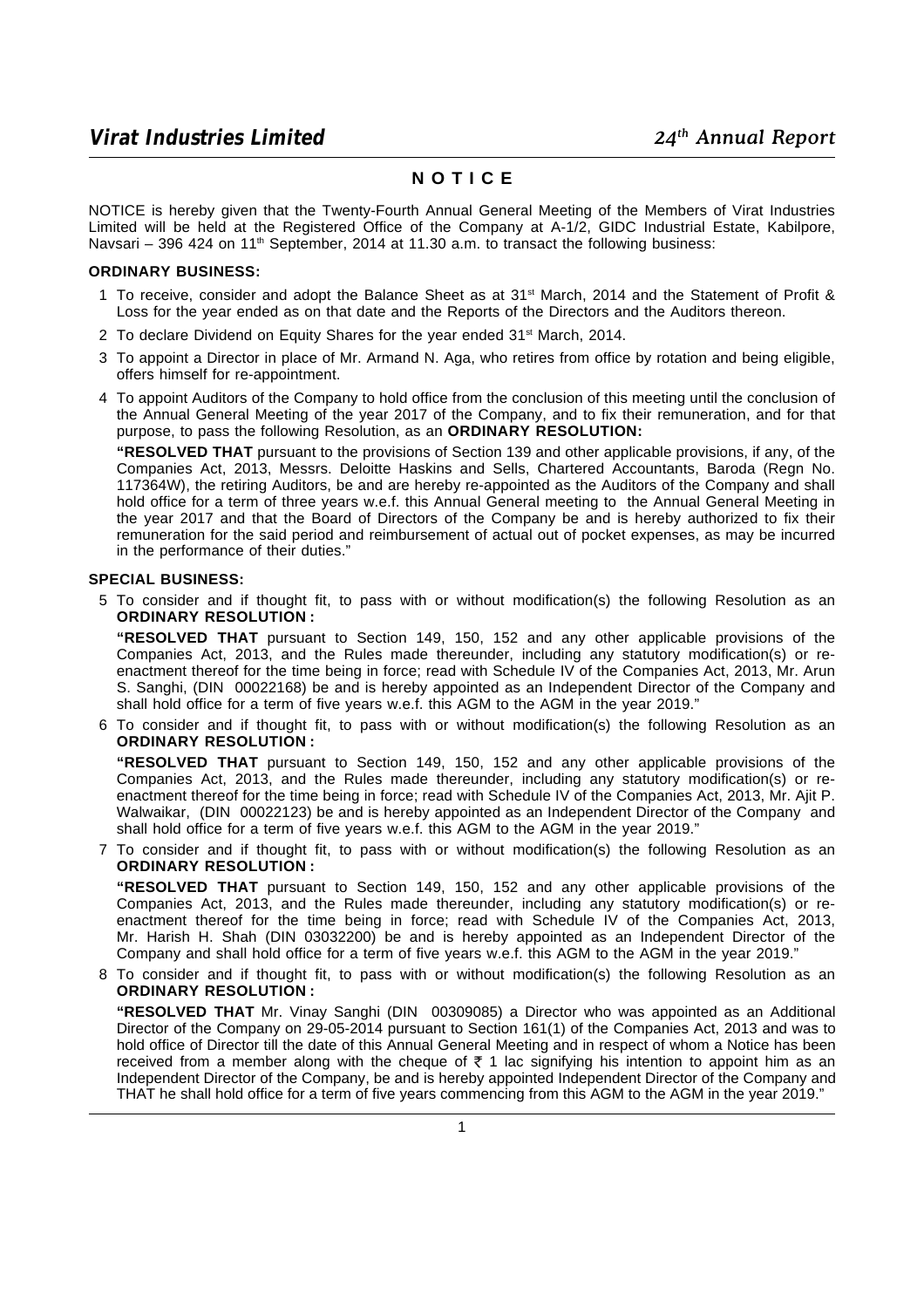## **Virat Industries Limited** 24<sup>th</sup> Annual Report

9 To approve the remuneration of the Cost Auditors for the financial year ending March 31, 2015 and in this regard to consider and if thought fit, to pass with or without modification(s) the following Resolution as an **ORDINARY RESOLUTION :**

**"RESOLVED THAT** pursuant to the provision of Section 148(3) of the Companies Act, 2013 read with Rule 14 of the Companies (Audit & Auditors) Rules, 2014, the arrangement of the fixation of the remuneration as may be mutually agreed between the Managing Director of the Company and the Cost Auditor culminating in a definite amount and the reimbursement of actual out of pocket expenses, as may be incurred in the performance of their duties of Messrs. Manubahi & Associates, Cost Accountants, Surat (Membership No.: 2502) appointed as a Cost Auditors by the Board of Directors of the Company, to conduct the audit of the cost records of the Company for the financial year ending 31st March, 2015, be and are hereby ratified."

10 To consider and if thought fit, to pass with or without modification(s), the following Resolution as a **SPECIAL RESOLUTION :**

**"RESOLVED THAT** pursuant to the provision of Section 197 of the Companies Act, 2013, consent of the Company be and is hereby accorded for the payment to the Non-Whole Time Directors of the Company, commission, as may be decided by the Board of Directors, at such rate not exceeding 1% of the net profits of the Company computed in the manner laid down in Section 198 of the Companies Act, 2013."

By Order of the Board of Directors

**REGISTERED OFFICE: ASINKHAN S. BAHOLU**

A-1/2, GIDC Industrial Estate, and the company Secretary company Secretary Kabilpore, Navsari - 396 424, Gujarat.

Place : Mumbai. Date : 29**th** May, 2014.

#### **NOTES :**

- A **A MEMBER ENTITLED TO ATTEND AND VOTE IS ENTITLED TO APPOINT A PROXY TO ATTEND AND VOTE INSTEAD OF HIMSELF AND THE PROXY NEED NOT BE A MEMBER.**
- PROXIES IN ORDER TO BE VALID MUST BE LODGED AT THE REGISTERED OFFICE OF THE COMPANY NOT LESS THAN 48 HOURS BEFORE THE COMMENCEMENT OF THE MEETING.
- B The Register of Members and the Share Transfer Books shall remain closed from 05-09-2014 to 11-09-2014 (including both dates) for the purpose of dividend entitlement and the 24<sup>th</sup> Annual General Meeting.
- C Members/Proxies are requested to fill the Attendance Slip for attending the meeting.
- D Members are informed that the facility of dematerialization of shares of the Company is available and members are advised to go for that by approaching concerned DPs.
- E Members who hold shares in dematerialized form are requested to bring their Client ID and DP ID numbers for easy identification of attendance at the meeting.
- F The Members holding shares in physical form are requested to notify any change in their address to the Company.
- G Members desiring any information as regards the Accounts are requested to write to the Company at least 10 days before the date of the meeting to enable the management to keep the information ready.
- H As per Companies (Management and Administration) Rules, 2014 read with Chapter VII of the Companies Act, 2013, the Shareholders of the Company are requested to furnish their information as per Annexure attached herewith and are required to submit the same to Link Intime India Pvt. Ltd. RTA of Virat industries Ltd. before 11<sup>th</sup> September, 2014.
- I In compliance with provisions of Section 108 of the Companies Act, 2013 and Rule 20 of the Companies (Management and Administration) Rules, 2014, the Company is pleased to provide the Members the facility to exercise their right to vote at the  $24<sup>th</sup>$  Annual General Meeting (AGM) by electronic means and the business may be transacted through e-voting services provided by CDSL Ventures Ltd. (CVL)
- J Corporate members intending to send their authorized representative to attend the Meeting are requested to send a certified copy of the Board Resolution authorizing their representative to attend and vote on their behalf at the Meeting.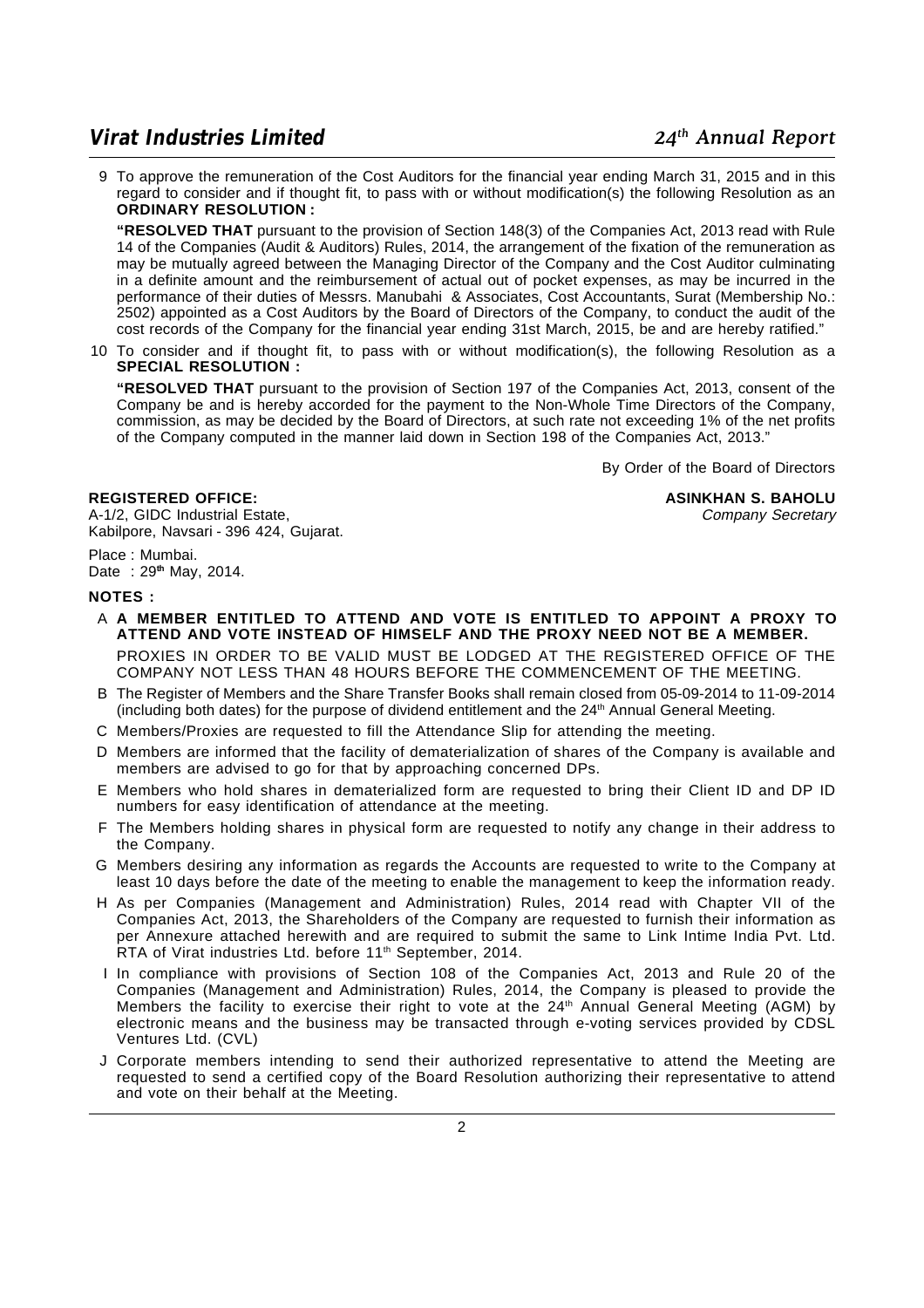## Virat Industries Limited **Annual Report** 24<sup>th</sup> Annual Report

- K In terms of Regulations 139, 140 and 141 of the Articles of Association of the Company, Mr. Armand N. Aga (DIN 00022401) will retire by rotation at the ensuing Annual General Meeting and being eligible offers himself for re-appointment.
- L As per Section 149 of the Companies Act, 2013 implemented with effect from 1<sup>st</sup> April, 2014, Independent Directors can be appointed for two terms of five years each. In our Company, most of the Independent Directors have almost completed 10 years. However, as per the explanation given to Section 149 (10) and (11), it is clearly mentioned that any tenure of an Independent Director on the date of commencement of the Act shall not be counted as a term under the aforesaid sections. Additionally, Mr. Vinay Sanghi is also sought to be appointed as an Independent Director apart from Independent Directors, referred to hereinbefore, continuing in the Company, by virtue of their appointment for the first term of five years.
- M Brief resume of all Independent Directors and the Director retiring by rotation, nature of their expertise in specific functional areas and the names of the companies in which they hold Directorships and Membership/Chairmanship of Board Committees, as stipulated under Clause 49 of the Listing Agreement with the Bombay Stock Exchange Limited, are provided in the Report on Corporate Governance forming part of the Annual Report along with this Notice.

#### N **E-voting**

In compliance with provisions of Section 108 of the Companies Act, 2013 and Rule 20 of the Companies (Management and Administration) Rules, 2014, the Company is pleased to provide its members facility to exercise their right to vote at the 24<sup>th</sup> Annual General Meeting (AGM) on the items mentioned in the notice by electronic means through e-voting Services provided by Link Intime India Pvt. Ltd. The e-voting shall be open on 8th September, 2014 from 9.00 A.M. to 6.00 P.M.

Mr. Atul J. Gandhi, Company Secretary (Membership No: FCS 1632) has been appointed as the Scrutinizer for conducting the e-voting process in a fair and transparent manner.

E-voting is optional. The e-voting rights of the shareholders/beneficiary owners shall be reckoned on the equity shares held by them as on  $8<sup>th</sup>$  August, 2014 being the Cut-off date for the purpose. shareholders of the Company holding shares either in physical or in dematerialized form, as on the Cut-off date, may cast their vote electronically.

The Scrutinizer shall within a period not exceeding three (3) days from the conclusion of the e-voting period unblock the votes in the presence of at least two (2) witnesses not in the employment of the Company and make a Scrutinizer's Report of the votes cast in favour or against, forthwith to the Chairman of the Company.

The Results of the e-voting along with the result of the poll conducted at the AGM and the Scrutinizer's Report shall be sent to stock exchanges, where the securities of the Company are listed and placed on the Company's website www.viratindustries.com and on the website http://www.evotingindia.co.in within two (2) days of passing of the Resolutions at the AGM.

The instructions for members for voting electronically are as under :

The voting period begins from 9.00 am to 6.00 pm on  $8<sup>th</sup>$  September, 2014. During this period share holders of the Company, holding shares either in physical form or in dematerialised form, as on the cut-off date (record date) on  $8<sup>th</sup>$  August, 2014 may cast their vote electronically. The e-voting module shall be disabled by CDSL for voting thereafter.

#### **A In case of members receiving e-mail:**

- i Log on to the e-voting website www.evotingindia.com
- ii Click on "Shareholders" tab.
- iii Now Enter your User ID (For CDSL: 16 digits beneficiary ID, For NSDL: 8 Character DP ID followed by 8 Digits Client ID, Members holding shares in Physical Form should enter Folio Number registered with the Company and then enter the Captcha Code as displayed and Click on Login.
- iv If you are holding shares in Demat form and had logged on to www.evotingindia.com and casted your vote earlier for EVSN of any Company, then your existing password is to be used. If you are a first time user follow the steps given below.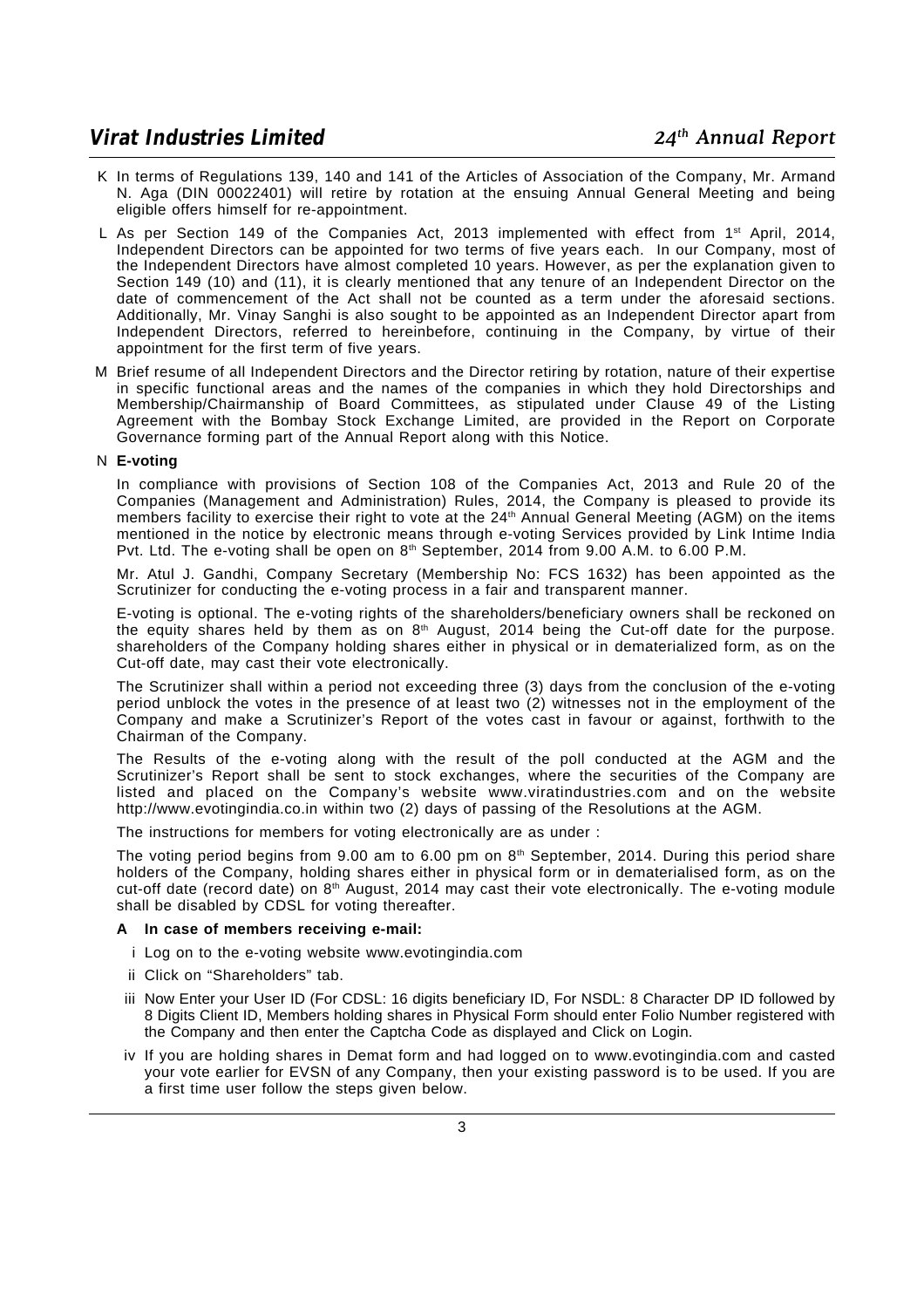## **Virat Industries Limited** 24<sup>th</sup> Annual Report

v Now, fill up the following details in the appropriate boxes:

|                              | For Members holding shares<br>in Demat Form                                                                                                            | <b>For Members holding</b><br>shares in Physical Form |
|------------------------------|--------------------------------------------------------------------------------------------------------------------------------------------------------|-------------------------------------------------------|
| PAN <sup>*</sup>             | Enter your 10 digit alpha-numeric *PAN issued by<br>Income Tax Department (Applicable for both demat<br>shareholders as well as physical shareholders) |                                                       |
| DOB#                         | Enter the Date of Birth as recorded in your<br>demat account or in the company records for the<br>said demat account or folio in dd/mm/yyyy format.    |                                                       |
| Dividend<br>Bank<br>Details# | Enter the Dividend Bank Details as recorded<br>in your demat account or in the Company<br>records for the said demat account or folio.                 |                                                       |

\*Members who have not updated their PAN with the Company/Depository Participant are requested to use the <Default Value> in the PAN field.

# Please enter any one of the details in order to login. In case either of the details are not recorded with the depository please enter the <Default Value> in the Dividend Bank details field.

- vi After entering these details appropriately, click on "SUBMIT" tab.
- vii Members holding shares in physical form will then reach directly the EVSN selection screen. However, members holding shares in demat form will now reach 'Password Creation' menu wherein they are required to mandatorily enter their login password in the new password field. Kindly note that this password is to be also used by the demat holders for voting for Resolutions of any other company on which they are eligible to vote, provided that company opts for e-voting through CDSL platform. It is strongly recommended not to share your password with any other person and take utmost care to keep your password confidential.
- viii For Members holding shares in physical form, the details can be used only for e-voting on the Resolutions contained in this Notice.
- ix Click on the relevant EVSN on which you choose to vote.
- x On the voting page, you will see Resolution Description and against the same the option "YES/NO" for voting. Select the option YES or NO as desired. The option YES implies that you assent to the Resolution and option NO implies that you dissent to the Resolution.
- xi Click on the "Resolutions File Link" if you wish to view the entire Resolutions.
- xii After selecting the Resolution you have decided to vote on, click on "SUBMIT". A confirmation box will be displayed. If you wish to confirm your vote, click on "OK", else to change your vote, click on "CANCEL" and accordingly modify your vote.
- xiii Once you "CONFIRM" your vote on the Resolution, you will not be allowed to modify your vote.
- xiv You can also take out print of the voting done by you by clicking on "Click here to print" option on the Voting page.
- xv If Demat account holder has forgotten the changed password then Enter the User ID and Captcha Code click on Forgot Password and enter the details as prompted by the system.
- xvi Institutional shareholders (i.e. other than Individuals, HUF, NRI, etc.) are required to log on to https:// www.evotingindia.co.in and register themselves as Corporates. After receiving the login details they have to link the account(s) which they wish to vote on and then cast their vote. They should upload a scanned copy of the Board Resolution and Power of Attorney (POA) which they have issued in favour of the Custodian, if any, in PDF format in the system for the scrutinizer to verify the same.
- xvii i Note for Non-individual share holders and custodians
	- Non-individual share holders (i.e. other than individuals, HUF, NRI, etc.) are required to log on the Hyperlink "http://www.evotingindia.com and register themselves as corporates.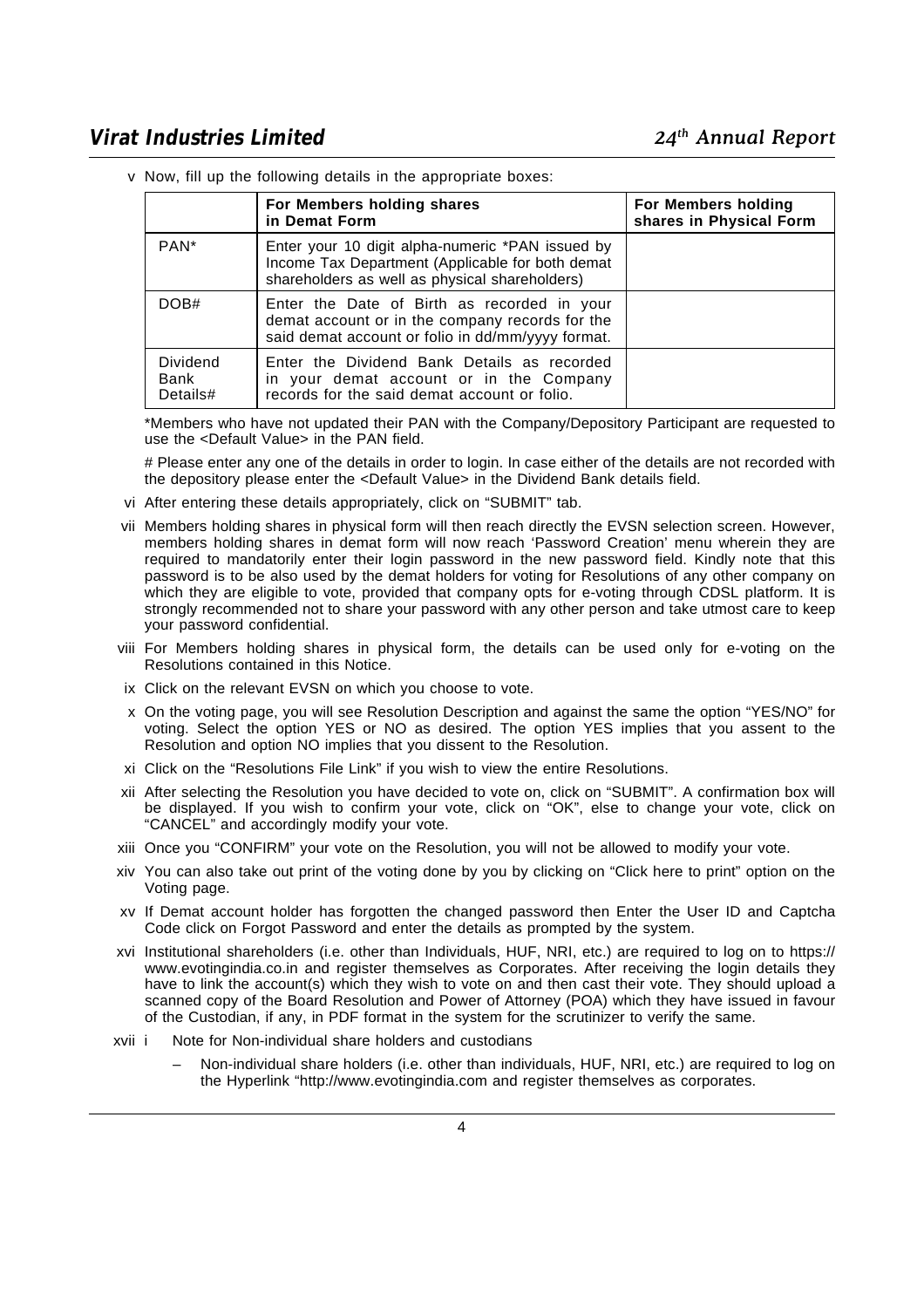- A scanned copy of the registration form bearing the stamp and sign of the entity should be emailed to Hyperlink mail to : helpdesk.evoting@cdslindia.com
- After receiving the login details they have to create a Compliance user should be created using the admin login and password. The compliance user would be able to link the account(s) for vote they wish to vote on.
- The list of accounts should be mailed to helpdesk, evoting@cdslindia.com and an approval of the accounts they would be able to cast their vote.
- A scanned copy of the Board resolution and power of attorney (POA) which they have issued in favour of the custodian, if any, should be uploaded in PDF format in the system for the scrutinizer to voting the same.
- ii In case you have any queries or issues regarding e-voting, you may refer the Frequently Asked Questions ("FAQs") and e-voting manual anable to Hyperlink "http://www.evotingindia.com under help section or write an email to Hyperlink mail to : helpdesk.evoting@cdslindia.com.

#### **B In case of members receiving the physical copy:**

Please follow all steps from sl. no. (i) to sl. no. (xvii) above to cast vote.

#### O **Poll at the Meeting**

After all the items of the Notice have been discussed, the Chairman will order poll in respect of all the items. Poll will be conducted and supervised under the Scrutinizer appointed for e-voting as stated above. After conclusion of the poll, the Chairman may declare the meeting as closed. The results of the poll aggregated with the results of e-voting will be announced by the Company on its website: www.viratindustries.com within two days from the date of AGM of the Company and on the website of CDSL www.evotingindiacdsl.com and also informed to the stock exchanges where the securities of the Company are listed within two days of the AGM.

### **ANNEXURE TO NOTICE**

#### **EXPLANATORY STATEMENT AS REQUIRED PURSUANT TO SECTION 102(1) OF THE COMPANIES ACT, 2013**

The following Explanatory Statement sets out all material facts relating to the SPECIAL BUSINESS mentioned under Item Nos. 5, 6, 7, 8, 9 and 10 accompanying the Notice.

#### **Item Nos. 5, 6 and 7:**

Pursuant to Section 149, 150, 152 and any other applicable provisions of the Companies Act, 2013 and the rules made thereunder (including any statutory modifications) or enactments thereof for the time being in force read with Schedule IV to the Companies Act, 2013, Mr. Arun S. Sanghi, Mr. Ajit P. Walwaikar and Mr. Harish H. Shah are being appointed as the Independent Directors of the Company and shall hold office for a term of five years w.e.f. from this AGM to 29<sup>th</sup> AGM to be held in the year 2019 with a view to bring an independent judgment on the Board's deliberation on various issues and to safeguard and balance the conflicting interest of the shareholders particularly minority shareholders and to assist the Company in implementing the best corporate governance and business practices.

The Board confirms that in making this recommendation, it has given careful consideration to the Director's balanced skills, knowledge and expertise and experience and is satisfied that the Directors putting themselves for appointment as Independent Directors have sufficient time to discharge their duties effectively, taking into account their other commitments. In the opinion of the Board, all Directors fulfill the conditions specified in the Companies Act, 2013 and the Rules made thereunder for their appointment as Independent Directors of the Company and that they are independent of the Management.

Copy of the draft letter for appointment of all Independent Directors setting out the terms and conditions would be available for inspection without any fee by the Members at the Registered office of the Company during normal business hours on any working day.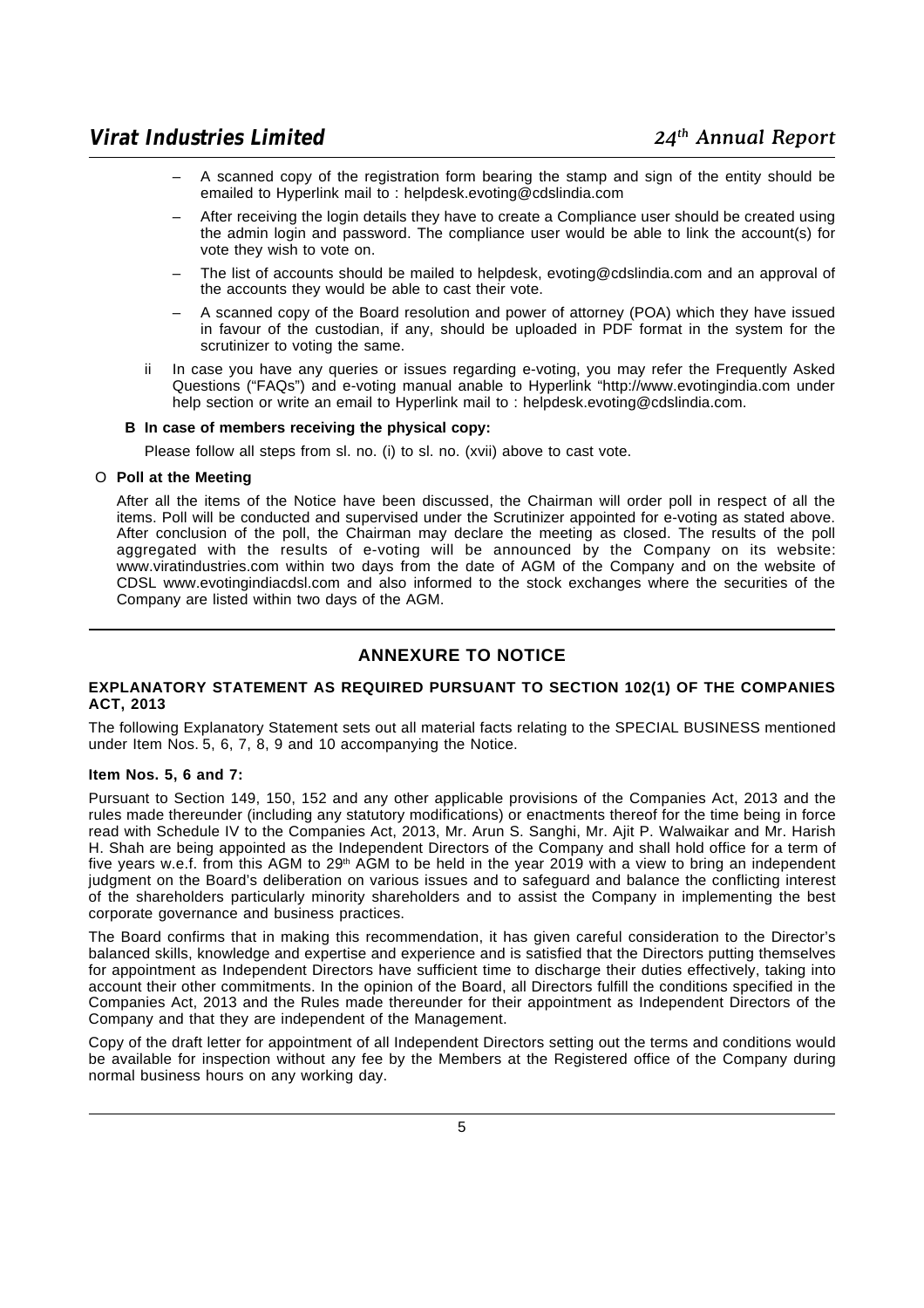## **Virat Industries Limited** 24<sup>th</sup> Annual Report

The Board considers that the association of these Directors would be of immense benefit to the Company and it is desirable to avail the services of all of them as Independent Directors.

The Board recommends the said **Ordinary Resolutions** in the interest of the Company.

Except the Independent Directors being appointed, none of the Directors and Key Managerial Personnel of the Company and their relatives is concerned or interested, financially or otherwise.

#### **Item No. 8:**

Mr. Vinay Sanghi (DIN 00309085) a Director, was appointed as an Additional Director of the Company on 29- 05-2014 pursuant to Section 161(1) of the Companies Act, 2013 and was to hold office of Director till the date of this Annual General Meeting. A Notice has been received from a member signifying his intention to appoint him as a Director of the Company, along with a payment of  $\overline{z}$  1.00 lac towards deposit.

He will be appointed as an Independent Director of the Company and will hold the office for a term of five consecutive years from the date of the ensuing Annual General Meeting and for this an Ordinary Resolution has to be passed.

Copy of the draft letter for appointment as an Independent Director setting out the terms and conditions would be available, for inspection without any fee by the Members, at the Registered office of the Company during normal business hours on any working day.

The Board considers that the association of this Director would be of immense benefit to the Company and it is desirable to avail of his services as Independent Director.

The Board recommends the said **Ordinary Resolutions** in the interest of the Company.

Except the Independent Director being appointed, none of the Directors and Key Managerial Personnel of the Company and/or their relatives is concerned or interested, financially or otherwise.

#### **Item No. 9:**

The Board, on the recommendation of the Audit committee, has approved the appointment and remuneration of the Cost auditors Messrs. Manubhai and Associates, Cost Accountants, Surat (Membership No. 2502) to conduct the audit of the cost records of the Company for the financial year ending 31st March, 2015. The remuneration of cost auditor will be mutually agreed between the Managing Director of the Company and Cost Auditor and reimbursement of actual out of pocket expenses, as may be incurred in the performance of their duties.

In accordance with the provisions of Section 148 of the Act read with the Companies (Audit and Auditors) Rules, 2014, the remuneration payable to the Cost Auditors has to be ratified by the shareholders of the Company.

None of the Directors/Key Managerial Personnel of the Company/their relatives are, in any way, concerned or interested, financially or otherwise, in this Resolution of the Notice.

#### **Item No. 10:**

The financial performance of the Company has put itself in a position to pay commission to its Non Whole-time Directors for the first time. Under the new Companies Act, Non Whole-time Directors have been entrusted with new responsibilities to make their role more objective and purposeful. Keeping in view the enhanced role, responsibilities and duties of Directors, it is considered appropriate that a commission be paid to the Nonwhole Time Directors by the Company to compensate them for their increased role, responsibilities and duties.

Section 197 of the Companies Act, 2013 provides for payment of commission to the Non Whole-time Directors that shall not exceed 1% of the net profits of the Company.

The Board of Directors of the Company have, subject to the approval of the Members of the Company at Annual General Meeting, proposed to give commission to the Non Whole-time Directors not exceeding in aggregate 1% of the net profits of the Company for the year ended 31st March, 2014 as computed in the manner laid down in Section 198 of the Companies Act, 2013.

The said commission to Non Whole-time Directors shall be in addition to the sitting fee payable to them.

Save and except all the Non Whole-time Directors of the Company, and their relatives, where applicable, who are entitled to the amounts from the commission payable, none of the other Directors/Key Managerial Personnel of the Company/their relatives are, concerned or interested, financially or otherwise, in this Resolution.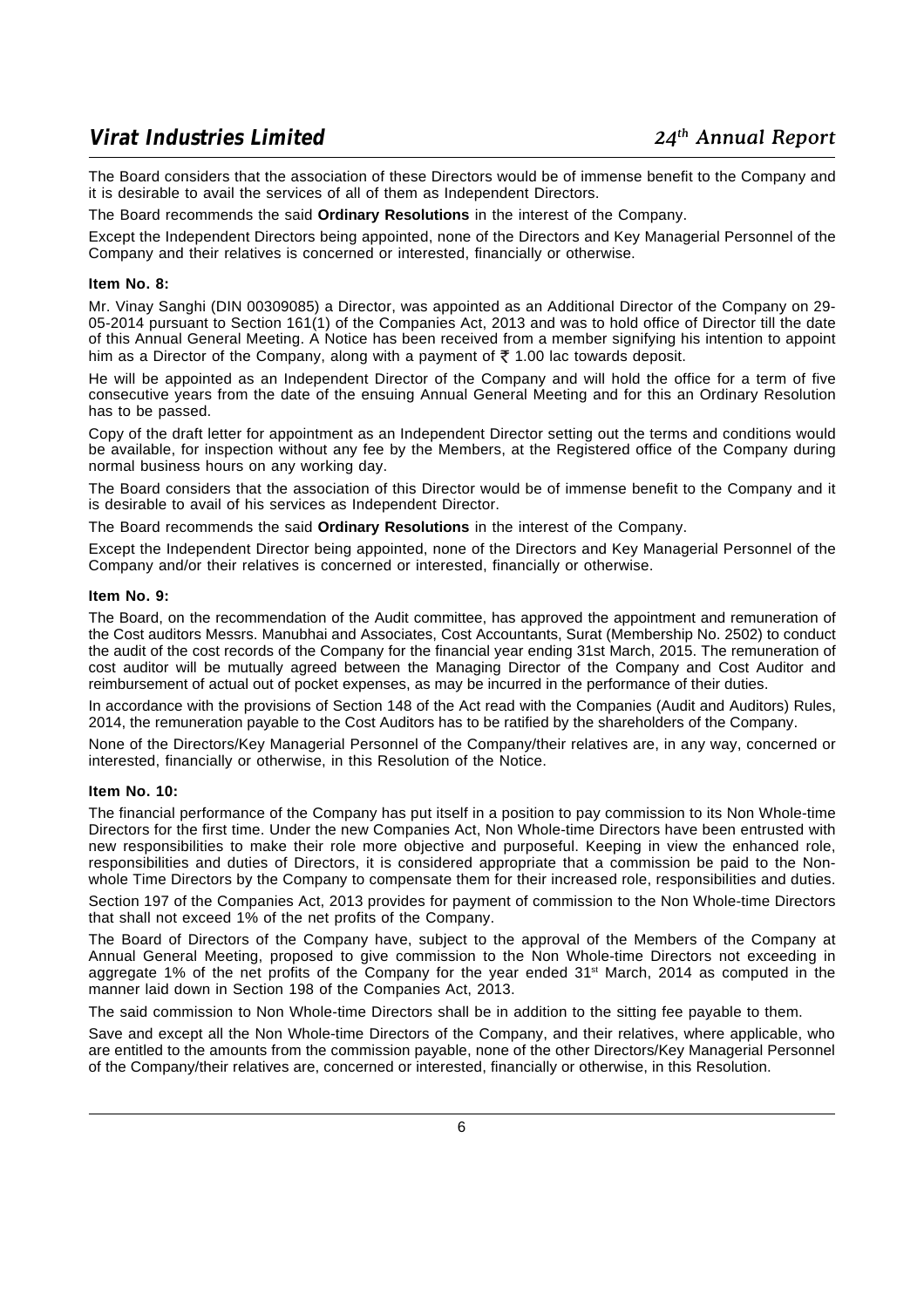# Virat Industries Limited<br>
Virat Industries Limited<br>
Annual Report

## **DETAILS OF DIRECTORS BEING APPOINTED/RE-APPOINTED AT THE ANNUAL GENERAL MEETING [IN PURSUANCE OF CLAUSE 49(IV)(G)(1)] OF THE LISTING AGREEMENT :**

| <b>Name of Director</b>                                                               | Mr. Arun S. Sanghi                                                                                                                                                                                                                                                                                                                                                                                      | Mr. Ajit P. Walwaikar                                                                                                                                                                                                                                                                                                                                                               | Mr. Harish H. Shah                                                                                         | Mr. Armand N. Aga                                                                                                                                                                                                                 | Mr. Vinay Sanghi                                                                                                                                                                                                                                                                                                                                                                                                          |
|---------------------------------------------------------------------------------------|---------------------------------------------------------------------------------------------------------------------------------------------------------------------------------------------------------------------------------------------------------------------------------------------------------------------------------------------------------------------------------------------------------|-------------------------------------------------------------------------------------------------------------------------------------------------------------------------------------------------------------------------------------------------------------------------------------------------------------------------------------------------------------------------------------|------------------------------------------------------------------------------------------------------------|-----------------------------------------------------------------------------------------------------------------------------------------------------------------------------------------------------------------------------------|---------------------------------------------------------------------------------------------------------------------------------------------------------------------------------------------------------------------------------------------------------------------------------------------------------------------------------------------------------------------------------------------------------------------------|
| Age                                                                                   | 71 years                                                                                                                                                                                                                                                                                                                                                                                                | 59 years                                                                                                                                                                                                                                                                                                                                                                            | 70 years                                                                                                   | 42 years                                                                                                                                                                                                                          | 45 years                                                                                                                                                                                                                                                                                                                                                                                                                  |
| Qualification                                                                         | B.A., LL.B.                                                                                                                                                                                                                                                                                                                                                                                             | B.A. (Economics),<br>LL.M., F.C.S.                                                                                                                                                                                                                                                                                                                                                  | Dip. In Textile Tech.<br>LTM                                                                               | B. Com.                                                                                                                                                                                                                           | B.com.                                                                                                                                                                                                                                                                                                                                                                                                                    |
| Date of Appointment                                                                   | 26-02-2004                                                                                                                                                                                                                                                                                                                                                                                              | 26-02-2004                                                                                                                                                                                                                                                                                                                                                                          | 25-03-2010                                                                                                 | 28-05-2010                                                                                                                                                                                                                        | 29-05-2014                                                                                                                                                                                                                                                                                                                                                                                                                |
| <b>Expertise</b>                                                                      | Mr. Arun S. Sanghi<br>is a well-known<br>Businessman/<br>Industrialist in the<br>city of Mumbai.                                                                                                                                                                                                                                                                                                        | Rich experience in<br>Secretarial, Legal and<br>Commercial Fields.<br>Has vast experience of<br>dealing with Company<br>Laws, Security Laws<br>and the laws relating to<br>Commercial Matters.<br>Has experience of<br>setting a 100% E.O.U.,<br>dealing with Ministry of<br>Industry, Development<br>Commissioner, Stock<br>Exchange, SEBI, etc.;<br>Has handled Public<br>lssues. | Rich experience in<br>textile industries in<br>production incharge<br>and technical advisor.               | CEO of Armayesh<br>Group of Companies<br>engaged in Consultancy,<br>Finance, Investment<br>and manufacturing<br>and exporting of high<br>fashion embroidery<br>to large and reputed<br>Fashion Houses.                            | Mr. Vinay Sanghi is<br>the founder of<br>Cartrade.com, one of<br>India's leading auto<br>ecommerce<br>Companies. Rich<br>experience in online<br>trading business. He<br>worked in Sah and<br>Sanghi Group of<br>Companies as a<br>Director and Partner.<br>He was a CEO of the<br>Mahindra First Choice<br>Wheels Ltd. for eight<br>years. The Company<br>is a joint venture of<br>Mahindra, Sah and<br>Sanghi and HDFC. |
| <b>Other Directorships</b><br>Chairmanship/<br>Membership of the<br><b>Committees</b> | • Suraj Sanghi<br>Finance Ltd.<br>• Rama Sanghi Auto<br>Pvt. Ltd.<br>· Sah & Sanghi Brands<br>Pvt. Ltd.<br>· S. P. Sanghi Air-<br>conditioning Pvt. Ltd.<br>• Tyresoles<br>Concessionaries<br>Pvt. Ltd.<br>Virat Industries Limited:<br>Chairman<br>• Board of Directors<br>• Audit Committee<br>• Constitution of<br><b>Stakeholders</b><br>Committee<br>• Nomination and<br>Remuneration<br>Committee | • Asiatic Oxygen Limited   None<br>Virat Industries Limited:<br>Member<br>• Audit Committee<br>• Constitution of<br>Stakeholders<br>Committee<br>• Nomination and<br>Remuneration<br>Committee<br>Asiatic Oxygen Limited:<br><b>Member</b><br>• Audit Committee                                                                                                                     | Virat Industries Limited :<br>Member<br>• Audit Committee<br>• Nomination and<br>Remuneration<br>Committee | • Armayesh<br>Consultancy &<br>Agencies Pvt. Ltd.<br>• Armayesh Fashion<br>Pvt. Ltd.<br>• Armayesh<br>Embroidery Pvt. Ltd.<br>• Janas Finance &<br>Investment Pvt. Ltd.<br>• Shapoorjee Chanda-<br>bhoy Finvest Pvt. Ltd.<br>None | • Suraj Sanghi<br>Finance Ltd.<br>• Mohan Three<br>Wheelers Pvt. Ltd.<br>• Project Automobiles<br>(Bombay) Pvt. Ltd.<br>· MXC Solution India<br>Pvt. Ltd.<br>None                                                                                                                                                                                                                                                         |
| Shareholding in<br>the Company                                                        | Nil                                                                                                                                                                                                                                                                                                                                                                                                     | Nil                                                                                                                                                                                                                                                                                                                                                                                 | Nil                                                                                                        | 34,989                                                                                                                                                                                                                            | Nil                                                                                                                                                                                                                                                                                                                                                                                                                       |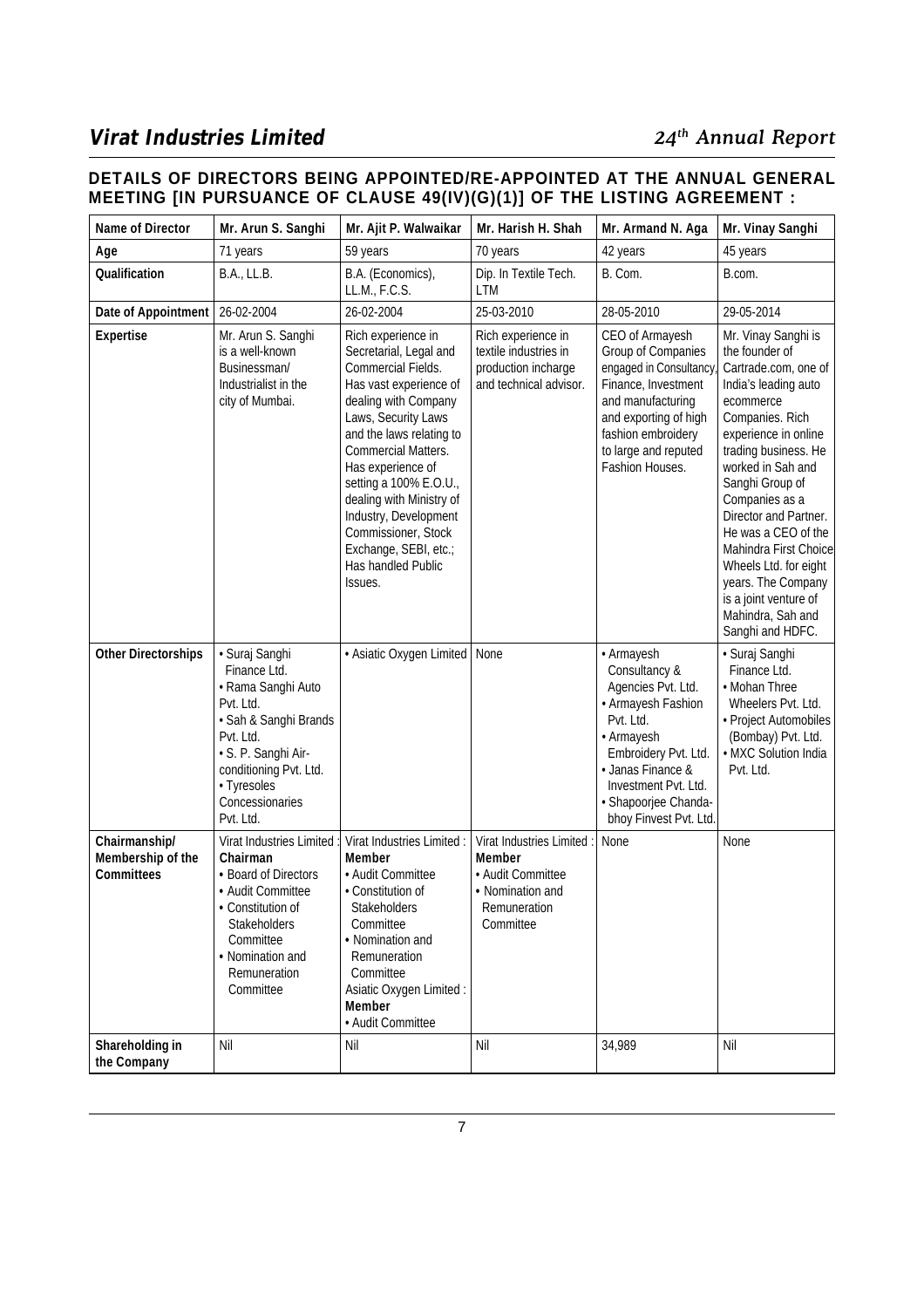This page has been intentionally left blank.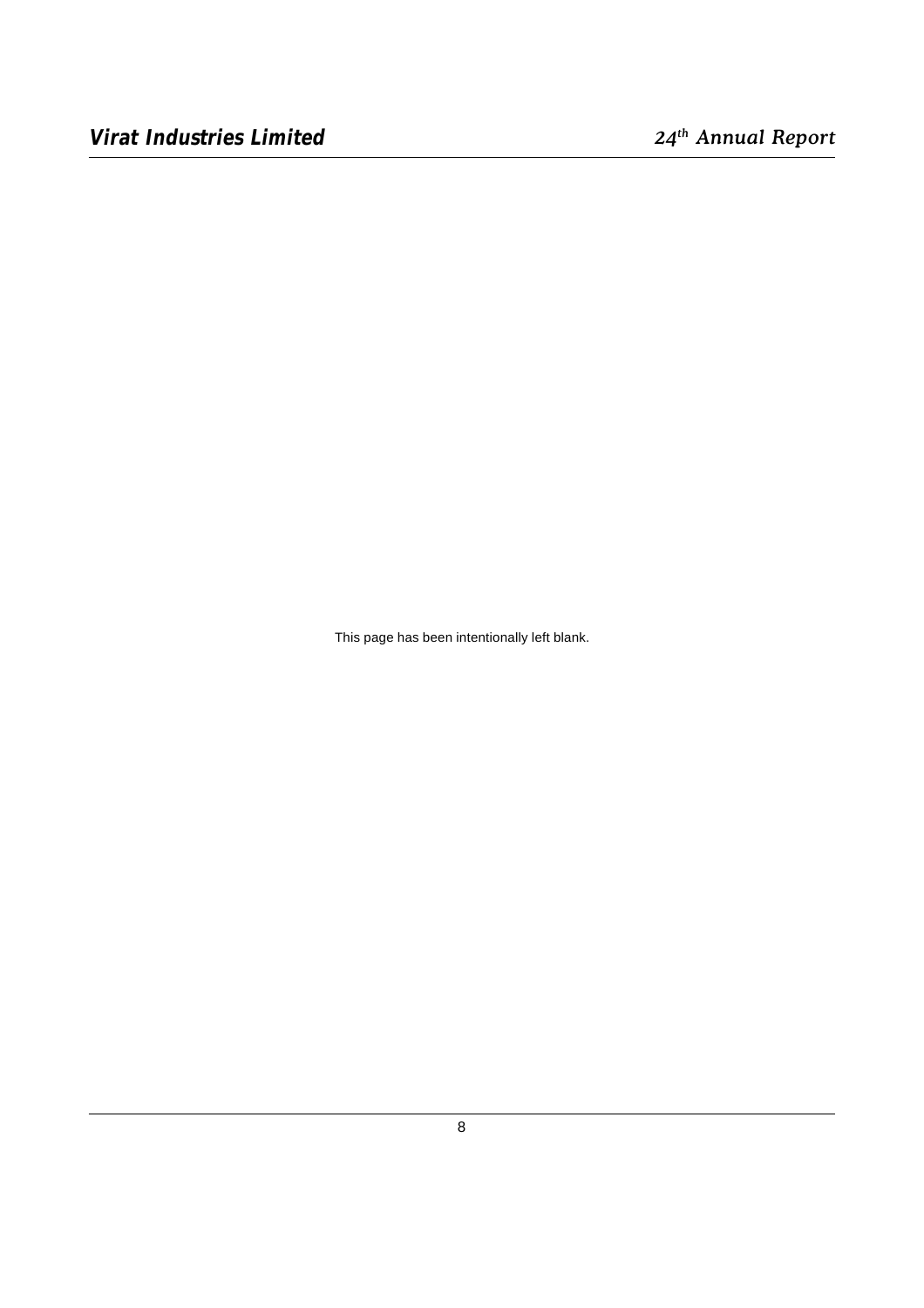## **ANNEXURE TO NOTE H**

# **Virat Industries Limited**

(**Regd. Office Address:** A – 1/2, GIDC Industrial Estate, Kabilpore, Navsari - 396 424, Gujarat, India) **CIN: L29199GJ1990PLC014514**

Tel No: +912637 – 265011/22 Fax: +912637 – 265712 Email:factory@viratindustries.com Website: www.viratindustries.com

Dear Members of the Company,

#### **Subject: Registration of email Id for the Communication through Electronic Mode and providing information as required under section 88(1) of the Companies Act, 2013.**

The new Companies Act, 2013, has been notified w.e.f. 1<sup>st</sup> April, 2014. It, inter alia, allows the Company, to communicate with its Members through electronic mode like email. As per the provisions of the said Act, the Company can now opt to send the Notices of the General Meetings and Postal Ballot through the electronic mode. The members may also exercise their right to vote at any General Meeting and on Postal Ballot by electronic means i.e. through e-voting.

The communication between the members and the Company through the electronic mode will help reduce paper consumption and will help in saving the natural resources, which indirectly help you to contribute towards saving environment.

Thus, in view of the above, we request you to register your email Ids with the Company, for the purpose of receiving the future communication from the Company through electronic mode.

We also draw your attention to the Section 88(1) of the Companies Act, 2013 and Rule 3(1) of the Companies (Management and Administration) Rules, 2014.

To enable us to update your details, we request you to return/provide the information as per format attached.

We also request you to register your ECS mandate to enable the Company to disburse the dividends through NECS/NEFT/to avoid misplacement of physical warrant, quick credit to your account and also save your time in depositing the cheque in your bank account. This will also help you participate in evoting at your convenience.

Shareholders holding shares in demat segment are requested to update their details in their demat account.

> Thanking you, Yours faithfully, For **Virat Industries Limited**

> > **A.S. Baholu** Company Secretary

Place : Mumbai, Date : 29**th** May, 2014.

 $\alpha$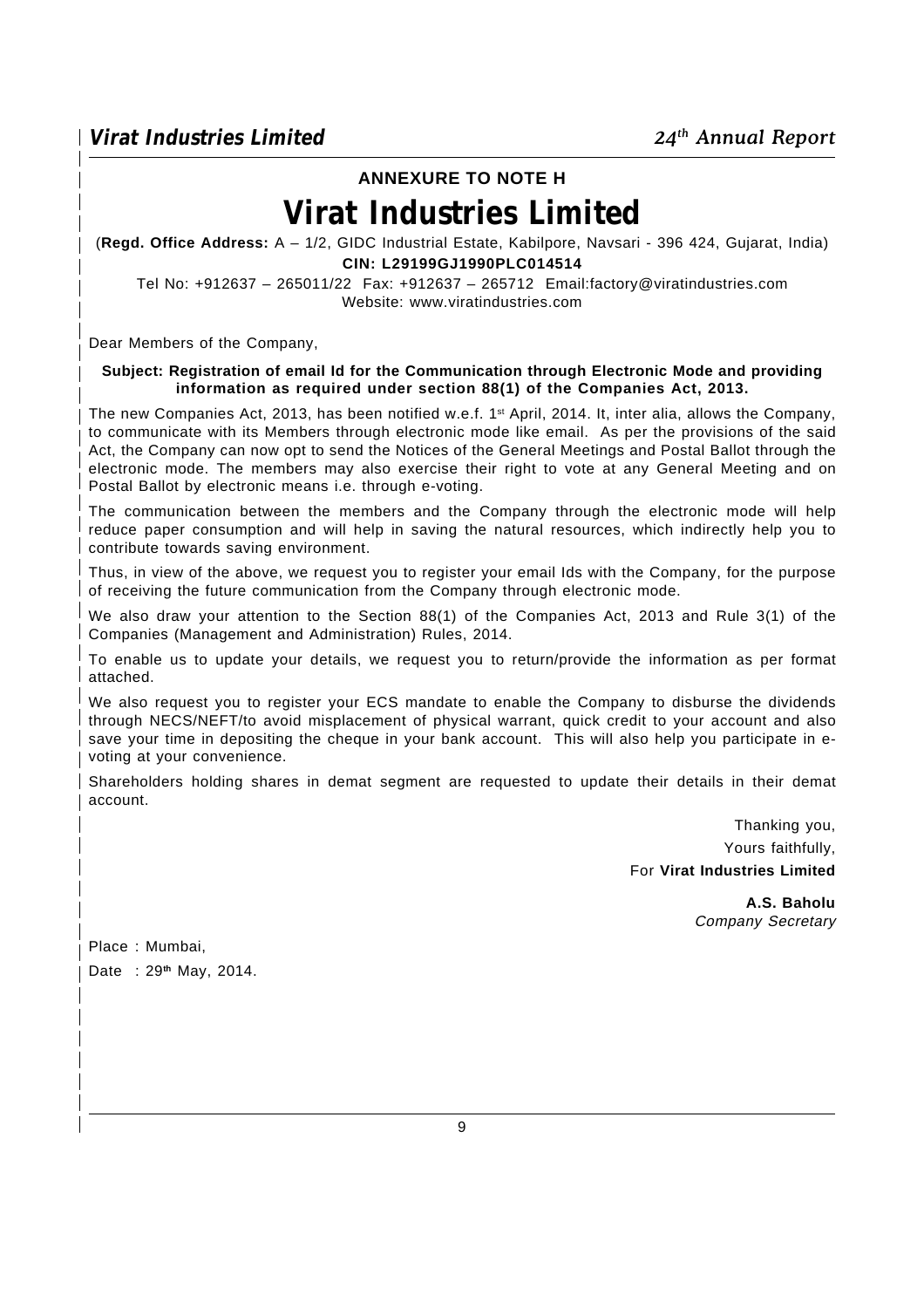Date:

To: **Link Intime India Pvt. Ltd.** Unit: **Virat Industries Limited,** C–13, Pannalal Silk Mills Compound, L.B.S. Marg, Bhandup (W), Mumbai – 400 078

Dear Sir,

With reference to section 88(1) of the Companies Act, 2013, we give the following information:

| Name                                            |               |
|-------------------------------------------------|---------------|
| Name of Joint Holder, if any                    | 1.<br>2.      |
| Address                                         |               |
|                                                 |               |
| Folio No.                                       |               |
| Contact No.                                     | Res.:<br>Mob: |
| Email Id                                        |               |
| CIN Registration No.<br>(in case of Companies)  |               |
| Unique Identification No.                       |               |
| Father's/Mother's/Spouse's<br>Name              | 1.<br>2.      |
| Occupation                                      |               |
| Date of Birth                                   |               |
| PAN No.                                         |               |
| Nationality                                     |               |
| <b>Bank Name</b>                                |               |
| <b>Branch Name</b>                              |               |
| <b>Account Number</b>                           |               |
| <b>MICR Number</b>                              |               |
| RTGS/NEFT/FSC Code<br>(attach cancelled cheque) |               |
| Thanking you,<br>Yours faithfully               |               |

Name of the Shareholder: \_\_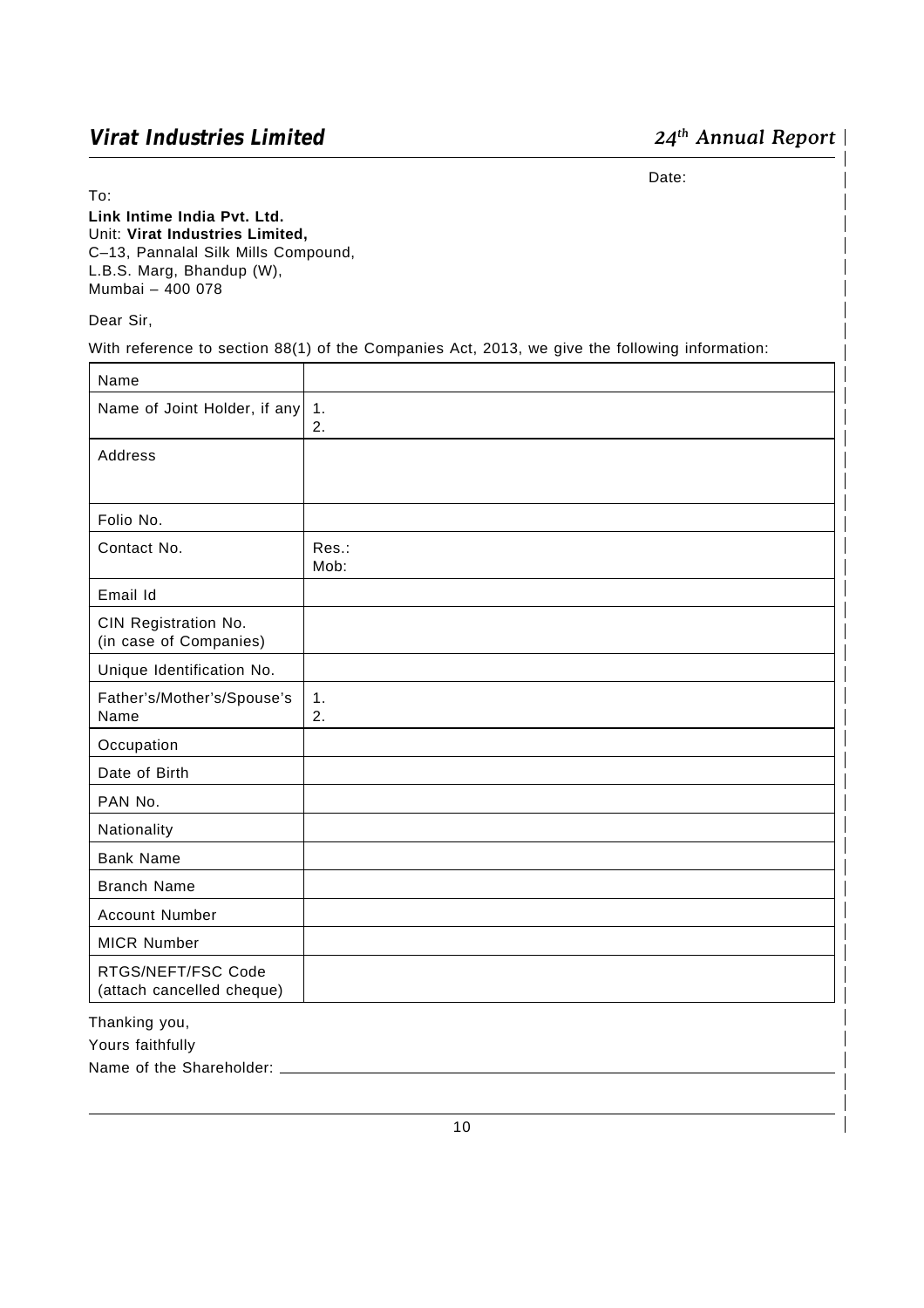## Virat Industries Limited **Annual Report** 24<sup>th</sup> Annual Report

## **DIRECTORS' REPORT**

Your Directors take pleasure in presenting the 24<sup>th</sup> Annual Report together with the Audited Statement of Accounts for the year ended 31<sup>st</sup> March, 2014.

#### **FINANCIAL RESULTS AND ACCOUNTS:**

The Financial Results are as under :  $(\bar{\tau}$  in Lacs)

|                                                            | Year ended<br>31 March, 2014 | Year ended<br>31 March, 2013 |
|------------------------------------------------------------|------------------------------|------------------------------|
| Gross Income (including other income)                      | 2251.20                      | 2120.54                      |
| Gross Profit (Before Interest, Depreciation and Tax)       | 592.25                       | 423.56                       |
| Less: Interest (Net)                                       | 10.69                        | 10.42                        |
| Depreciation                                               | 94.96                        | 84.68                        |
| Provision for tax:                                         |                              |                              |
| - Current Tax                                              | 153.00                       | 122.00                       |
| - Deferred Tax                                             | 5.20                         | (14.46)                      |
| - MAT Credit written off                                   |                              | 2.63                         |
| - Short/(Excess) provision for tax relating to prior years |                              | (3.21)                       |
| Net Profit / (Loss) After Taxes                            | 328.40                       | 221.50                       |
| Balance [+/(-)] carried from previous year's Account       | 500.76                       | 376.73                       |
| Profit/(Loss) available for Appropriations:                | 829.16                       | 598.23                       |
| Proposed Dividend                                          | 88.62                        | 73.85                        |
| Dividend Distribution Tax                                  | 15.06                        | 12.55                        |
| <b>Transfer to General Reserve</b>                         | 32.84                        | 11.07                        |
| Balance $[+/(-)]$ carried to next year's Account           | 692.64                       | 500.76                       |

#### **OPERATIONS:**

The year under review was a very satisfying and a successful year. The Company posted sales of Rs. 20.27 crores, the highest achieved since its inception; registering top line growth of 3.71% over previous year. The export sales constituted 94.90% of total sales, recording growth of 4.65% over the preceding year. This performance is the outcome of the reputation that your Company continues to enjoy among its overseas customers because of the globally acclaimed quality of its products, product innovation, timely deliveries, prompt communication and quick response in developing samples.

The profit before tax of  $\overline{\xi}$  486.60 lac during the year was 48.14% higher compared to  $\overline{\xi}$  328.47 lac recorded in the previous year. This is a land mark improvement in profit after absorbing the input cost escalations, is due to favourable exchange rates caused by weakening of  $\bar{\tau}$  (rupee) against US Dollar (USD) and Great Britain Pound (GBP); and improved product mix achieved by your Company by initiating efforts to reach out to some niche markets, who need exclusive products and offer higher realisation and higher profit margin per pair of socks. The average selling price for export sales during the year was  $\bar{\tau}$  42.18 per pair of socks against  $\bar{\tau}$  36.03 per pair of socks achieved in the previous year - a rise of 17.07%. The Company is focusing on improving high margin business by debottlenecking the constraints in manufacturing process.

Prices of dyed cotton yarn which constitute 25% of cost of production of your Company remained highly volatile during the year. Besides, there was rise in the prices of other raw materials, and increase in the cost of employees' remuneration, power, fuel and overheads.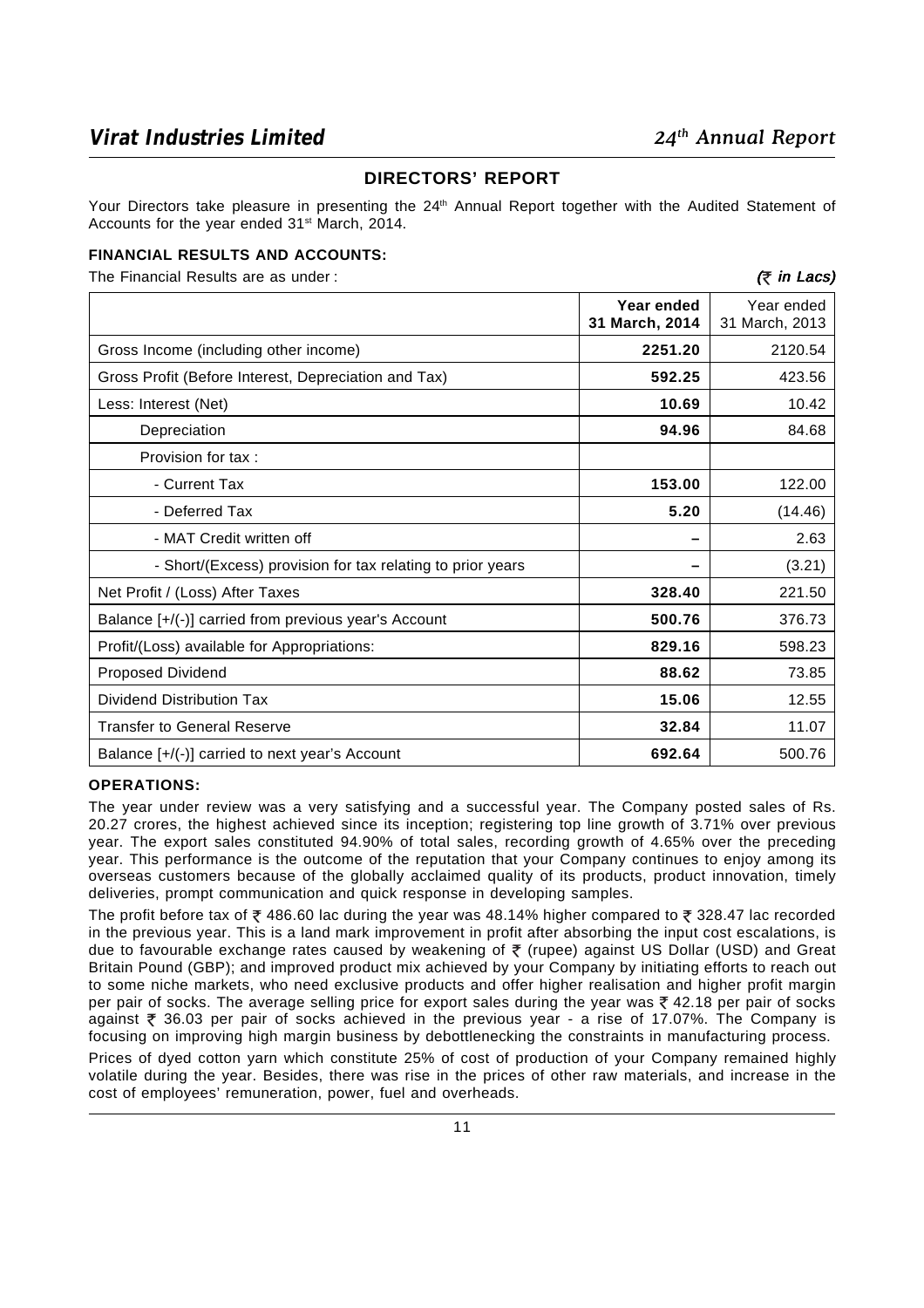## **Virat Industries Limited** 24<sup>th</sup> Annual Report

It has been the consistent policy of your Company to plough back a substantial part of surplus profits every year to purchase new machines and equipment to enhance the production base and also to replace some old machines which had become cost ineffective. This helps your Company to maintain its competitiveness and achieve better quality. During the year, Twenty (20) sock knitting machines were installed and Six (6) existing machines were replaced. Total capital outlay was  $\bar{\tau}$  141.84 lac.

|                            | Units            | 2013-14 | 2012-13 | 2011-12 | 2010-11 | 2009-10 |
|----------------------------|------------------|---------|---------|---------|---------|---------|
| Total Income               | $\bar{z}$ in lac | 2251.20 | 2120.54 | 1685.23 | 1503.39 | 1471.43 |
| <b>Export Sale</b>         | $\bar{z}$ in lac | 1923.53 | 1838.07 | 1449.10 | 1326.49 | 1178.53 |
| Net Profit before Tax      | in lac<br>₹      | 486.60  | 328.47  | 201.02  | 124.99  | 216.21  |
| Net Profit after Tax       | $\bar{z}$ in lac | 328.40  | 221.50  | 139.20  | 86.84   | 146.03  |
| Cash Profit                | in lac<br>₹      | 423.36  | 306.18  | 218.76  | 164.11  | 217.00  |
| Knitting Production        | Pairs in lac     | 51.92   | 57.42   | 45.38   | 46.16   | 42.80   |
| Pairs Dispatched           | Pairs in lac     | 49.64   | 55.30   | 46.78   | 48.68   | 37.77   |
| Sales realization per pair | ₹                | 40.83   | 35.36   | 32.81   | 29.14   | 33.05   |
| <b>Earning Per Share</b>   | ₹                | 6.67    | 4.50    | 2.83    | 1.76    | 2.97    |

The comparative performance highlights for last five years are as under:

Your Company continues its relentless effort to develop new markets and acquiring new clients to overcome turbulent business environment in overseas market and also maintain the pace of its growth.

Your Company continues to maintain its reputation of being one of the leading suppliers of premium quality dress and sports socks to many reputed retail chains in Europe and the Gulf Countries. As most of the customers are high end reputed retailers who need excellent quality socks, the Company has positioned itself to supply them quality products and timely deliveries. Therefore, the Company is optimistic of growth through continued expansion and innovation.

#### **DIVIDEND:**

The Board of Directors of the Company has recommended a dividend of  $\bar{\tau}$  1.80 per share of  $\bar{\tau}$  10/- each (18 %). The total dividend will absorb  $\overline{\xi}$  8,862,012, excluding  $\overline{\xi}$  1,506,099 as tax on dividend. The dividend will be free of tax in the hands of the share holders of the Company.

#### **FINANCE:**

As on the date of Balance Sheet the company is debt free in terms of long term loans.

#### **WORKING CAPITAL LOAN**

The Company is enjoying export packing credit and foreign bill purchase facilities.

#### **INSURANCE**

All the assets of the Company have been adequately insured.

#### **SUBSIDIARIES**

As the Company has no subsidiaries, Section 212 of the Companies Act, 1956, does not apply. During the year, the Company has subscribed to 30% of the Partners' Capital in Armayesh Enterprise LLP.

#### **DIRECTORS**

Mr. Arun S. Sanghi, Mr. Ajit P. Walwaikar and Mr. Harish H. Shah, all the three Independent Directors of the Company will hold the office as Directors of the Company for a term of five consecutive years from the date of the Annual General Meeting and for this, Ordinary Resolutions will be passed.

Mr. Armand N. Aga is retiring by rotation and being eligible has offered himself for re-appointment.

Mr. Vinay Sanghi was appointed as an Additional Director of the Company on 29.05.2014 till the date of the Annual General Meeting. He will be appointed as an Independent Director of the Company and will hold the office for a term of five consecutive years from the date of ensuing Annual General Meeting and for this an Ordinary Resolution will be passed.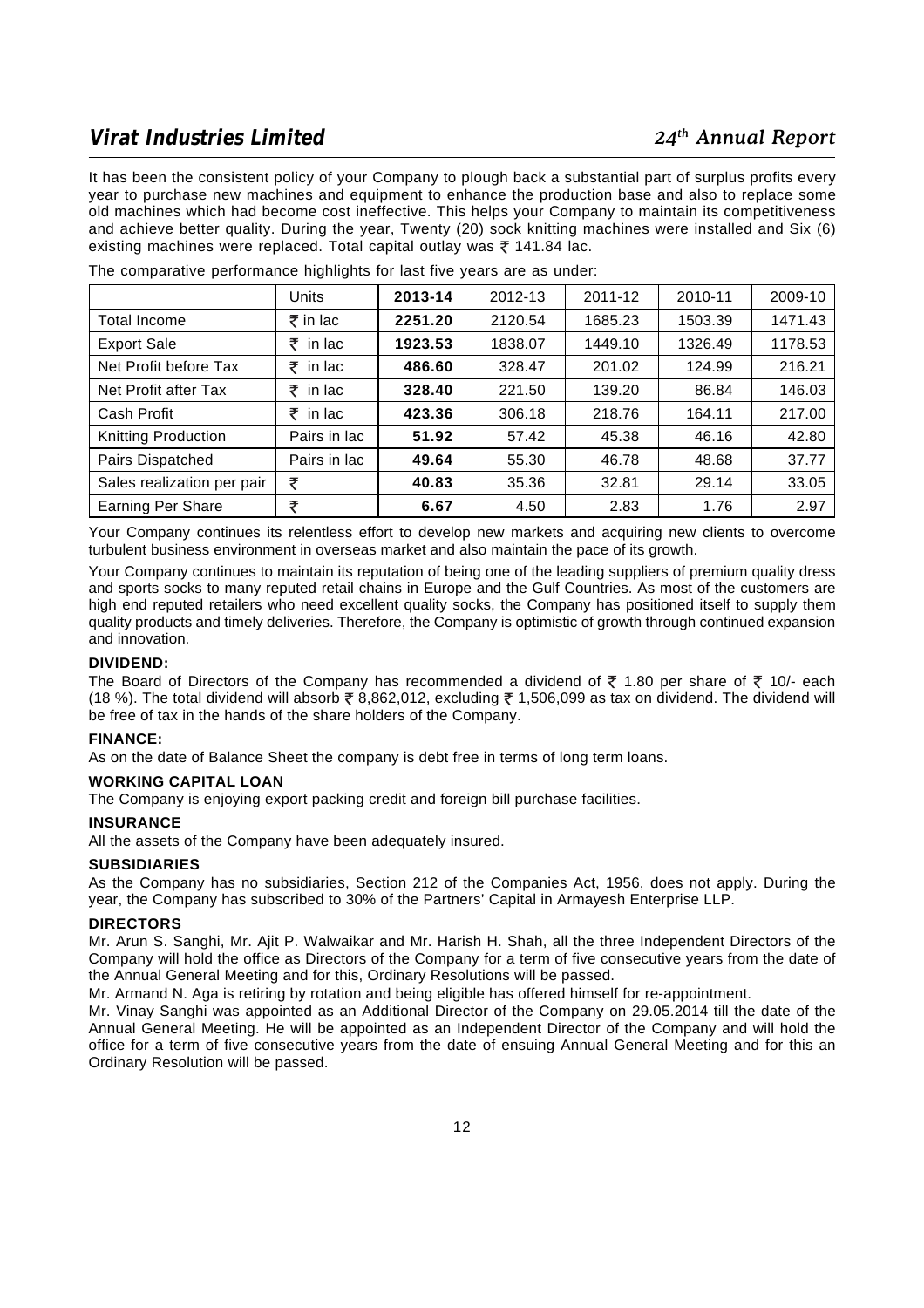## Virat Industries Limited **Annual Report** 24<sup>th</sup> Annual Report

#### **COMMISSION**

The Board of Directors of the Company proposed that the five non Whole-time Directors of the Company shall receive commission at the rate of 1% of net profit of the Company computed in the manner laid down in Section 197 and 198 of the Companies Act, 2013. The total amount of commission works out to  $\overline{\zeta}$  4.92 lac. This shall be paid subject to and within the limit approved by the members of the Company at the ensuing Annual General Meeting.

#### **DIRECTORS' RESPONSIBILITY STATEMENT**

In terms of Section 217 (2AA) of the Companies Act, 1956 regarding inclusion of Directors' Responsibility Statement, it is stated:

- i that in the preparation of the annual accounts, the applicable accounting standards have been followed along with proper explanation relating to material departures;
- ii that the Directors had selected such accounting policies and applied them consistently and made judgments and estimates that are reasonable and prudent so as to give a true and fair view of the state of affairs of the Company at the end of the financial year and of the profit / loss of the Company for the year under review;
- iii that the Directors had taken proper and sufficient care for the maintenance of adequate accounting records in accordance with the provisions of the Companies Act, 1956 for safeguarding the assets of the Company and for preventing and detecting fraud and other irregularities;
- iv that the Directors have prepared the accounts for the financial year ended  $31<sup>st</sup>$  March, 2014 on going concern basis.

#### **AUDITORS**

The term of office of M/s. Deloitte Haskins and Sells, Chartered Accountants, Baroda as Auditors expires at the conclusion of the ensuing Annual General Meeting and being eligible have offered themselves for re-appointment for the financial years 2014-15, 2015-16 and 2016-17. Members are requested to re-appoint the Auditors and fix their remuneration.

#### **COST AUDITORS**

As per the requirement of the Central Government, and pursuant to the provision of Section 233B of the Companies Act 1956, the audit of the cost accounts relating to the manufacturing of "Knitted Socks" falling under chapter 61 of the Central Excise Tariff Act 1985 is required to be carried out every year. The Company has appointed practicing Cost Accountants M/s Manubhai & Associates, Surat for the financial year 2013-14, ended 31st March 2014. Approval from the Central Government has been received for above referred appointment. The Cost Audit Report in respect of financial year 2013-14 will be filed on or before 27<sup>th</sup> September 2014 i.e. 180 days from the closing of the financial year of the Company.

#### **CONSERVATION OF ENERGY, TECHNOLOGY ABSORPTION AND FOREIGN EXCHANGE EARNINGS AND OUTGOING**

Additional information on conservation of energy, technology absorption, foreign exchange earnings and outgo as required to be disclosed in terms of Section 217(1) (e) of the Companies Act, 1956 read with the Companies (Disclosure of Particulars in the Report of Board of Directors) Rules, 1988 is annexed and forms part of this Report.

#### **PARTICULARS OF EMPLOYEES**

As per provision of Section 217(2A) of the Companies Act, 1956 read with the Companies (Particulars of Employees) Rules, 1975, particulars of the employees are required to be annexed in respect of the employees of the Company who were in receipt of total remuneration of  $\overline{5}$  60.00 lac per annum or  $\overline{5}$  5.00 lac per month. During the financial year, under review, there is no employee drawing remuneration as above.

#### **CORPORATE GOVERNANCE AND MANAGEMENT DISCUSSION AND ANALYSIS**

Detailed notes on the Corporate Governance and the Management Discussion and Analysis report and other such disclosures as are required to be made under the Listing Agreement with the Stock Exchanges, are separately annexed and form part of this Report.

#### **COMPLIANCE CERTIFICATE**

The Certificate from the Auditors of the Company regarding compliance of Corporate Governance as stipulated under Clause 49 of the Listing Agreement is attached to this Report.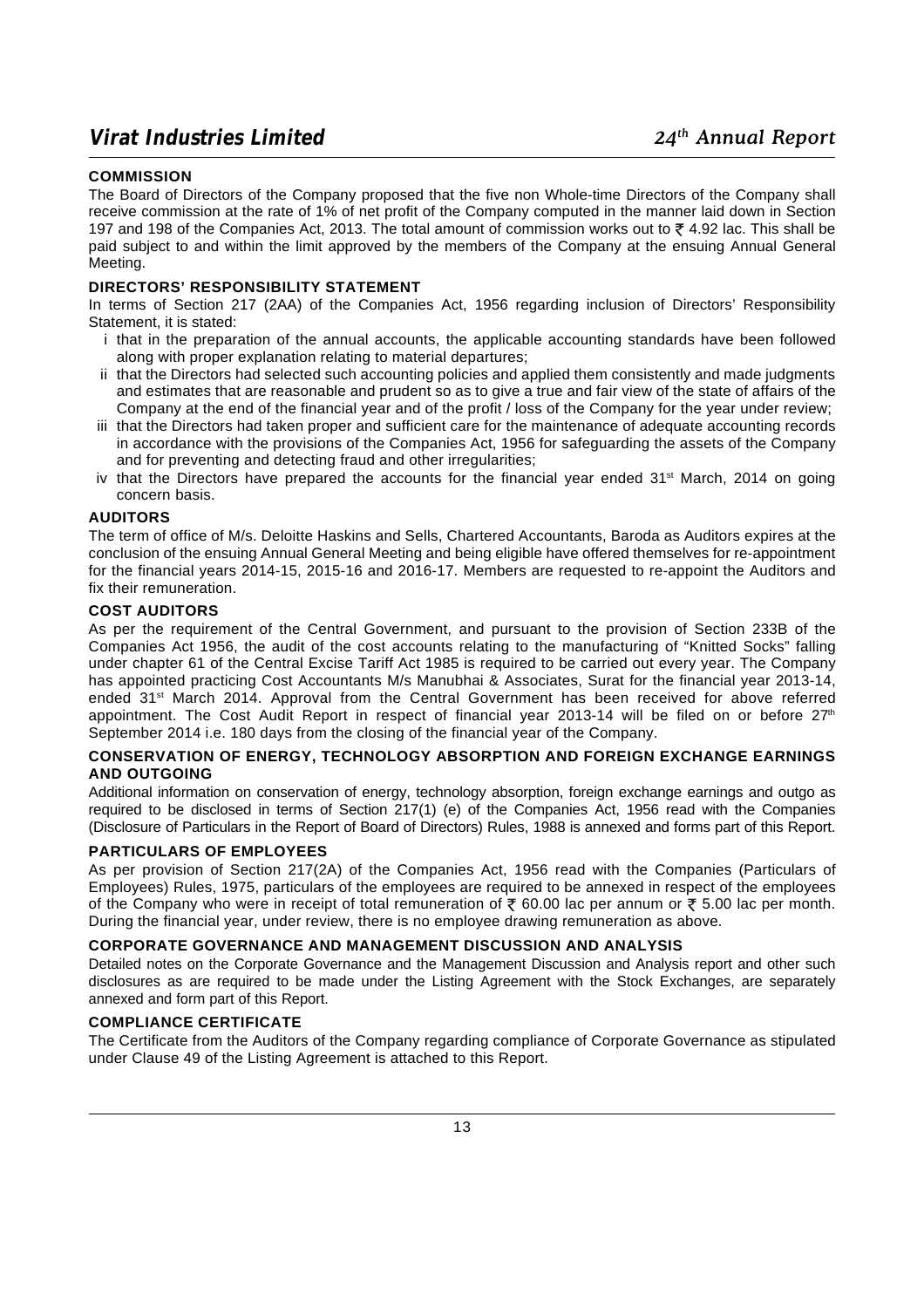## **Virat Industries Limited** 24<sup>th</sup> Annual Report

#### **ACKNOWLEDGMENT**

Your Directors wish to place on record their sincere appreciation for the co-operation and support extended to the Company by the Government of India, the Gujarat State Government and by the relevant Government Authorities, Central, State and Local, the Company's Bankers and the Business Associates.

Your Directors also thank all the employees at every level, who, through their dedication, co-operation and support, have enabled the Company to achieve a sustained growth.

For and on behalf of the Board of Directors

Place: Mumbai, **Arun S. Sanghi** Date : 29<sup>th</sup> May, 2014. Chairman **Chairman** Chairman Chairman Chairman Chairman Chairman Chairman Chairman Chairman

### **ANNEXURE "A" TO THE DIRECTORS' REPORT**

#### **MANAGEMENT DISCUSSION AND ANALYSIS**

#### **Overview:**

Global economic scenario remained turbulent in the year under review, especially in Europe where 90% of your Company's exports are shipped. The uncertainties continued to remain in the current year as well and this may further moderate growth if economy of the countries purchasing your Company's products does not improve.

India's GDP growth decelerated for the second year in succession to 4.5%, due to abysmal performance in all sectors, especially in the manufacturing sectors.

In the fiscal year ended March 2014, total outbound shipments from India touched \$ 312 billion, recording nominal growth of 3.96% over the last financial year.

Despite odds, the performance of your Company in the year under review is noteworthy when viewed in the backdrop of an extremely challenging environment, especially during the second half of the year.

During the year, the Company carried out sales in the following geographical segments: (In  $\bar{z}$ )

|          | United Kingdom | Switzerland | <b>UAE</b> | India      | <b>Rest of the World</b> | ⊤otal       |
|----------|----------------|-------------|------------|------------|--------------------------|-------------|
| Revenues | 84,732,521     | 85.762.750  | 18.571.139 | 10.330.685 | 3.286.752                | 202,683,848 |

#### **Industry Structure and Development**

Indian textile industry including hosiery and clothing accounts for nearly 11% share of the Country's total export basket and employs 35 million people. The industry contributes around 5% to Indian GDP and 11% to manufacturing production. For the Indian economy, it is the second largest generator of employment, after agriculture.

Textiles and apparels exported from India consume mainly indigenous inputs and are, therefore, big earners of net foreign exchange. This helps the country reduce its current account deficit.

#### **Opportunities**

Your Company is well poised to seize opportunities available in the sock knitting industry on account of its state-of-the-art production facilities, technical expertise, good quality culture and emphasis on product innovation and growth potential.

The socks produced by your Company are meeting international quality norms of comfort, stretch, sizing, skin care and other parameters essential for inner wear intimate apparel. They also meet the fashion demands in terms of design, different knits and multiple shades. The socks manufactured by your Company are sold in Supermarket Chains and upper end Retail Stores.

With the era of domination of the world's textiles, including hosiery items, originating in China, decreasing slowly, the base is shifting to India and other Emerging/Developing Countries. This augurs well for Indian Companies in the textile and hosiery sector.

The domestic market for textiles, including clothing and hosiery items, has great growth potential for the following reasons;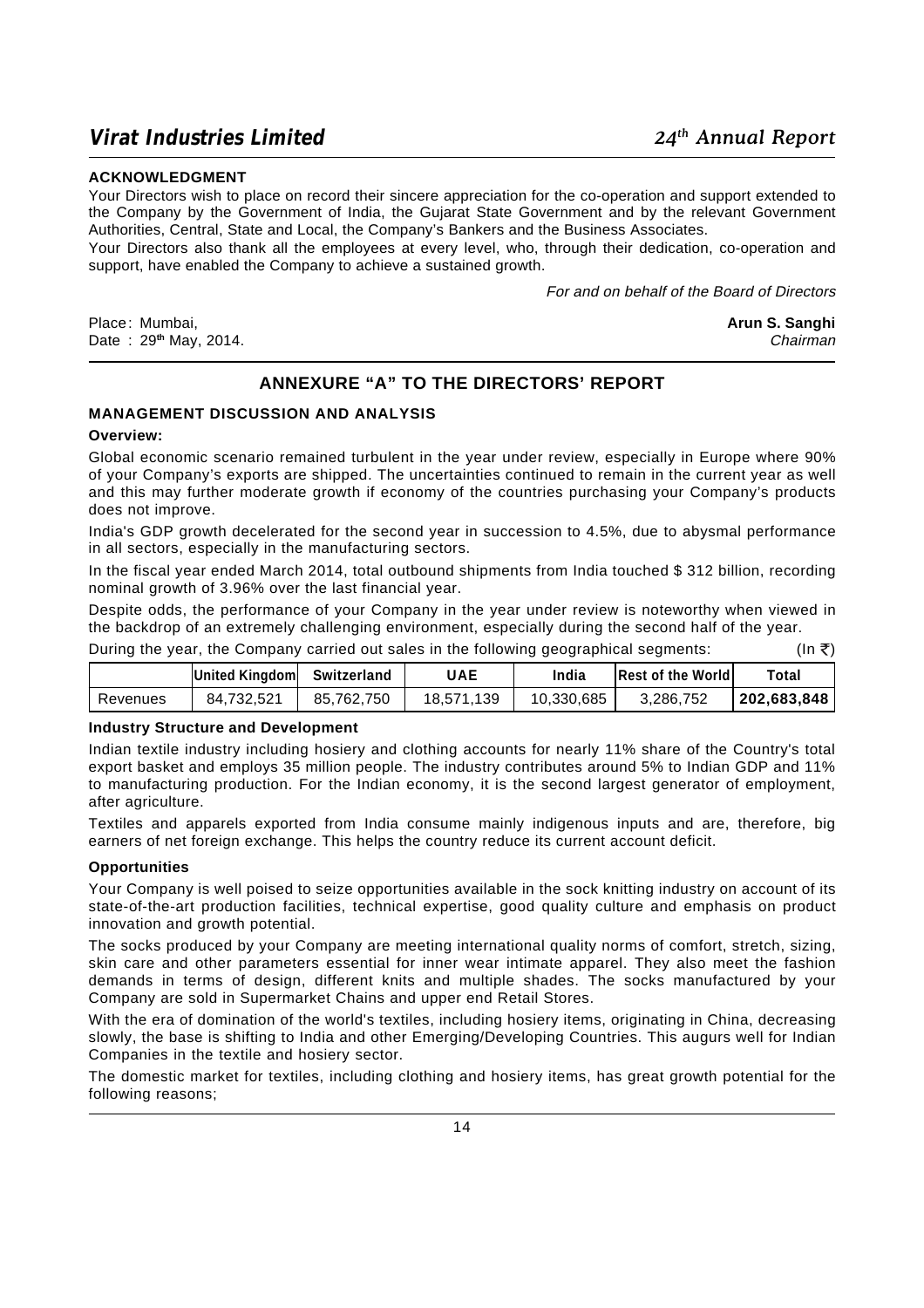## Virat Industries Limited **Annual Report** 24<sup>th</sup> Annual Report

- (i) Higher disposable incomes: India's per capita income is estimated at USD 1200 per annum and rising.
- (ii) Favourable demographic profile: The proportion of India's economically productive population (15-16 years) is rising; almost 50% of its population, below 26 years, catalyses textile consumption.
- (iii) Higher Urban growth: India's urban (and related) income is rising rapidly, strengthening apparel consumption.

All major overseas customers of your Company insist on social audits to be carried out in the factory at least once in two years, by the internationally acclaimed "Business Social Compliance Initiative Agencies". Such audits cover compensation to employees, health, safety, environment and management practices. New customers also insist on such audits to be conducted, before they start the business. The compliance of such audits brings healthy and ethical culture in working and creates goodwill of the Company among its clients. Your Company has successfully complied with many such audits and has thus ensured continuance of business with major clients for long periods.

#### **Threats and Risks:**

Your Company derives over 94 to 95 % of its revenue from the export market. Any problem of economic slowdown or decline in demand in the country of buyer of your Company's product will have adverse impact on the working of Company.

Your Company is potentially exposed to any changes in exchange rates, tariff, duty drawback rates, and also the Government Policies of the Countries which purchase your Company's product.

In the international market, countries like Turkey have developed an edge over the Indian manufacturers due to reduced freight cost and much reduced delivery time. Besides, Turkey enjoys exemption of 10.6% custom duty in relation with EU countries. This has posed a threat to the Indian socks suppliers and may pressurise them to reduce prices and thereby squeeze their margins. Even Bangladesh enjoys exemption in import duty by virtue of its being a less developed country and exports goods at prices, which Indian socks suppliers cannot compete.

The Company is exposed to risks attached to various statutes and regulations. The Company is mitigating these risks through regular reviews of legal compliances, through internal as well as external compliance audits.

Dyed cotton yarn is the main constituent of raw materials used by your Company. The prices of cotton have been highly volatile and can have adverse impact on the profits of your Company.

Cheap imports of socks from China are posing problem of fierce competition to Indian products.

However, because of your Company's good reputation for quality products, timely delivery, better communication and fair business practices, foreign buyers have been patronizing your Company regardless of benefits that accrue to them from the other countries.

#### **Internal Control System and their Adequacy**

Your Company believes in formulating adequate and effective internal control systems and implementing the same to ensure that assets and interests of the Company are safeguarded and reliability of accounting data and accuracy are ensured with proper checks and balances. The Internal control system is improved and modified continuously to meet the changes in business conditions, statutory and accounting requirements. The Audit Committee of the Board of Directors actively reviews the adequacy and effectiveness of internal control system and suggests improvements for strengthening them. The Company has a sound Management Information System which is an integral part of the control mechanism. The Audit Committee of the Board of Directors and Statutory Auditors are periodically apprised of the internal audit findings and corrective actions taken.

#### **Human Resources and Industrial Relations**

Industrial relations continue to remain cordial and peaceful at the manufacturing unit at Navsari. There are 127 employees working at the manufacturing unit for a common objective of Profit, Growth and Excellence.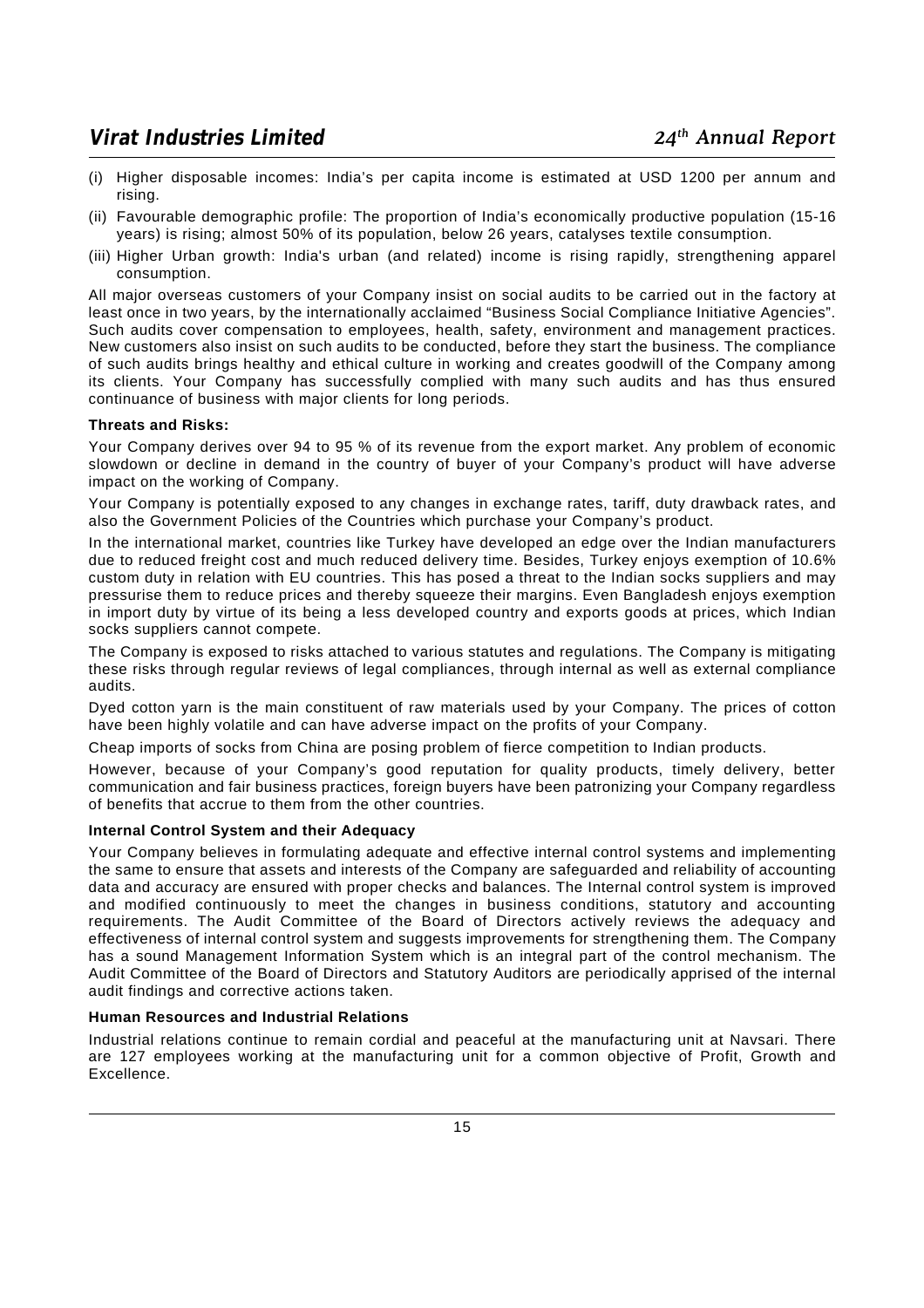## **ANNEXURE "B" TO THE DIRECTORS' REPORT**

Disclosure of particulars with respect to Conservation of Energy, Technology Absorption and Foreign Exchange earnings and outgoings as required under the Companies (Disclosure of Particulars in the Board of Directors' Report) Rules, 1988 are given below:

#### **A CONSERVATION OF ENERGY:**

#### **a Energy Conservation Measures Taken:**

Electricity:

- i Maintained the power factor in the range of 0.998 to 0.999, throughout the year and got rebate of  $\overline{\zeta}$  168,119/- on this account in electricity bills.
- ii New Atlas Copco make GA-37 FF, VSD (Variable Speed Drive) air compressor installed in February 2013, is regularly working. It draws electricity power according to the plant load.

Natural Gas:

- i Reduced steam leakages from boiler house to plant level and maintained the same throughout the year.
- ii Installed float trap of right specification to reduce the condensation losses.
- iii Further reduced down time of boarding machines by 4%.
- **b Additional Investments and Proposals being implemented in Consumption of Energy: –**
- **c Impact of Measures at (a) and (b) above for Reduction of Energy Consumption and on the Cost of Production of Goods:**

The Measures taken above have helped us reduce natural gas consumption per pair of sock from 0.017 SCM to 0.0135 SCM (21% reduction).

Total saving amounts to  $\overline{\xi}$  6.02 lac in Natural gas consumption in the year.

**d Total Energy Consumption and Energy Consumption per Unit of Production:**

The above information is furnished in **Item C** above and also presented in Form A annexed.

#### **B TECHNOLOGY ABSORPTION:**

Efforts made in Technology Absorption are as per Form B annexed.

#### **C FOREIGN EXCHANGE EARNINGS AND OUTGO:**

#### **Activities relating to Exports, Initiatives to Increase Exports, Development of New Export Markets for Products and Services and Export Plan:**

Ours is an export unit operating under Export Promotion Capital Goods (EPCG) Scheme. The Company has been exporting goods mainly to the European and Gulf Markets. All efforts are directed towards increasing exports. In the year under review about 95% of total revenues were derived from export.

|                                 | <b>Total Foreign Exchange Used and Earned:</b> | $(\bar{z}$ in Lacs) |  |  |  |  |  |
|---------------------------------|------------------------------------------------|---------------------|--|--|--|--|--|
| a Total Foreign Exchange earned |                                                |                     |  |  |  |  |  |
|                                 | b Total Foreign Exchange used                  |                     |  |  |  |  |  |
|                                 | For import of Plant and Machinery              | 44.41               |  |  |  |  |  |
|                                 | ii For Spares, etc.                            | 43.04               |  |  |  |  |  |
|                                 | iii Raw Materials                              | 7.02                |  |  |  |  |  |
|                                 | iv For Dividend remitted                       | 7.39                |  |  |  |  |  |
| iv                              | Others                                         | 15.62               |  |  |  |  |  |
|                                 | <b>SUB-TOTAL</b>                               | 117.48              |  |  |  |  |  |
|                                 | % of Import to Export                          | 6.11%               |  |  |  |  |  |
|                                 |                                                |                     |  |  |  |  |  |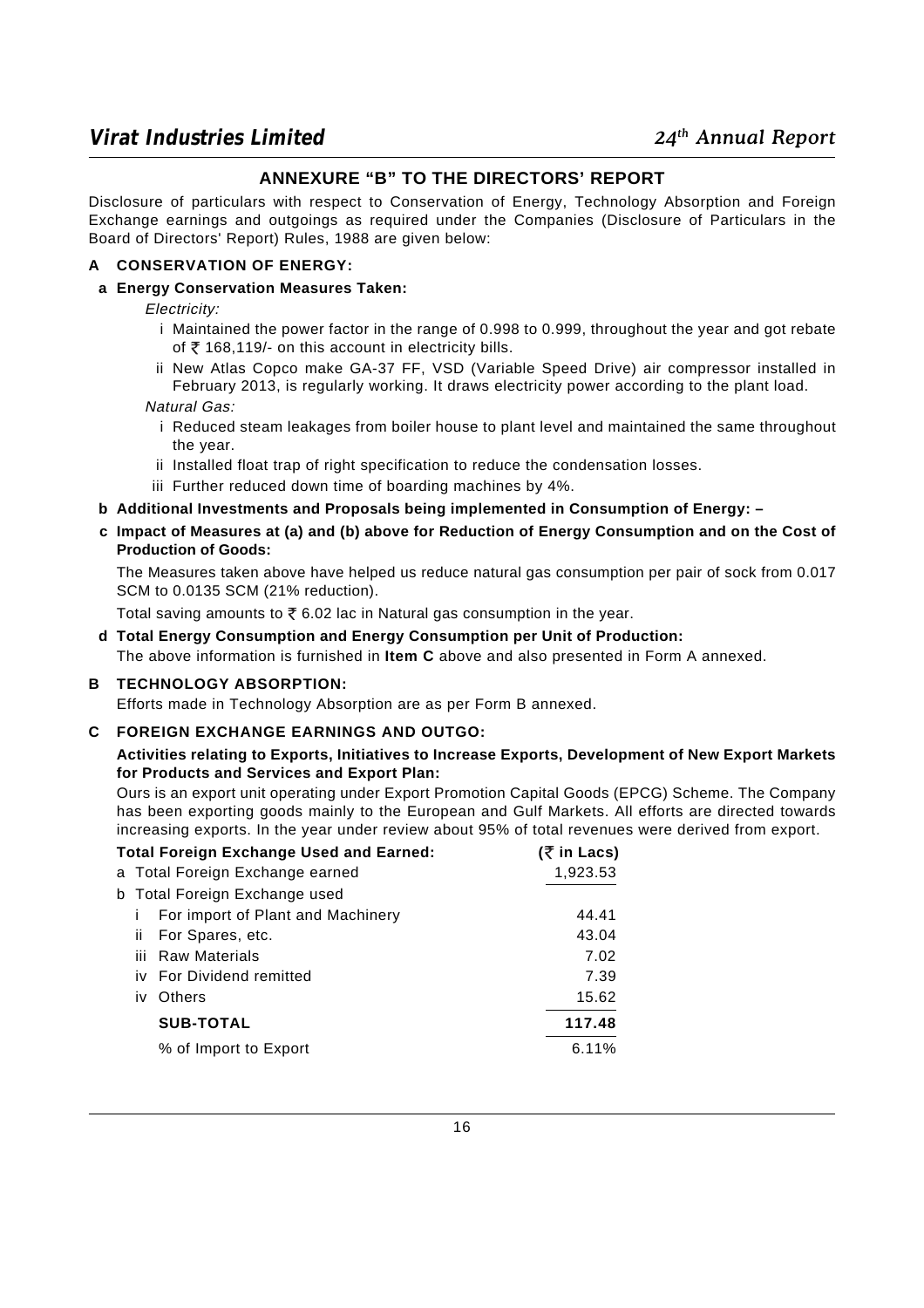# Virat Industries Limited<br>
Virat Industries Limited<br>
Annual Report

## **FORM A**

## **PARTICULARS WITH RESPECT TO CONSERVATION OF ENERGY**

### **A Power and Fuel Consumption**

|                                              | <b>Current Year</b> | Previous Year |
|----------------------------------------------|---------------------|---------------|
| 1 Electricity                                |                     |               |
| a Purchased                                  |                     |               |
| Unit (Lac)                                   | 16.31               | 15.33         |
| Total Amount (₹ in Lac)                      | 105.00              | 95.59         |
| Rate/Unit (₹)                                | 6.44                | 6.24          |
| b Own Generation                             |                     |               |
| Through Diesel Generator Unit<br>i           |                     |               |
| Unit per Itr. of Diesel                      |                     |               |
| Cost/Unit                                    |                     |               |
| Through Steam Turbine/Generator Units<br>ii. |                     |               |
| Units per Itr. of Fuel Oil/Gas               |                     |               |
| Cost/Unit                                    |                     |               |
| 2 Coal (specify quality and where used)      |                     |               |
| Quantity (Tonnes)                            |                     |               |
| <b>Total Cost</b>                            |                     |               |
| Average Rate                                 |                     |               |
| 3 Furnace Oil                                |                     |               |
| Quantity (K.L.)                              |                     |               |
| <b>Total Cost</b>                            |                     |               |
| Average Cost                                 |                     |               |
| 4 Others -                                   |                     |               |
| Natural Gas from GSPC (SCM)                  | 60041               | 74082         |
| Total Cost (₹ in Lac)                        | 23.35               | 23.61         |
| Rate/Unit (そ)                                |                     |               |
| Natural Gas (Per SCM)                        | 38.89               | 31.87         |

## **B Consumption per Unit of Production**

|                                        | <b>Standards</b><br>(if any) | <b>Current Year</b> | <b>Previous Year</b> |
|----------------------------------------|------------------------------|---------------------|----------------------|
|                                        |                              |                     | No. of Pairs         |
| Product: Socks (Captive)               | Knitted                      | 4,442,929           | 4,337,552            |
|                                        | <b>Boarded</b>               | 4,442,929           | 4,337,552            |
| Electricity (KWH/pair of Socks)        |                              | 0.367               | 0.353                |
| Furnace Oil                            |                              |                     |                      |
| Coal (specify quality)                 |                              |                     |                      |
| Others - HSD (Itrs/ per pair of socks) |                              |                     |                      |
| Natural Gas (SCM per pair of socks)    |                              | 0.0135              | 0.017                |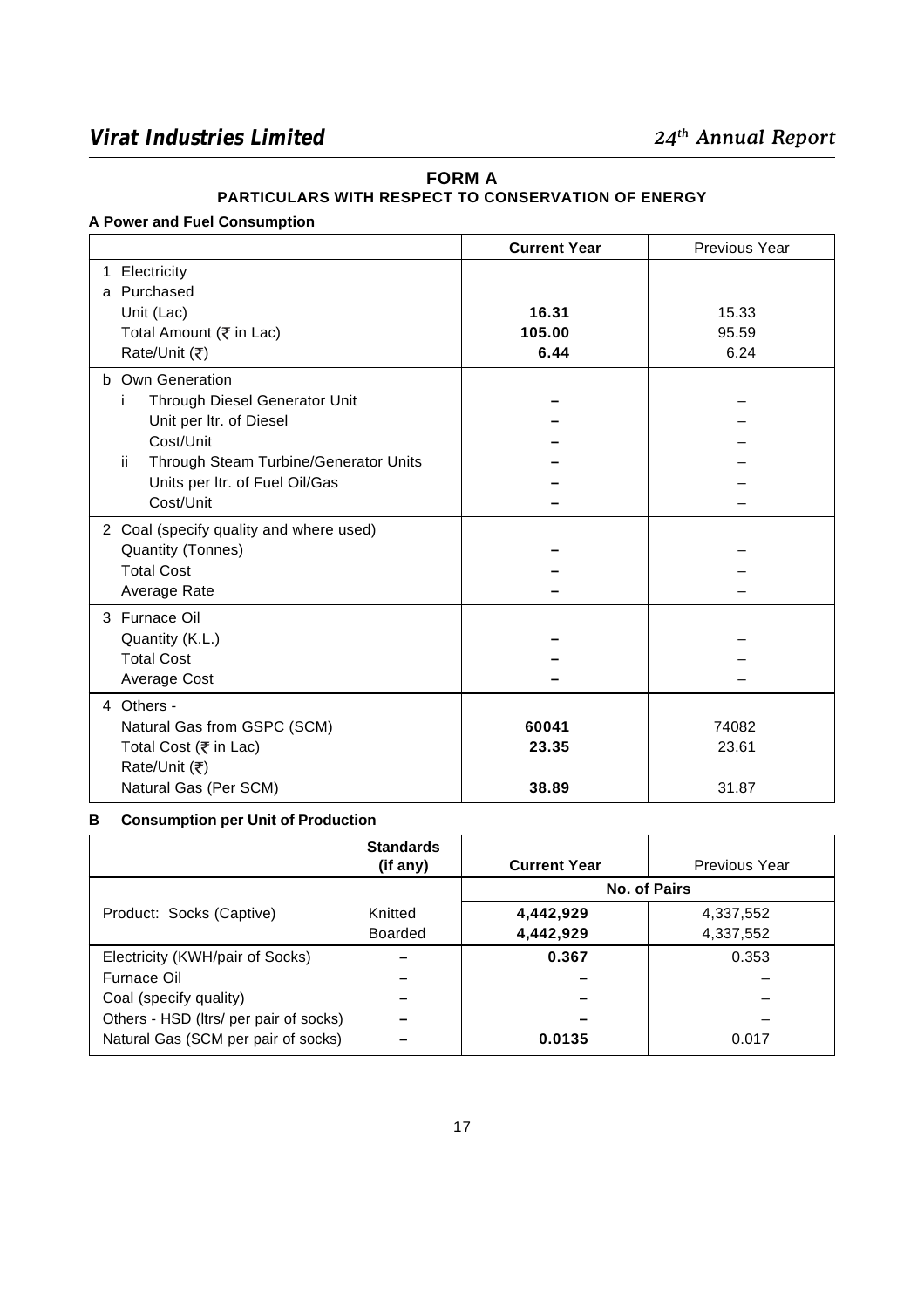## **FORM B**

### **PARTICULARS WITH RESPECT TO ABSORPTION**

#### **Research and Development (R&D)**

#### **1 Specific areas in which R & D is carried out by the Company:**

#### **A Development of new products**

- i Developed tube socks/sleeves, by using fur yarn made from microfibre nylon yarns. Such socks/tubes are used for removing loose dirt of golf balls. They are kept in Golfer's pocket.
- ii Introduced embroidery in thick crew socks having rib and horizontal strips for which bulk orders are received.
- iii Attractive gift boxes containing three pairs were introduced, with good value addition.

#### **B Repairing of imported parts**

- i The technicians at factory have developed the technique to repair motor drives (IRT), PCB and other electronic parts of the knitting machines.
- ii We have also developed an indigenous source to repair the broken cylinders of our knitting machines.

#### **2 Benefits derived as a result of the above R & D:**

- i New business with higher profit margins.
- ii Reduction in the Cost of electronic parts.

#### **3 Future plan of action:** To be planned

#### **4 Expenditure on R & D:** Not ascertainable a Capital b Recurring c Total – d Total R & D Expenditure as a percentage of total turnover. – **Technology absorption, adaptation and innovation:** 1 Efforts in brief, made towards technology absorption, adaptation and innovation: The Company has not imported any technology. It has imported major plant and machinery.

- 2 Benefits, derived as a result of the above efforts, e.g. product improvement, cost reduction, product development, import substitution, etc.: Not Applicable
- 3 In case of imported technology (imported during the last 5 years reckoned from the beginning of the financial year), following information may be furnished:
	- a Technology imported –
	- b Year of Import –
	- c Has technology been fully absorbed –

#### **Information as per Section 217(2A) read with Companies (Particulars of Employees) Rules, 1975 and forming part of the Directors' Report for the Year ended 31st March, 2014.**

A Names of Employees employed throughout the Financial Year and were in receipt of remuneration of not less than ₹ 6,000,000/- in terms of Section 217 (2A) (a) (i):

| Sr.<br>No.         | Name | Age<br>(yrs., | Designation/<br>Nature<br>of Duties | Remuneration<br>Gross<br><b>Rupees</b> | <b>Qualification</b><br>and<br>Experience | Date of<br>Commen-<br>cement of<br>Employment | Last employment/<br>Name of Emplover/<br>Designation<br>held and period |
|--------------------|------|---------------|-------------------------------------|----------------------------------------|-------------------------------------------|-----------------------------------------------|-------------------------------------------------------------------------|
| ------ NONE ------ |      |               |                                     |                                        |                                           |                                               |                                                                         |

B Names of Employees employed for a part of the Year and were in receipt of remuneration of not less than 500,000/- per month in terms of Section 217 (2A) (a) (ii):

| Sr.<br>No.         | Name | Age<br>(yrs. | Designation/<br>Nature<br>of Duties | Remuneration<br>Gross<br>Rupees | <b>Qualification</b><br>and<br>Experience | Date of<br>Commen-<br>cement of<br>Employment | Last employment/<br>Name of Emplover/<br>Designation<br>held and period |
|--------------------|------|--------------|-------------------------------------|---------------------------------|-------------------------------------------|-----------------------------------------------|-------------------------------------------------------------------------|
| ------ NONE ------ |      |              |                                     |                                 |                                           |                                               |                                                                         |

**Note:** Gross Remuneration includes Salary, Company's Contribution to Provident Fund, House Rent Allowance, Medical Allowance, Leave Travel Allowance and Leave Encashment.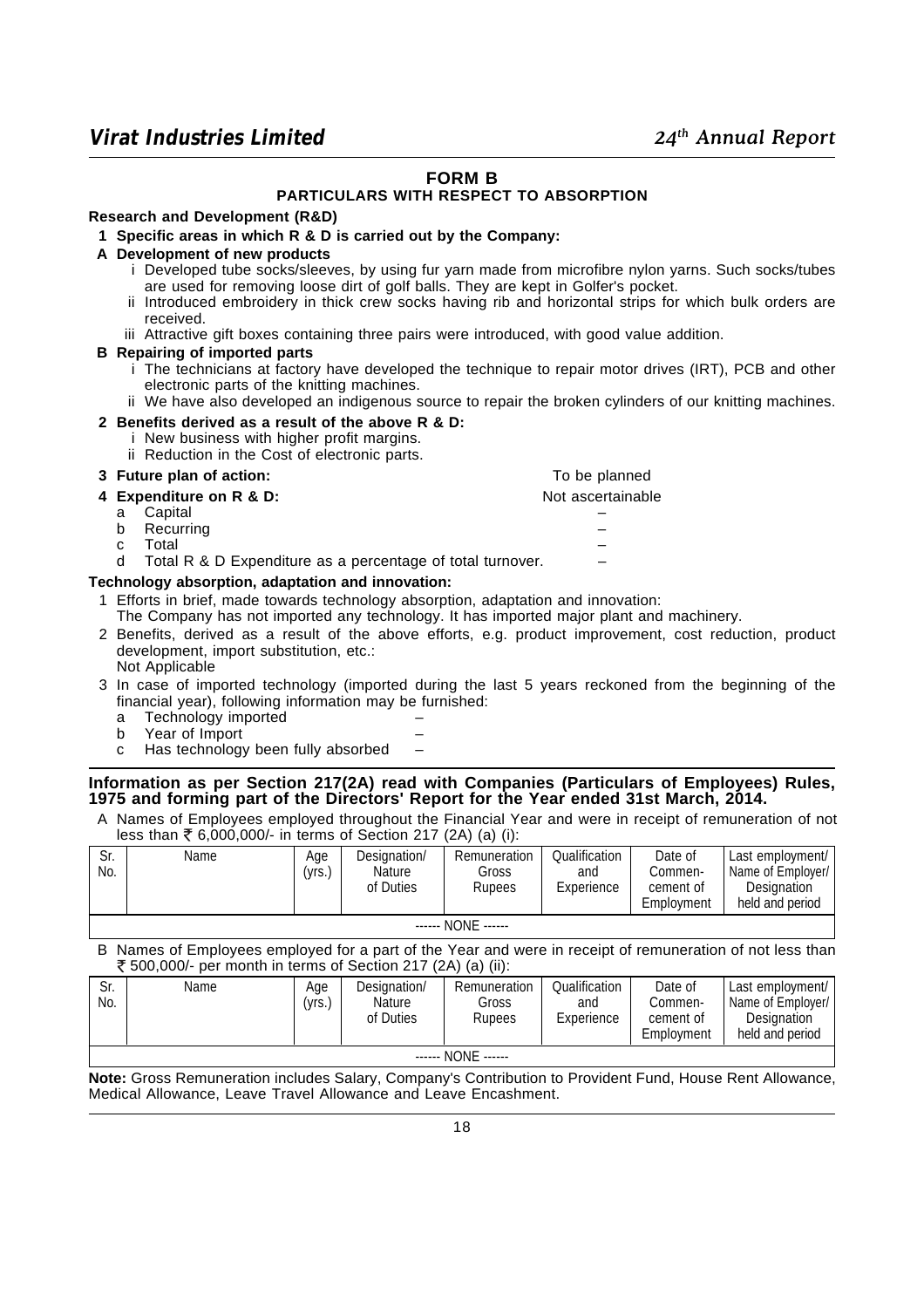## **CORPORATE GOVERNANCE**

#### **REPORT ON CORPORATE GOVERNANCE**

(Pursuant to Clause 49 of the Listing Agreement)

#### **1 A brief statement on Company's philosophy on code of Corporate Governance:**

The revised code of Corporate Governance introduced by the Securities and Exchange Board of India (SEBI) has been implemented in terms of the Listing Agreement with the Stock Exchanges by Virat Industries Limited (VIL) within the financial year 2013-2014. VIL is committed to good Corporate Governance and has taken initiatives to comply with the revised Code of Corporate Governance. Virat's philosophy on Corporate Governance envisages attainment of the highest levels of transparency, accountability and equity in all facets of its operations and in all its interactions with its stakeholders, including shareholders, employees, lenders and the Government. We believe that "learning is a continuous exercise" and will enshrine ideals and values, which have been guiding force of Company's philosophy on corporate governance in all activities of the Company.

#### **2 Board of Directors**

#### **a The composition of the Board of Directors is as follows:**

In line with the revised Clause 49 of the Listing Agreement on Composition of Board of Directors, the Board has an optimum mix of Executive, Non-Executive and Independent Directors. The Managing Director manages the day to day affairs of the Company.

The Board met 7 times during the year 2013-14 i.e. on 19th April, 2013, 24th May, 2013, 12th August, 2013, 17<sup>th</sup> September, 2013, 13<sup>th</sup> November, 2013, 11<sup>th</sup> February, 2014, and 20<sup>th</sup> March, 2014.

| ∣Sr. I<br>lNo. | Designation              | <b>Name of Director</b>                            | Category                      | No. of Board<br><b>Meetings</b><br>(Attendance) | <b>Last AGM</b><br><b>Attendance</b> |
|----------------|--------------------------|----------------------------------------------------|-------------------------------|-------------------------------------------------|--------------------------------------|
|                | Director/Chairman        | Mr. Arun S. Sanghi                                 | Non-Executive Independent     |                                                 | Present                              |
|                | <b>Managing Director</b> | Mr. Adi. F. Madan                                  | Executive                     |                                                 | Present                              |
| 3              | Director                 | Mr. Ajit P. Walwaikar                              | Non-Executive Independent     | 6                                               | Present                              |
| 4              | Director                 | Mr. Armand N. Aga                                  | <b>Promoter Non-Executive</b> | 4                                               | Absent                               |
| 5              | <b>Director</b>          | Mr. Harish H. Shah                                 | Non-Executive Independent     | 6                                               | Present                              |
| 6              | Director                 | Mrs. Ayesha K. DadyBurjor   Promoter Non-Executive |                               | 3                                               | Absent                               |

Details of attendance of each Director at the Board Meetings held during the year are as follows:

**b Details of Directorships/ Board Committee memberships held by the Directors of the Company in other companies:**

| ∣Sr.<br>No. | <b>Name of Director</b>   | Directorship held in<br><b>Other Companies</b><br>(including Private Companies) | <b>Position held as</b><br><b>Chairperson of</b><br><b>Board / Committee</b> | <b>Position held as</b><br><b>Board / Committee</b><br><b>Member</b> |
|-------------|---------------------------|---------------------------------------------------------------------------------|------------------------------------------------------------------------------|----------------------------------------------------------------------|
|             | Mr. Arun S. Sanghi        | 5                                                                               |                                                                              |                                                                      |
| 2           | Mr. Adi. F. Madan         |                                                                                 |                                                                              |                                                                      |
| 3           | Mr. Armand. N. Aga        | 5                                                                               |                                                                              |                                                                      |
| 4           | Mr. Ajit. P. Walwaikar    |                                                                                 |                                                                              |                                                                      |
| 5           | Mr. Harish H. Shah        |                                                                                 |                                                                              |                                                                      |
| 6           | Mrs. Ayesha K. DadyBurjor |                                                                                 |                                                                              |                                                                      |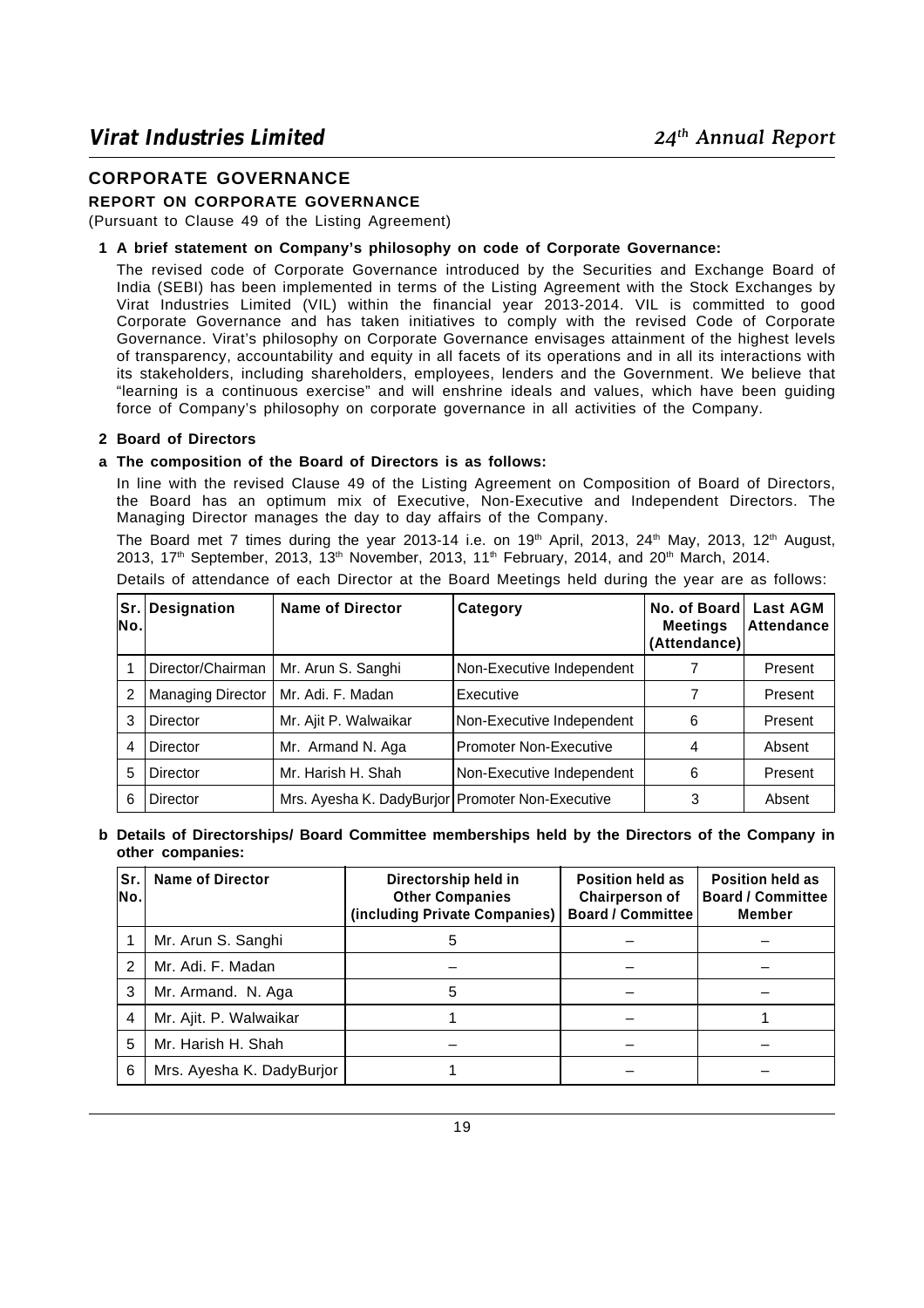## **Virat Industries Limited** 24<sup>th</sup> Annual Report

#### **c Number of Shares held by the Directors:**

| Sr.<br>lNo.    | <b>Designation</b>                 | <b>Name of Director</b>                | <b>Position</b>               | No. of<br><b>Shares held</b> | $\%$  |
|----------------|------------------------------------|----------------------------------------|-------------------------------|------------------------------|-------|
|                |                                    | Director/Chairman   Mr. Arun S. Sanghi | Non-Executive Independent     | Nil                          | Nil   |
| $\overline{2}$ | Managing Director Mr. Adi F. Madan |                                        | Executive                     | 1,18,406                     | 2.405 |
| 3              | Director                           | Mr. Ajit. P. Walwaikar                 | Non-Executive Independent     | Nil                          | Nil   |
| 4              | Director                           | Mr. Armand Aga                         | <b>Promoter Non Executive</b> | 34.989                       | 0.711 |
| 5              | Director                           | Mr. Harish H. Shah                     | Non-Executive Independent     | Nil                          | Nil   |
| 6              | Director                           | Mrs. Ayesha K. DadyBurjor              | <b>Promoter Non Executive</b> | 17,536                       | 0.356 |

#### **d Code of Conduct for Board Members and Senior Management:**

A declaration regarding compliance by the Board, President-Works, Senior Officers and Company Secretary, of Code of Conduct is separately annexed to this report.

#### **3 Audit Committee:**

- a Brief description of terms of reference of the Audit Committee includes:
	- Oversight of the Company's financial reporting process and the disclosure of its financial information to ensure that the financial statement is correct, sufficient and credible.
	- Recommending to the Board, the appointment, re-appointment and, if required, the replacement or removal of the statutory auditor and the fixation of audit fees.
	- Approval of payment to statutory auditors for any other services rendered by the statutory auditors.
	- Reviewing, with the management, the annual financial statements before submission to the board for approval, with particular reference to:
		- **\*** Matters required to be included in the Director's Responsibility Statement to be included in the Board's report in terms of clause (2AA) of section 217 of the Companies Act, 1956
		- **\*** Changes, if any, in accounting policies and practices and reasons for the same
		- **\*** Major accounting entries involving estimates based on the exercise of judgment by management
		- **\*** Significant adjustments made in the financial statements arising out of audit findings
		- **\*** Compliance with listing and other legal requirements relating to financial statements
		- **\*** Disclosure of any related party transactions
		- **\*** Qualifications in the draft audit report.
	- Reviewing, with the management, the quarterly financial statements before submission to the Board for approval
	- Reviewing, with the management, performance of statutory and internal auditors, adequacy of the internal control systems.
	- Reviewing the adequacy of internal audit function, if any, including the structure of the internal audit department, staffing and seniority of the official heading the department, reporting structure coverage and frequency of internal audit.
	- Discussion with internal auditors any significant findings and follow up there on.
	- Reviewing the findings of any internal investigations by the internal auditors into matters where there is suspected fraud or irregularity or a failure of internal control systems of a material nature and reporting the matter to the Board.
	- Discussion with statutory auditors before the audit commences, about the nature and scope of audit as well as post-audit discussion to ascertain any area of concern.
	- To look into the reasons for substantial defaults in the payment to the depositors, debenture holders, shareholders (in case of nonpayment of declared dividends) and creditors.
	- To review the functioning of the Whistle Blower mechanism.
	- Carrying out any other function as is mentioned in the terms of reference of the Audit Committee.

b Composition, name of members and Chairperson :

The committee consists of the following Non-Executive Independent Directors:

- i Mr. Arun S. Sanghi Chairman
- ii Mr. Ajit P. Walwaikar
- iii Mr. Harish H. Shah
- Mr. Asinkhan S. Baholu, Company Secretary, is the Audit Committee Secretary.

At the Annual General Meeting held on 17th September 2013, the Chairman of the Audit Committee, Mr. Arun S. Sanghi was present.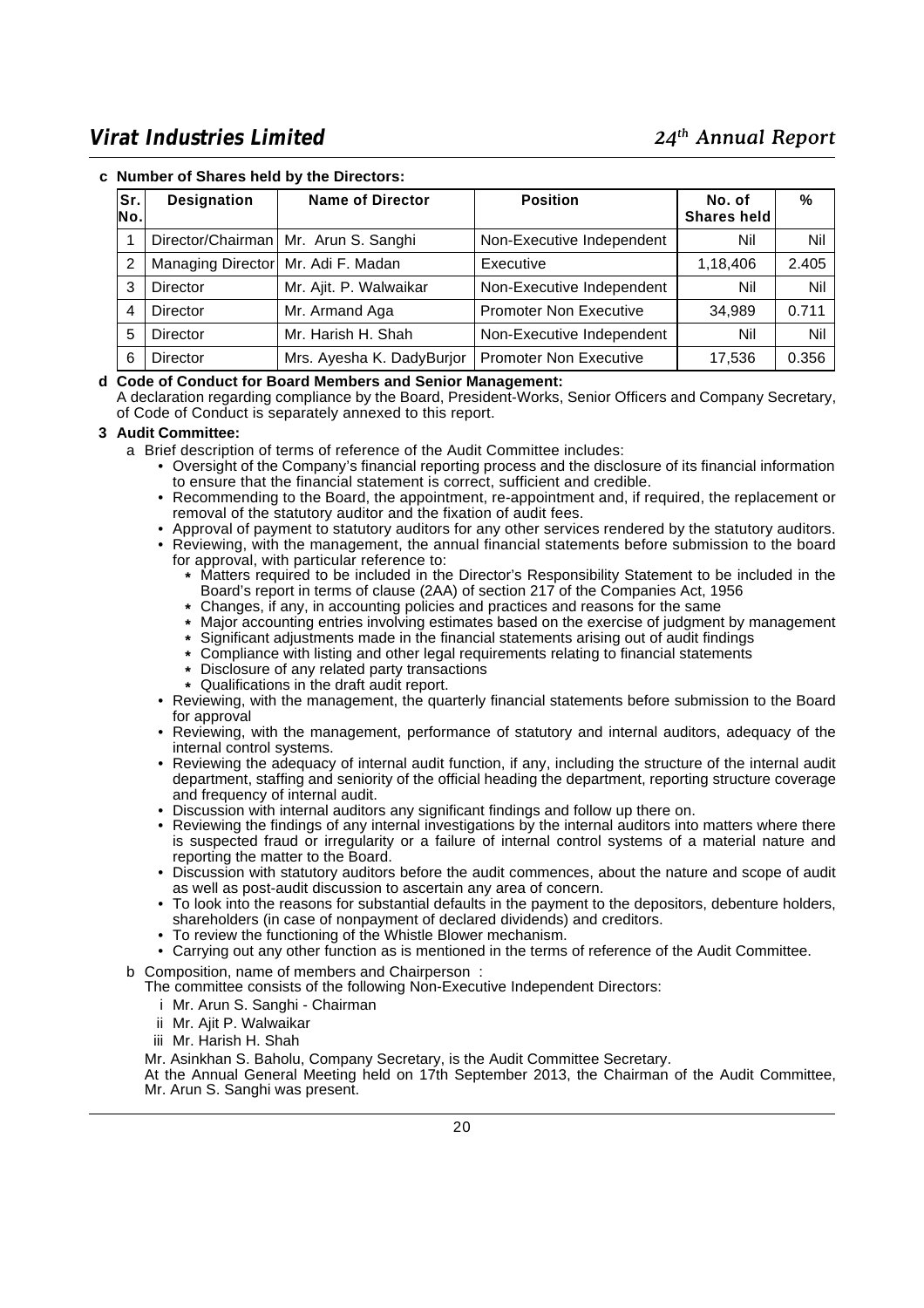## Virat Industries Limited **Annual Report** 24<sup>th</sup> Annual Report

Audit Committee met four times during the year i.e. on 24th May, 2013, 12th August, 2013, 13th November, 2013, 11th February, 2014. The attendance of the members is as follows :-

| Sr. | Date of Audit                      | <b>Attendance of Directors</b> |                       |                    |  |  |  |
|-----|------------------------------------|--------------------------------|-----------------------|--------------------|--|--|--|
| No. | <b>Committee</b><br><b>Meeting</b> | Mr. Arun S. Sanghi             | Mr. Ajit P. Walwaikar | Mr. Harish H. Shah |  |  |  |
|     | 24-05-2013                         |                                |                       |                    |  |  |  |
| 2   | 12-08-2013                         |                                |                       |                    |  |  |  |
| 3   | 13-11-2013                         |                                |                       |                    |  |  |  |
| 4   | 11-02-2014                         |                                |                       |                    |  |  |  |

Y - Attended. N - Not Attended.

#### **4 Remuneration Committee:**

a Brief description of terms of reference of the Remuneration Committee includes: To determine the remuneration package for its Executive Directors and part time Professional Directors,

including pension right, any compensation payment, advisory fees, technical fees, sitting fees, extra work fees etc.

- b Remuneration Policy : The remuneration policy of the Company is directed towards rewarding performance based on review of achievements on a periodic basis and is in consonance with the existing industry practice.
- c The committee consists of the following Directors:
	- 1 Mr. Arun S. Sanghi Chairman
	- 2 Mr. Ajit P. Walwaikar
	- 3 Mr. Harish H. Shah

All of them are Non-Executive Independent Directors of the Company. During the year under review, there was no meeting of the Remuneration Committee.

#### d **Details of fixed remuneration paid to the Managing Director for the Financial Year 2013-2014:**

| <b>Name of Director</b> | <b>Designation</b> | Salary $(\bar{z})$ | Perks (₹) | ΤΟΤΑL ₹   |
|-------------------------|--------------------|--------------------|-----------|-----------|
| Mr. Adi F. Madan        | Managing Director  | .500.000           | 1.413.404 | 2,913,404 |

The above excludes amounts pertaining to gratuity and leave encashment for the year as the same is provided on the basis of the actuarial valuation for the Company as a whole.

#### e **Details of sitting fees paid and commission on net profit to Non-Executive Directors for the Financial Year 2013 – 2014:**

| <b>Name of Director</b>   | <b>Total Sitting Fees paid</b><br>for attending Board<br>Meetings $($ 7) | <b>Total Sitting Fees paid</b><br>for attending<br>Committee Meetings (₹) | <b>Proposed</b><br><b>Commission</b><br>(₹) |
|---------------------------|--------------------------------------------------------------------------|---------------------------------------------------------------------------|---------------------------------------------|
| Mr. Arun S. Sanghi        | 70.000                                                                   | 65,000                                                                    | 245,758                                     |
| Mr. Armand N. Aga         | 40,000                                                                   |                                                                           | 61,439                                      |
| Mr. Ajit P. Walwaikar     | 60,000                                                                   | 65,000                                                                    | 61,440                                      |
| Mr. Harish H. Shah        | 60,000                                                                   | 40,000                                                                    | 61,440                                      |
| Mrs. Ayesha K. DadyBurjor | 30,000                                                                   |                                                                           | 61,439                                      |

#### **5 Shareholders / Investors Grievance Committee:**

The purpose of forming this Committee is to mainly focus on the basic rights of the shareholders including, Transfer of Shares, Transmission / Transposition of Shares, Issue of Duplicate / Split Certificates, Sub Division / Consolidation of Shares, Consolidation of Folios, De-materialization / Re-materialization of Shares and such other issues relating to shares. Four meetings were held during the year 2013-14.

**a Name of Non Executive - Independent Director heading the Committee:**

Mr. Arun S. Sanghi (Chairman) Name of other Members : Mr. Adi F. Madan Mr. Ajit P. Walwaikar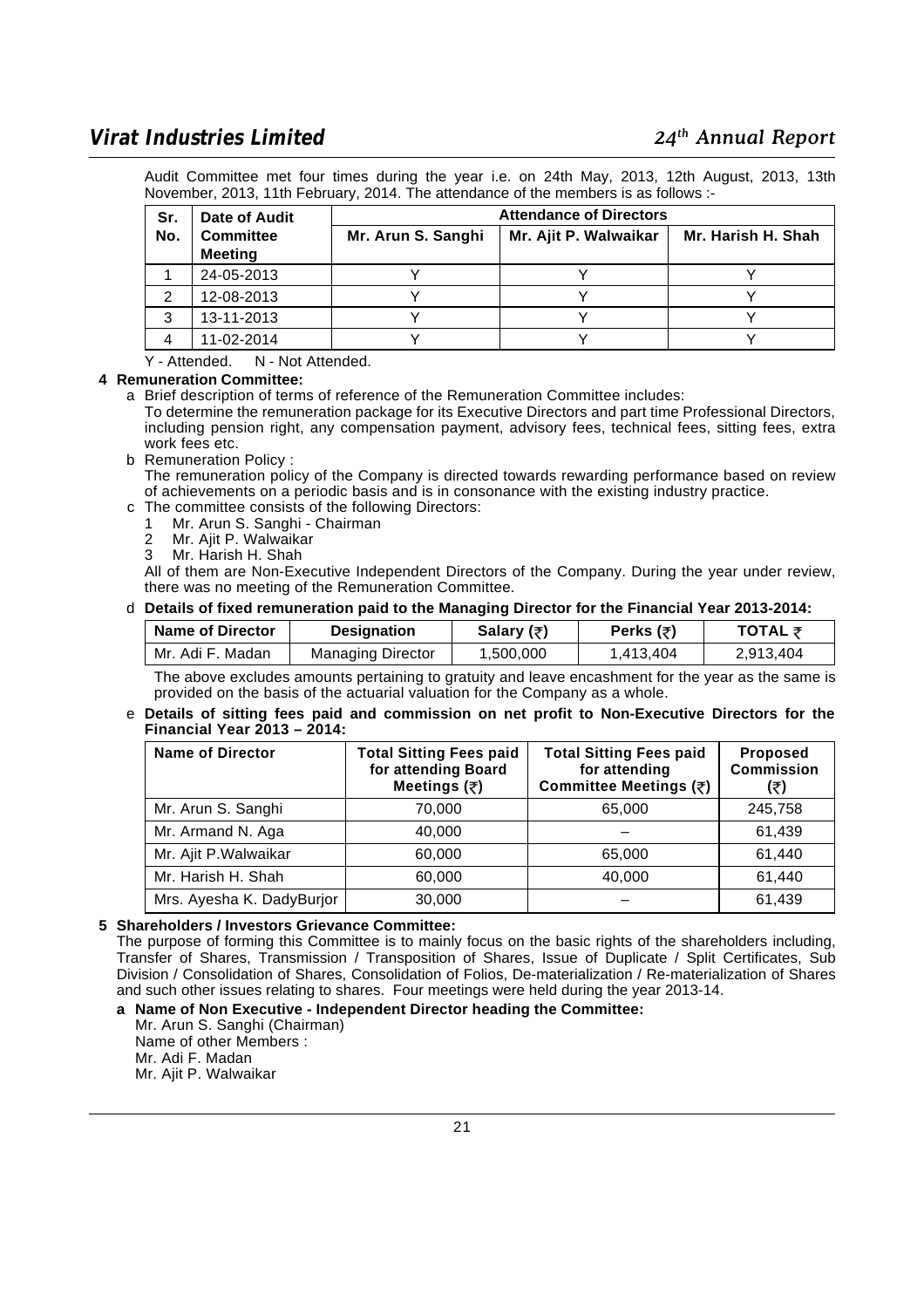## **Virat Industries Limited** 24<sup>th</sup> Annual Report

**b Name and designation of Compliance Officer:**

Mr. Asinkhan S. Baholu is designated as a Compliance Officer as per Clause 47 of the Listing Agreement entered with The Bombay Stock Exchange Ltd., Mumbai.

| Sr. No.        | <b>Particulars</b>                                      | Received | <b>Redressed</b> | Pending |
|----------------|---------------------------------------------------------|----------|------------------|---------|
|                | Change of address                                       | 12       | 12               |         |
| $\overline{2}$ | Registration of bank details /IFSC code                 |          |                  |         |
| 3              | Stop transfer/Procedure for Duplicate Share Certificate |          |                  |         |
| 4              | <b>Issue of Duplicate Certificate</b>                   |          |                  |         |
| 5              | Registration of NECS/ECS Details                        |          |                  |         |
| 6              | Procedure for Transmission/Deletion/ Transposition      |          |                  |         |
|                | <b>Issue of Duplicate Dividend Warrant</b>              | 15       | 10               | 5       |
| 8              | <b>Issue of Fresh Demand Draft</b>                      | 6        | 6                |         |
| 9              | Non Receipt of Dividend/Interest/Redemption Warrant     | 9        |                  |         |
|                | Total                                                   | 55       | 48               |         |

#### **c Details of requests received and redressed during the year 2013-14:**

#### **6 General Body Meetings:**

**a Details of date, location and time of the last three Annual General Meetings (A.G.M.) and the Extra-ordinary General Meetings in the last year:**

| Date       | Meeting  | Location                                 | Time | <b>Details of any Special Resolution</b>                                                                                                                                                                                                |
|------------|----------|------------------------------------------|------|-----------------------------------------------------------------------------------------------------------------------------------------------------------------------------------------------------------------------------------------|
| 09.09.2011 | A. G. M. | Registered Office, Navsari.   11.30 a.m. |      | Nil                                                                                                                                                                                                                                     |
| 07.09.2012 | A. G. M. | Registered Office, Navsari.   11.30 a.m. |      | 1. Appointment and Approval to the Remuneration<br>of the Managing Director.<br>2. Appointment and Approval to the Remuneration<br>of Mr. Naozer J. Aga as Senior Advisor u/s 314 of<br>the Companies Act being relative of a Director. |
| 17.09.2013 | A. G. M. | Registered Office, Navsari.   11.30 a.m. |      | Nil                                                                                                                                                                                                                                     |

#### **b Postal Ballot:**

There were no Special Resolutions passed in the last year through postal ballot. There is no proposal for any Special Resolution to be passed through postal ballot.

#### **7 Disclosures:**

- a There are no transactions with related parties i.e. with the Promoters, Directors Management, Subsidiaries or Relatives etc. that may have potential conflict of interest of the Company at large. Transactions with related parties are disclosed in Note No. 36 of Schedule 15 to the Accounts of the Company in the Annual Report.
- b Details of non-compliance by the Company, penalties, and strictures imposed on the Company by Stock Exchange or SEBI or any statutory authority, on any matter related to capital markets, during last three years:

The Company has complied with all prescribed requirement of Stock Exchange and SEBI on matters related to capital market, during last three years.

c Disclosure of accounting treatment, if different from that prescribed in accounting standards, with explanation:

The Company has complied with all the prescribed accounting standards.

#### **8 Secretarial Audit:**

A qualified practicing Company Secretary carried out quarterly secretarial audit to reconcile the total admitted capital with National Securities Depository Limited (NSDL) and Central Depository Services (India) Limited (CDSL) and the total issued and listed capital. The secretarial audits confirm that the total issued/paid-up capital is in agreement with the total number of shares in physical form and the total number of dematerialized shares held with NSDL and CDSL.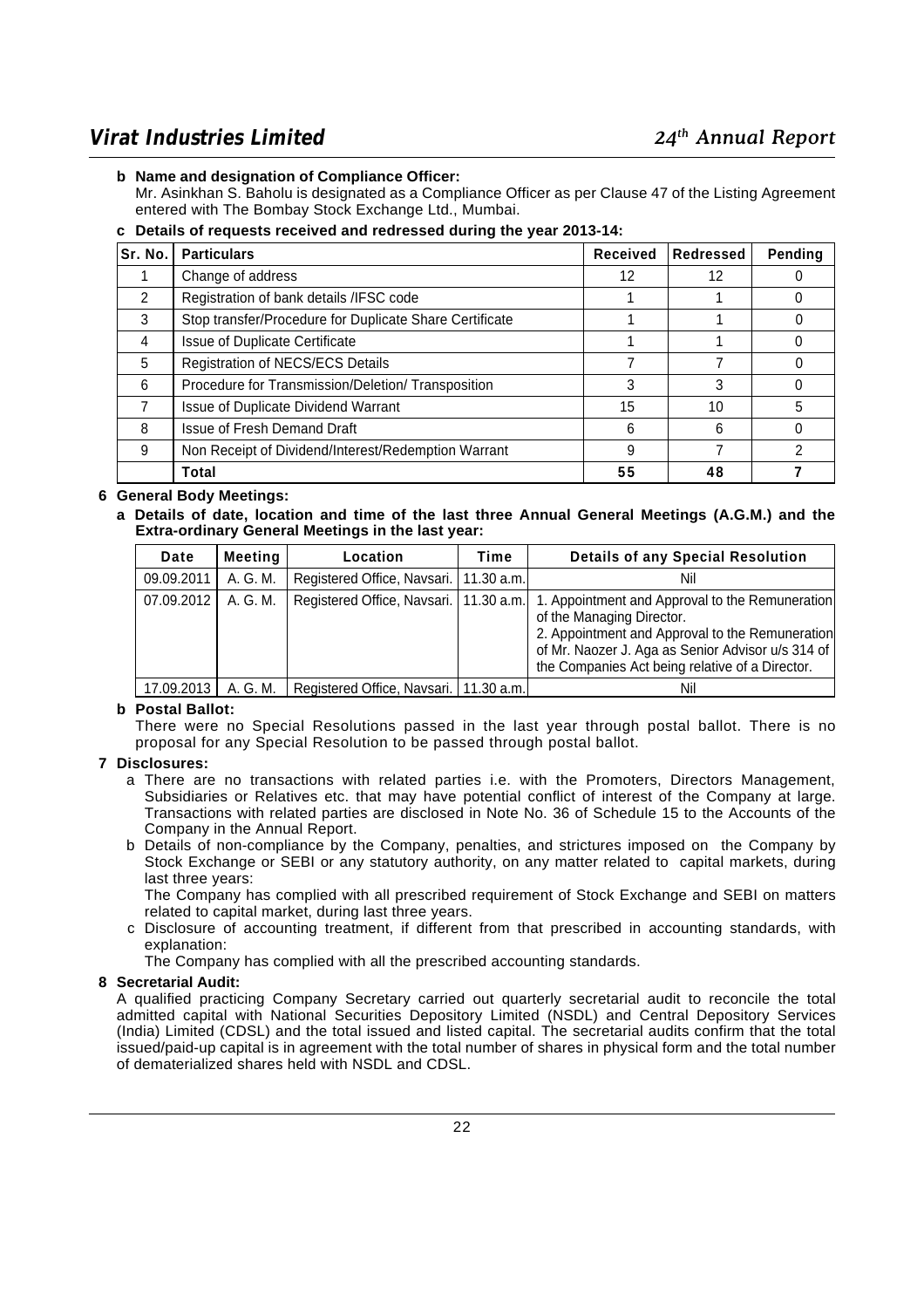## Virat Industries Limited<br>
Annual Report

#### **9 Means of Communication:**

The Board of Directors of the Company takes on record the Un-audited Financial Results in the prescribed form within forty-five days of the close of first three quarters and audited financial results within sixty days of close of year. The results are promptly forwarded to the stock exchange where the Company's shares are listed. The same are also published within 48 hours in the newspapers namely Business Standard and Jai Hind (English & Gujarati). Quarterly Results are also available on the Company's website www.viratindustries.com.

|    | 10 General Shareholder Information:                                                                                |                                                                                                                                             |
|----|--------------------------------------------------------------------------------------------------------------------|---------------------------------------------------------------------------------------------------------------------------------------------|
| 1. | Number of Annual General Meeting                                                                                   | : 24 <sup>th</sup> Annual General Meeting                                                                                                   |
| 2  | Date                                                                                                               | : $11th$ September, 2014                                                                                                                    |
| 3  | Day                                                                                                                | : Thursday                                                                                                                                  |
| 4  | Time                                                                                                               | $: 11.30$ a.m.                                                                                                                              |
| 5  | Venue                                                                                                              | : Registered Office: A-1/2, Kabilpore GIDC,<br>Navsari - 396 424, Gujarat.                                                                  |
| 6  | <b>Financial Calendar</b>                                                                                          | : 01 April, 2013 to 31 March, 2014                                                                                                          |
|    | Tentative Financial Calendar for year ended<br>31st March 2015 is as given below:                                  |                                                                                                                                             |
|    | Quarterly un-audited Results for June, 2014                                                                        | : On or before $14th$ August, 2014                                                                                                          |
|    | ii Quarterly un-audited Results for Sept., 2014                                                                    | : On or before 14 <sup>th</sup> November, 2014                                                                                              |
|    | iii Quarterly un-audited Results for Dec., 2014                                                                    | : On or before $14th$ February, 2015                                                                                                        |
|    | iv Quarterly un-audited Results for March, 2015                                                                    | : On or before $15th$ May, 2015<br>OR.                                                                                                      |
|    | Audited financial result for the year ending 31 <sup>st</sup> March, 2015: On or before 30 <sup>th</sup> May, 2015 |                                                                                                                                             |
| 7  | <b>Book Closure Date</b>                                                                                           | $: 05-09-2014$ to 11-09-2014 (both dates included)                                                                                          |
| 8  | Dividend Payment Date                                                                                              | : Within 30 days of approval at the A.G.M.                                                                                                  |
| 9  | Listing on Stock Exchanges                                                                                         | : The Bombay Stock Exchange Ltd., (BSE)<br>1st Floor, New Trading Ring, Rotunda Bldg.,<br>P. J. Towers, Dalal Street, Fort, Mumbai 400 023. |
|    | 10 Stock Code                                                                                                      | : 530521                                                                                                                                    |
| 11 | ISIN No. for Dematerialized Shares                                                                                 | : INE467D01017                                                                                                                              |
|    | Listing fees for the financial year 2013-14 have been paid to the Rombay Stock Exchange Ltd. (RSE)                 |                                                                                                                                             |

Listing fees for the financial year 2013-14 have been paid to the Bombay Stock Exchange Ltd. (BSE) where the Company's shares are listed.

#### **Details of share price movements on the Bombay Stock Exchange Ltd.:**

| Sr. No.         | <b>Month</b>    | High<br>₹ P. | Low<br>₹ P. | <b>BSE SENSEX</b><br><b>Highest</b> | <b>BSE SENSEX</b><br>Lowest |
|-----------------|-----------------|--------------|-------------|-------------------------------------|-----------------------------|
| 1               | April, 2013     | 18.95        | 16.75       | 19,622.68                           | 18,144.22                   |
| $\overline{2}$  | May, 2013       | 18.90        | 17.50       | 20,443.62                           | 19,451.26                   |
| 3               | June, 2013      | 20.45        | 18.55       | 19,860.19                           | 18,467.16                   |
| 4               | July, 2013      | 22.00        | 20.00       | 20,351.06                           | 19,126.82                   |
| 5               | August, 2013    | 25.90        | 21.00       | 19,569.20                           | 17,448.71                   |
| 6               | September, 2013 | 26.05        | 21.95       | 20,739.69                           | 18,166.17                   |
| $\overline{7}$  | October, 2013   | 25.15        | 21.90       | 21,205.44                           | 19,264.72                   |
| 8               | November, 2013  | 30.60        | 24.25       | 21,321.53                           | 20,137.67                   |
| 9               | December, 2013  | 40.85        | 31.00       | 21,483.74                           | 20,568.70                   |
| 10              | January, 2014   | 38.00        | 28.00       | 21,409.66                           | 20,343.78                   |
| 1               | February, 2014  | 39.00        | 30.00       | 21,140.51                           | 19,963.12                   |
| 12 <sup>2</sup> | March, 2014     | 40.20        | 28.85       | 22,467.21                           | 20,920.98                   |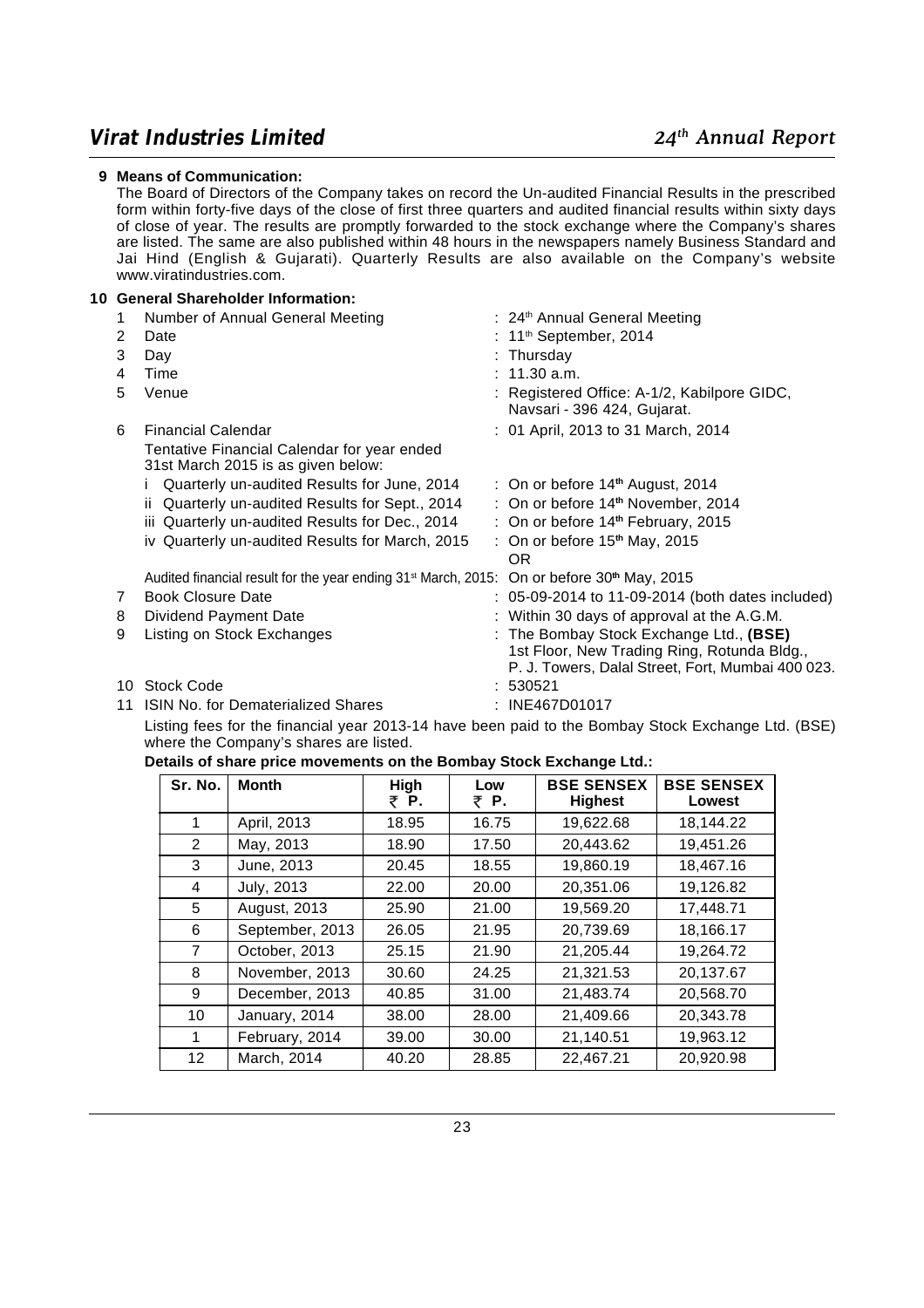## **Virat Industries Limited** 24<sup>th</sup> Annual Report

#### **11 Adoption of Non-Mandatory Requirement of Clause 49 : Whistle Blower Policy:**

The Company has adopted a Whistle Blower Policy in accordance with the revised Clause 49 of the Listing Agreement and it is notified to all the departments of the Company, acknowledgement receipt of all the departmental heads was placed before the Audit Committee and no employee has been denied access to the Audit Committee.

#### **12 Registrar and Share Transfer Agents:**

The share transfer work of the Company is being handled by Link Intime India Pvt. Ltd. C–13, Pannalal Silk Mills Compound, L. B. S. Marg, Bhandup (West), Mumbai – 400 078.

#### **13 Share Transfer System:**

The entire share transfer system is handled by the Registrar and Transfer Agents (RTA) of the Company at the address given above. The RTA is equipped with all required infrastructure for share transfer – physical and demat.

The transfer requests received are processed by the Registrar and Transfer Agents and subsequently approved by the Share Transfer Committee. The Committee meets twice a month and the transfer is normally effected and dispatched within the time limit prescribed under the Listing Agreement.

#### **14 Shareholding Pattern as on 31.03.2014:**

| <b>Particulars</b>                      | <b>Total Shares</b> | Percentage (%) |
|-----------------------------------------|---------------------|----------------|
| Promoters and persons acting in concert | 527,802             | 10.7204        |
| Mutual Fund(s)                          | 3,000               | 0.0609         |
| Corporate Bodies (Promoter Co.)         | 1,753,795           | 35.6221        |
| Overseas Corporate Bodies               | 3,000               | 0.0609         |
| Insurance Companies                     |                     |                |
| Unit Trust of India                     |                     |                |
| Foreign Company                         | 492,340             | 10.0000        |
| NRIS / NRNS / OCBS                      | 22,322              | 0.4534         |
| Non Nationalised Banks                  | 200                 | 0.0040         |
| <b>Other Bodies Corporate</b>           | 128,023             | 2.6003         |
| Indian Public                           | 19,424,53           | 39.4540        |
| <b>Clearing Members</b>                 | 50,405              | 1.0238         |
| Total                                   | 4,923,340           | 100.0000       |

#### **15 Distribution of Shareholding as of 31.03.2014:**

| <b>Distribution of</b><br><b>Shares</b> | No. of<br><b>Shareholders</b> | <b>Percentage to Total</b><br>No. of Shareholders | No. of Shares<br>held | Percentage<br>to Total Share |
|-----------------------------------------|-------------------------------|---------------------------------------------------|-----------------------|------------------------------|
| $1 - 500$                               | 1658                          | 80.7205                                           | 359,607               | 7.3041                       |
| $501 - 1000$                            | 174                           | 8.4713                                            | 141,122               | 2.8664                       |
| $1001 - 2000$                           | 88                            | 4.2843                                            | 137,348               | 2.7897                       |
| 2001 - 3000                             | 37                            | 1.8014                                            | 94,193                | 1.9132                       |
| $3001 - 4000$                           | 19                            | 0.9250                                            | 65.277                | 1.3259                       |
| $4001 - 5000$                           | 15                            | 0.7303                                            | 72,944                | 1.4816                       |
| 5001 - 10000                            | 31                            | 1.5093                                            | 235,414               | 4.7816                       |
| 10001 & above                           | 32                            | 1.5579                                            | 3,817,435             | 77.5375                      |
| Total                                   | 2054                          | 100.0000                                          | 4,923,340             | 100.0000                     |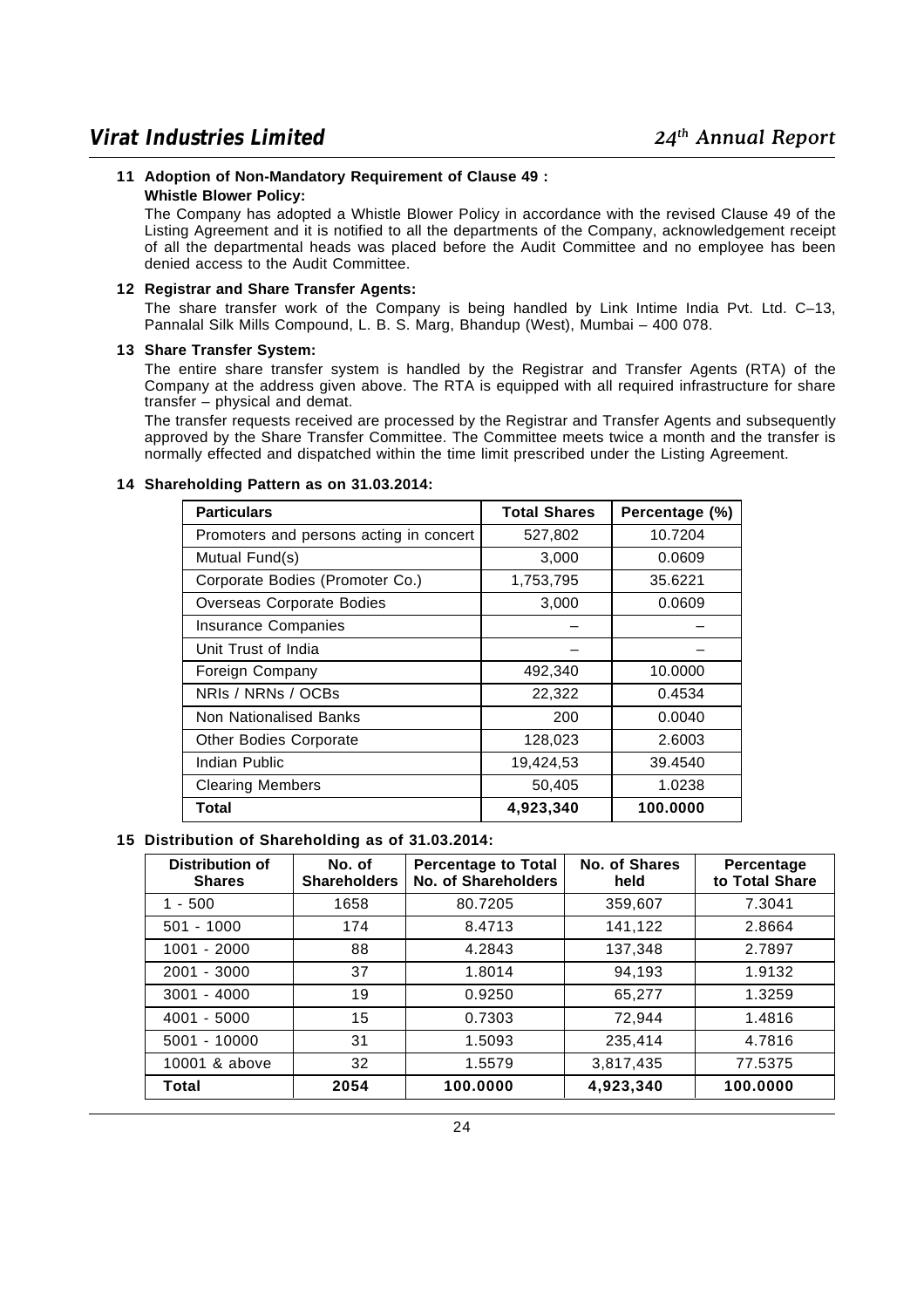## Virat Industries Limited **Annual Report** 24<sup>th</sup> Annual Report

### **16 Dematerialization of Shares and Liquidity:**

**4,549,900** (92.42%) equity shares of the Company have been dematerialized as on 31-03-2014.

| Outstanding GDRs/ADRs/Warrants or Convertible<br>Instruments, conversion date and likely<br>impact on Equity | The Company has not issued such instruments.                                                                                                                                                                                                                                                   |
|--------------------------------------------------------------------------------------------------------------|------------------------------------------------------------------------------------------------------------------------------------------------------------------------------------------------------------------------------------------------------------------------------------------------|
| Address for Correspondence for Investor Redressal,<br>Physical transfer and dematerialization:               | Link Intime India Pvt. Ltd.<br>C-13, Pannalal Silk Mills Compound,<br>L.B.S. Marg, Bhandup (W),<br>Mumbai 400 078.                                                                                                                                                                             |
| Person to be contacted for Shareholder queries                                                               | Mr. Asinkhan S. Baholu<br>Compliance Officer,<br>Virat Industries Ltd.<br>A-1/2, GIDC Industrial Estate,<br>Kabilpore 396 424, Navsari, GUJARAT STATE.<br>Phone: (02637) 265011 / 265022<br>Telefax: (02637) 265712<br>E-mail: factory@viratindustries.com<br>Website: www.viratindustries.com |
| <b>Plant Location</b>                                                                                        | Virat Industries Ltd.<br>A-1/2, GIDC Industrial Estate,<br>Kabilpore 396 424, Navsari, GUJARAT STATE.                                                                                                                                                                                          |
| Corporate Head Office                                                                                        | 605, Veena Killedar Industrial Estate,<br>10/14, Pais Street, Byculla (W), Mumbai 400 011.                                                                                                                                                                                                     |

For and On Behalf of the Board of Directors

Place : Mumbai, **Arun S. Sanghi** Dated : 29<sup>th</sup> May, 2014.

## **DECLARATION REGARDING COMPLIANCE BY BOARD, PRESIDENT AND SENIOR OFFICERS WITH THE COMPANY'S CODE OF CONDUCT**

This is to affirm that the Company has adopted a Code of Conduct for its Board of Directors, President, Senior Officers and Company Secretary.

I confirm that the Company has in respect of the financial year ended 31<sup>st</sup> March, 2014 received from the Board of Directors, President, Senior Officers and Company Secretary, a declaration of compliance with the Code of Conduct as applicable to them. The said code is also placed on the website of the Company viz. **www.viratindustries.com**

For and On Behalf of the Board of Directors

Place : Mumbai, **Arun S. Sanghi** Dated : 29**th** May, 2014. Chairman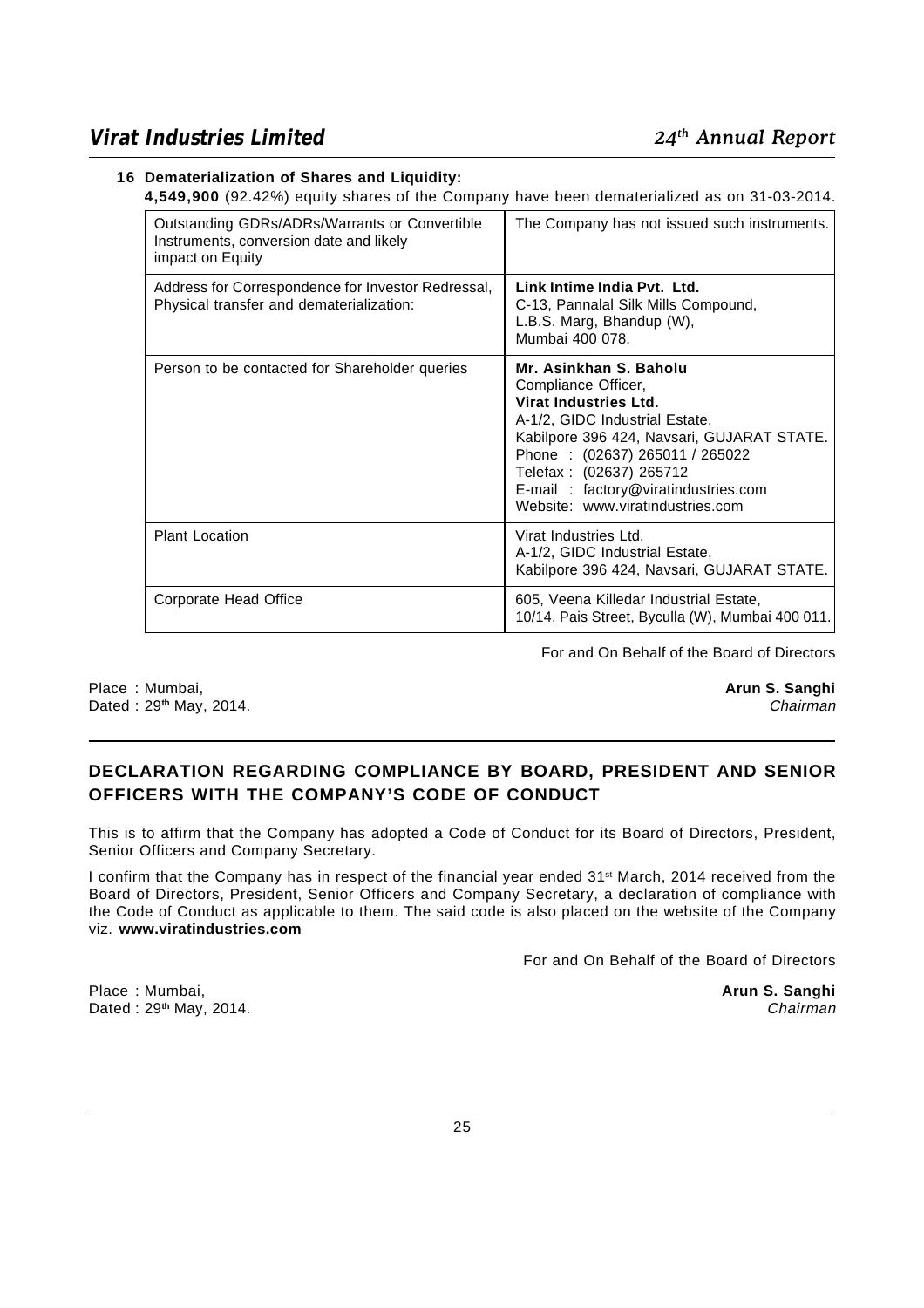### **AUDITORS' CERTIFICATE ON COMPLIANCE OF CORPORATE GOVERNANCE AS PER CLAUSE 49 OF THE LISTING AGREEMENT**

To,

The Members of **VIRAT INDUSTRIES LIMITED**

### We have examined the compliance of conditions of Corporate Governance by **Virat Industries Limited** ("the Company") for the year ended on  $31<sup>st</sup>$  March 2014, as stipulated in clause 49 of the Listing Agreement of the said Company with the stock exchange.

The compliance of conditions of Corporate Governance is the responsibility of the management. Our examination was limited to procedures and implementation thereof, adopted by the Company for ensuring the compliance of the conditions of the Corporate Governance. It is neither an audit nor an expression of opinion on the financial statements of the Company.

In our opinion and to the best of our information and according to the explanations given to us, we certify that the Company has complied in all material respect with the conditions of Corporate Governance as stipulated in the above-mentioned Listing Agreement.

We further state that such compliance is neither an assurance as to the future viability of the Company nor the efficiency or effectiveness with which the management has conducted the affairs of the Company.

> For **Deloitte Haskins & Sells** Chartered Accountants (Firm's Registration No. 117364W)

**R. Salivati** Mumbai, 29**th** May, 2014. Partner (Membership No. 034004)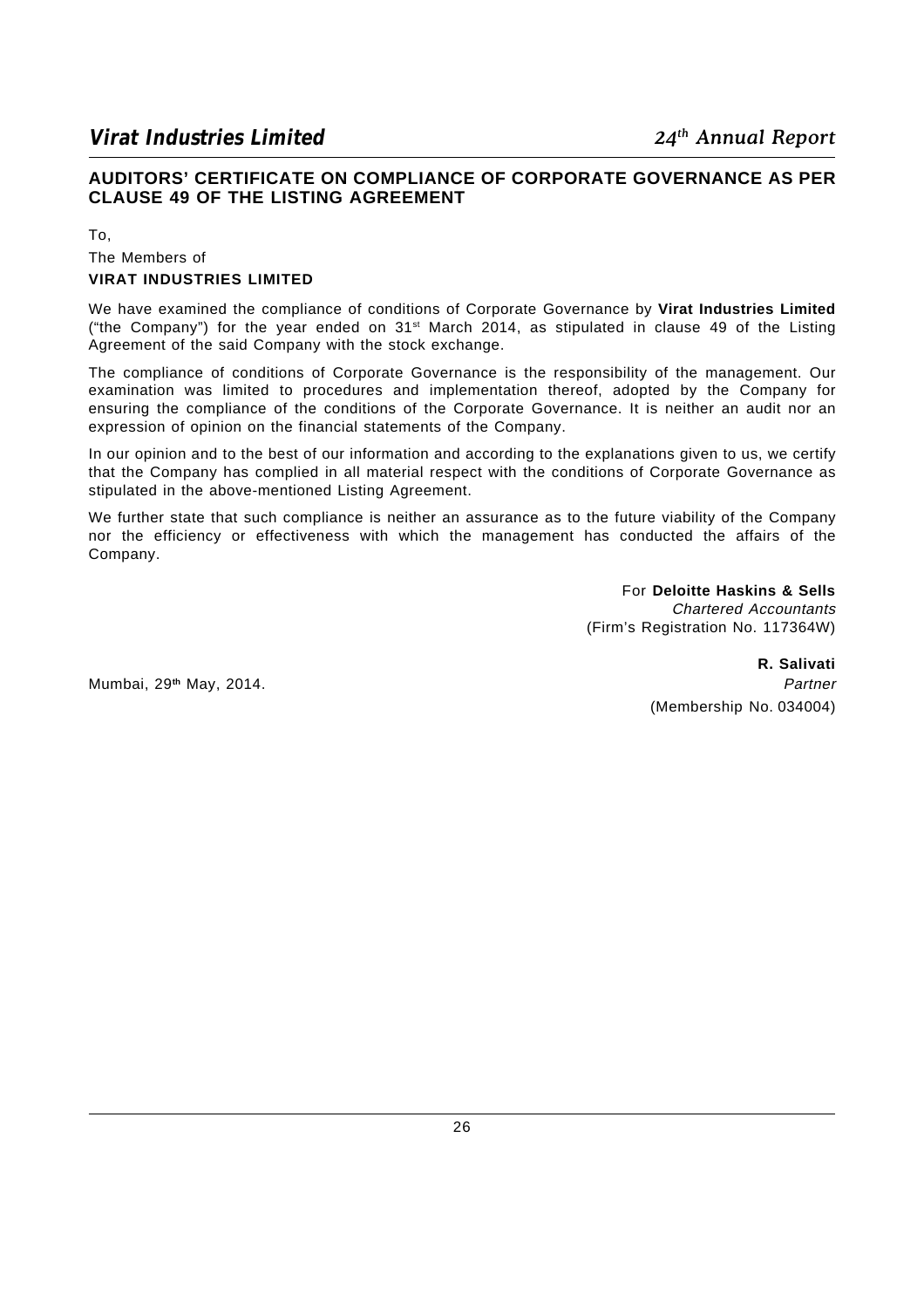## **INDEPENDENT AUDITORS' REPORT**

#### To, The Members of **VIRAT INDUSTRIES LIMITED**

#### **Report on the Financial Statements**

We have audited the accompanying financial statements of **Virat Industries Limited** ("the Company") which comprise the Balance Sheet as at 31<sup>st</sup> March, 2014, the Statement of Profit and Loss and the Cash Flow Statement for the year then ended and a summary of the significant accounting policies and other explanatory information.

#### **Management's Responsibility for the Financial Statements**

The Company's Management is responsible for the preparation of these financial statements that give a true and fair view of the financial position, financial performance and cash flows of the Company in accordance with the Accounting Standards notified under the Companies Act, 1956 ("the Act") (which continue to be applicable in respect of Section 133 of the Companies Act, 2013 in terms of General Circular 15/2013 dated 13<sup>th</sup> September, 2013 of the Ministry of Corporate Affairs) and in accordance with the accounting principles generally accepted in India. This responsibility includes the design, implementation and maintenance of internal control relevant to the preparation and presentation of the financial statements that give a true and fair view and are free from material misstatement, whether due to fraud or error.

#### **Auditors' Responsibility**

Our responsibility is to express an opinion on these financial statements based on our audit. We conducted our audit in accordance with the Standards on Auditing issued by the Institute of Chartered Accountants of India. Those Standards require that we comply with the ethical requirements and plan and perform the audit to obtain reasonable assurance about whether the financial statements are free from material misstatement.

An audit involves performing procedures to obtain audit evidence about the amounts and the disclosures in the financial statements. The procedures selected depend on the auditor's judgement, including the assessment of the risks of material misstatement of the financial statements, whether due to fraud or error. In making those risk assessments, the auditor considers internal control relevant to the Company's preparation and fair presentation of the financial statements in order to design audit procedures that are appropriate in the circumstances, but not for the purpose of expressing an opinion on the effectiveness of the Company's internal control. An audit also includes evaluating the appropriateness of the accounting policies used and the reasonableness of the accounting estimates made by the Management, as well as evaluating the overall presentation of the financial statements.

We believe that the audit evidence we have obtained is sufficient and appropriate to provide a basis for our audit opinion.

#### **Opinion**

In our opinion and to the best of our information and according to the explanations given to us, the aforesaid financial statements give the information required by the Act in the manner so required and give a true and fair view in conformity with the accounting principles generally accepted in India:

- (a) in the case of the Balance Sheet, of the state of affairs of the Company as at  $31<sup>st</sup>$  March, 2014;
- (b) in the case of the Statement of Profit and Loss, of the profit of the Company for the year ended on that date and
- (c) in the case of the Cash Flow Statement, of the cash flows of the Company for the year ended on that date.

#### **Report on Other Legal and Regulatory Requirements**

1. As required by the Companies (Auditor's Report) Order, 2003 ("the Order") issued by the Central Government in terms of Section 227(4A) of the Act, we give in the Annexure a statement on the matters specified in paragraphs 4 and 5 of the Order.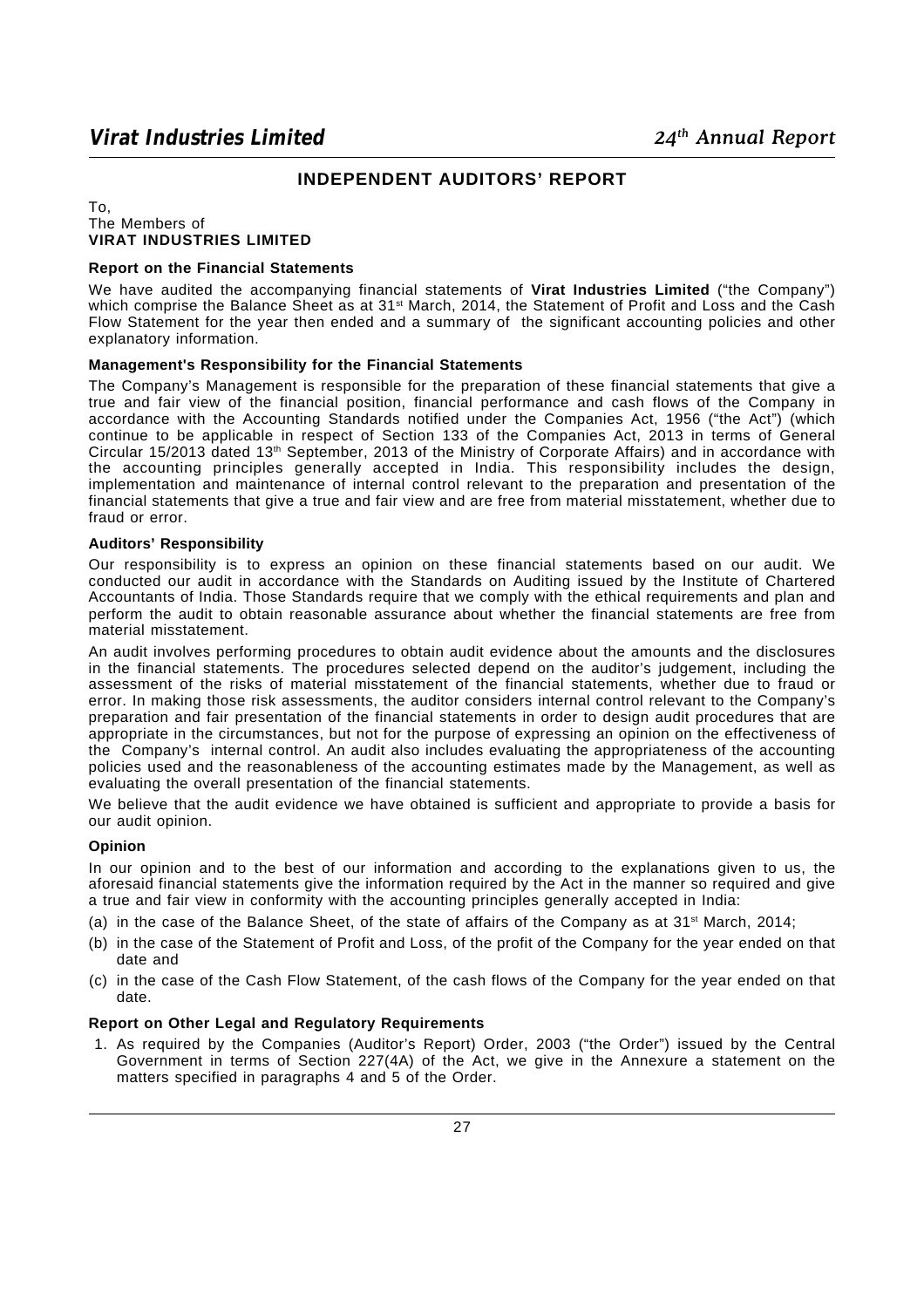2. As required under provisions of Section 227(3) of the Act, we report that:

- (a) We have obtained all the information and explanations which to the best of our knowledge and belief were necessary for the purposes of our audit.
- (b) In our opinion, proper books of account as required by law have been kept by the Company so far as it appears from our examination of those books.
- (c) The Balance Sheet, the Statement of Profit and Loss and the Cash Flow Statement dealt with by this Report are in agreement with the books of account.
- (d) In our opinion, the Balance Sheet, Statement of Profit and Loss and Cash Flow Statement comply with the Accounting Standards notified under the Act (which continue to be applicable in respect of Section 133 of the Companies Act, 2013 in terms of General Circular 15/2013 dated 13<sup>th</sup> September, 2013 of the Ministry of Corporate Affairs).
- (e) On the basis of written representations received from the Directors as on 31<sup>st</sup> March, 2014 taken on record by the Board of Directors, none of the Directors is disqualified as on 31<sup>st</sup> March, 2014 from being appointed as a Director in terms of Section  $274(1)(g)$  of the Act.

For **Deloitte Haskins & Sells** Chartered Accountants (Firm's Registration No. 117364W)

**R. Salivati** Mumbai, 29**th** May, 2014. Partner (Membership No. 034004)

### **ANNEXURE TO THE INDEPENDENT AUDITORS' REPORT**

(Referred to in paragraph 1 under 'Report on Other Legal and Regulatory Requirements' section of our report of even date)

- (i) Having regard to the nature of the Company's business/activities/results during the year, clauses (vi), (xii), (xiii), (xiv), (xvi), (xviii), (xix) and (xx)of paragraph 4 of the Order are not applicable to the Company.
- (ii) In respect of its fixed assets:
	- (a) The Company has maintained proper records showing full particulars, including quantitative details and situation of the fixed assets.
	- (b) The fixed assets were physically verified during the year by the Management in accordance with a regular programme of verification which, in our opinion, provides for physical verification of all the fixed assets at reasonable intervals. According to the information and explanation given to us, no material discrepancies were noticed on such verification.
	- (c) The fixed assets disposed off during the year, in our opinion, do not constitute a substantial part of the fixed assets of the Company and such disposal has, in our opinion, not affected the going concern status of the Company.
- (iii) In respect of its inventories:
	- (a) As explained to us, the inventories were physically verified during the year by the Management at reasonable intervals.
	- (b) In our opinion and according to the information and explanation given to us, the procedures of physical verification of inventories followed by the Management were reasonable and adequate in relation to the size of the Company and the nature of its business.
	- (c) In our opinion and according to the information and explanations given to us, the Company has maintained proper records of its inventories and no material discrepancies were noticed on physical verification.
- (iv) In our opinion and according to the information and explanations given to us, having regard to the explanations that some of the items purchased are of special nature and suitable alternative sources are not readily available for obtaining comparable quotations, there is an adequate internal control system commensurate with the size of the Company and the nature of its business with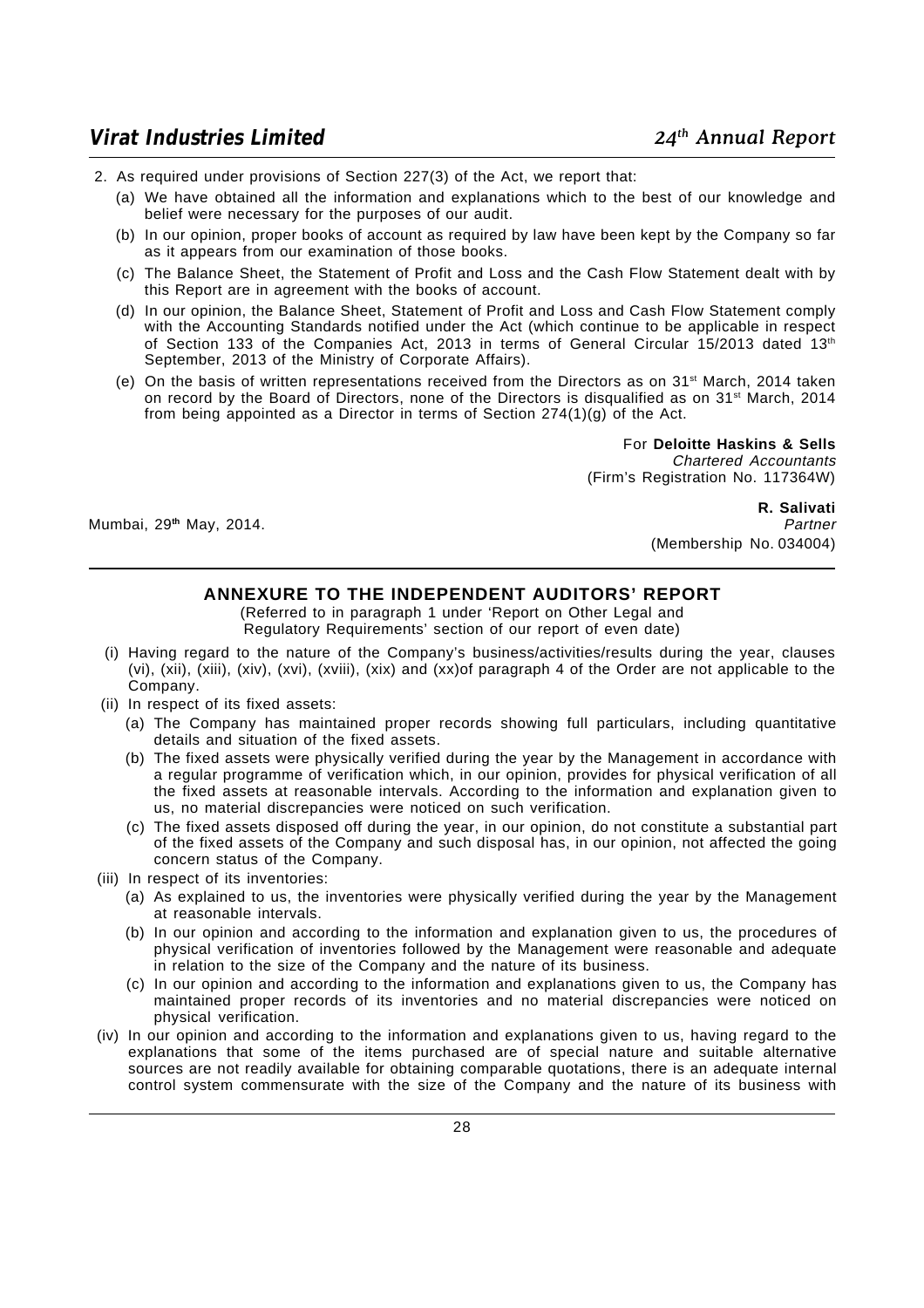regard to purchases of inventory and fixed assets and the sale of goods. There is no sale of services. During the course of our audit, we have not observed any major weakness in such internal control system.

- (v) The Company has neither granted nor taken any loans, secured or unsecured, to/from Companies, firms or other parties covered in the Register maintained under Section 301 of the Companies Act, 1956.
- (vi) In respect of contracts or arrangements entered in the Register maintained in pursuance of Section 301 of the Companies Act, 1956, to the best of our knowledge and belief and according to the information and explanations given to us:
	- (a) The particulars of contracts or arrangements referred to in Section 301 that needed to be entered in the Register maintained under the said Section have been so entered.
	- (b) Where each transaction is in excess of  $\bar{\tau}$  5 lac in respect of any party, the transactions have been made at prices which are, prima facie reasonable having regard to the prevailing market prices at the relevant time.
- (vii) In our opinion, the internal audit functions carried out during the year by firm of Chartered Accountants appointed by the Management have been commensurate with the size of the Company and the nature of its business.
- (viii) We have broadly reviewed the cost records maintained by the Company pursuant to the Companies (Cost Accounting Records) Rules, 2011 prescribed by the Central Government under Section 209(1)(d) of the Companies Act, 1956 and are of the opinion that prima facie the prescribed cost records have been maintained and are being made up. We have, however, not made a detailed examination of the cost records with a view to determine whether they are accurate or complete.
- (ix) According to the information and explanations given to us in respect of statutory dues:
	- (a) The Company has generally been regular in depositing undisputed dues, including Provident Fund, Investor Education and Protection Fund, Employees' State Insurance, Income-tax, Sales Tax, Wealth Tax, Service Tax, Custom Duty, Excise Duty, Cess and other material statutory dues applicable to it with the appropriate authorities.
	- (b) There were no undisputed amounts payable in respect of Provident Fund, Investor Education and Protection Fund, Employees' State Insurance, Income-tax, Sales tax, Wealth Tax, Custom Duty, Excise Duty, Cess and other material statutory dues in arrears as at 31<sup>st</sup> March, 2014 for a period of more than six months from the date they became payable.
	- (c) There are no disputed dues of Income-tax, Sales Tax, Wealth Tax, Service Tax, Custom Duty, Excise Duty and Cess which have not been deposited as on 31st March, 2014.
- (x) The Company does not have accumulated losses at the end of the financial year and the Company has not incurred cash losses during the financial year covered by our audit and in the immediately preceding financial year.
- (xi) In our opinion and according to the information and explanations given to us, the Company has not defaulted in the repayment of dues to financial institutions and banks. The Company has not issued any debentures.
- (xii) According to the information and explanations given to us, the Company has not given guarantees for loans taken by others from banks and financial institutions.
- (xiii) In our opinion and according to the information and explanations given to us and on an overall examination of the Balance Sheet, we report that funds raised on short-term basis have, prima facie, not been used during the year for long- term investment.
- (xiv) To the best of our knowledge and according to the information and explanations given to us, no fraud by the Company and no material fraud on the Company has been noticed or reported during the year.

For **Deloitte Haskins & Sells** Chartered Accountants (Firm's Registration No. 117364W)

**R. Salivati** Mumbai, 29<sup>th</sup> May, 2014. **Partner** Mumbai, 29<sup>th</sup> May, 2014. (Membership No. 034004)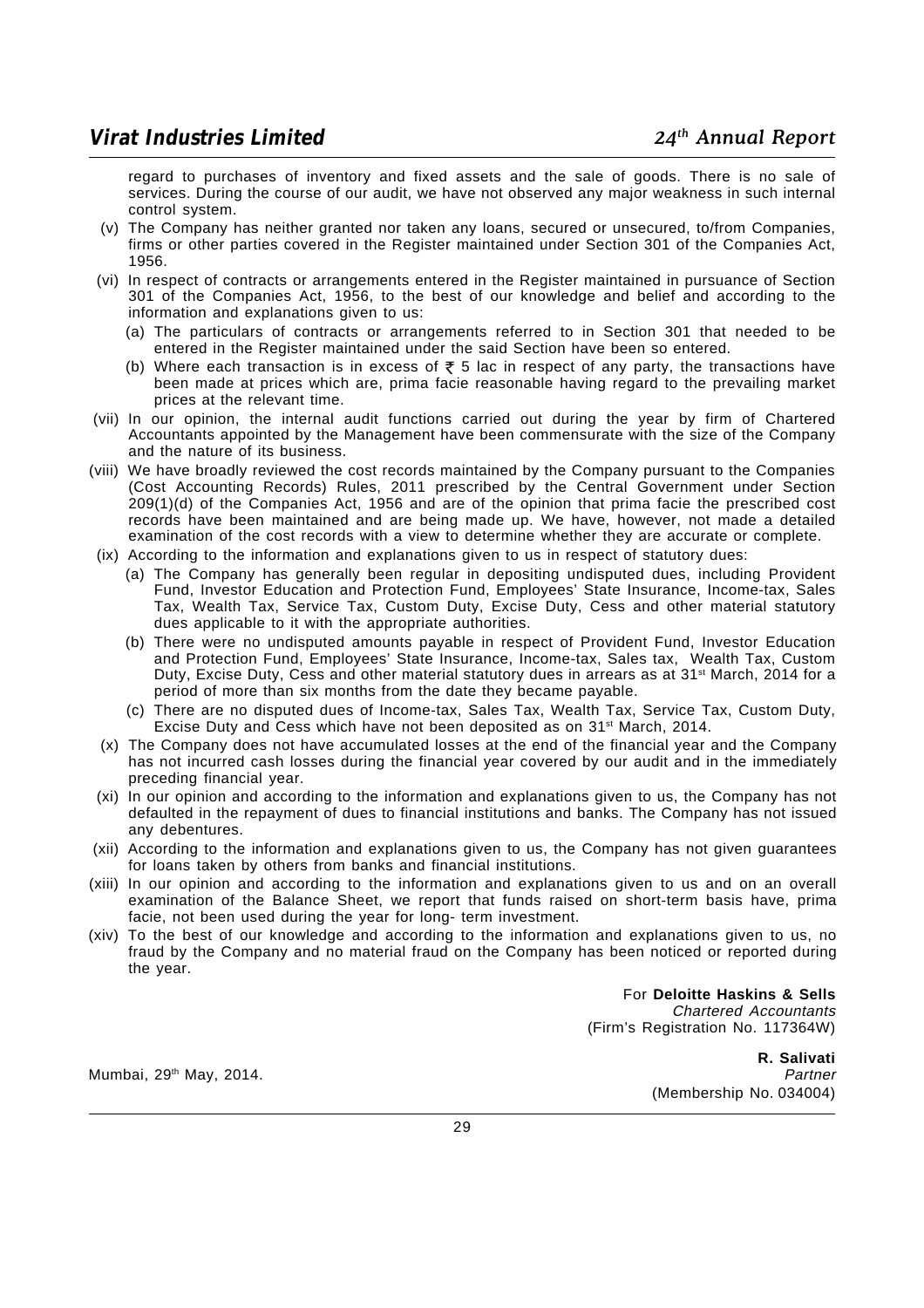# **Virat Industries Limited** 24<sup>th</sup> Annual Report

|              | <b>Particulars</b>                                                 |                          |                         | As at                                       | As at                |
|--------------|--------------------------------------------------------------------|--------------------------|-------------------------|---------------------------------------------|----------------------|
|              |                                                                    |                          | <b>Note</b><br>No.      | 31 March, 2014<br>₹                         | 31 March, 2013<br>₹  |
| A            | <b>EQUITY AND LIABILITIES</b>                                      |                          |                         |                                             |                      |
| 1            | <b>Shareholders' Funds</b>                                         |                          |                         |                                             |                      |
|              | <b>Share Capital</b><br>a                                          |                          | $\sqrt{3}$              | 49,233,400                                  | 49,233,400           |
|              | Reserve and Surplus<br>b                                           |                          | $\overline{\mathbf{4}}$ | 74,002,930                                  | 51,531,077           |
|              |                                                                    |                          |                         | 123,236,330                                 | 100,764,477          |
| $\mathbf{2}$ | <b>Non-current Liabilities</b>                                     |                          |                         |                                             |                      |
|              | Deferred Tax Liabilities (Net)<br>a                                |                          | 40                      | 4,636,968                                   | 4,116,982<br>210,000 |
|              | Other Long-Term Liabilities<br>b<br>Long-Term Provisions<br>C      |                          | 5<br>6                  | 894,862                                     | 4,316,964            |
|              |                                                                    |                          |                         |                                             |                      |
| 3            | <b>Current Liabilities</b>                                         |                          |                         | 5,531,830                                   | 8,643,946            |
|              | Short-Term Borrowings<br>a                                         |                          | $\overline{7}$          | 19,498,545                                  | 12,605,920           |
|              | <b>Trade Payables</b><br>b                                         |                          | 8                       | 14,337,196                                  | 14,031,903           |
|              | <b>Other Current Liabilities</b><br>C                              |                          | 9                       | 2,390,550                                   | 2,531,129            |
|              | d<br><b>Short-Term Provisions</b>                                  |                          | 10                      | 10,679,987                                  | 9,784,247            |
|              |                                                                    |                          |                         | 46,906,278                                  | 38,953,199           |
|              | <b>Total</b>                                                       |                          |                         | 175,674,438                                 | 148,361,622          |
| В            | <b>ASSETS</b>                                                      |                          |                         |                                             |                      |
| 1            | <b>Non-Current Assets</b>                                          |                          |                         |                                             |                      |
|              | <b>Fixed Assets</b><br>a                                           |                          |                         |                                             |                      |
|              | <b>Tangible Assets</b><br>Ĺ                                        |                          | 11                      | 59,774,687                                  | 57,320,466           |
|              | ii Capital Work In Progress                                        |                          |                         | 1,345,612                                   | 4,505,849            |
|              |                                                                    |                          |                         | 61,120,299                                  | 61,826,315           |
|              | Non-current Investments<br>b                                       |                          | 12                      | 2,650,000                                   | 2,500,000            |
|              | $\mathbf{C}$<br>Long-Term Loans and Advances                       |                          | 13                      | 4,902,725                                   | 2,625,748            |
|              |                                                                    |                          |                         | 68,673,024                                  | 66,952,063           |
| $\mathbf{2}$ | <b>Current Assets</b>                                              |                          |                         |                                             |                      |
|              | Inventories<br>a                                                   |                          | 14                      | 53,026,417                                  | 40,716,527           |
|              | <b>Trade Receivables</b><br>b                                      |                          | 15                      | 21,215,078                                  | 15,635,355           |
|              | Cash and Bank Balances<br>$\mathbf c$                              |                          | 16                      | 23,543,336                                  | 15,028,811           |
|              | d<br>Short-Term Loans and Advances                                 |                          | 17                      | 8,129,784                                   | 9,569,079            |
|              | <b>Other Current Assets</b><br>e                                   |                          | 18                      | 1,086,799                                   | 459,787              |
|              |                                                                    |                          |                         | 107,001,414                                 | 81,409,559           |
|              | <b>Total</b>                                                       |                          |                         | 175,674,438                                 | 148,361,622          |
|              | See accompanying notes forming part of<br>the financial statements |                          |                         |                                             |                      |
|              | In terms of our Report attached                                    |                          |                         | For and on behalf of the Board of Directors |                      |
|              | For Deloitte Haskins & Sells                                       | Arun S. Sanghi           |                         | Ajit P. Walwaikar                           |                      |
|              | <b>Chartered Accountants</b>                                       | Chairman                 |                         | Armand N. Aga                               | <b>Directors</b>     |
|              |                                                                    | Adi F. Madan             |                         | Harish H. Shah                              |                      |
| Partner      | R. Salivati                                                        | <b>Managing Director</b> |                         | Ayesha K. DadyBurjor                        |                      |
| Mumbai,      |                                                                    |                          |                         | Asinkhan S. Baholu Company Secretary        |                      |
|              | Dated: 29 <sup>th</sup> May, 2014.                                 | Mumbai,                  | Dated: 29th May, 2014.  |                                             |                      |
|              |                                                                    |                          |                         |                                             |                      |

## **BALANCE SHEET AS AT 31 MARCH, 2014**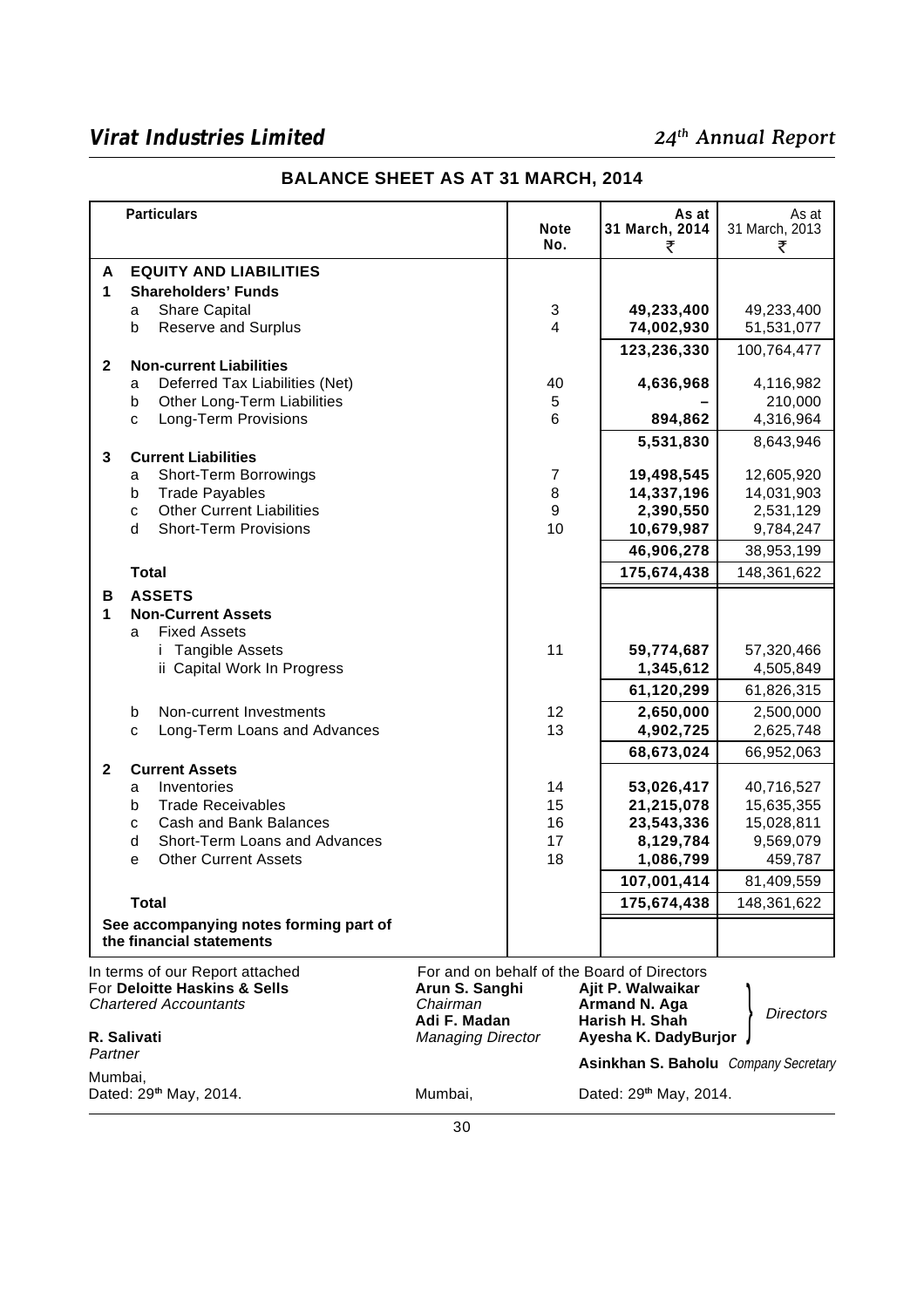# **Virat Industries Limited** Annual Report **Virat Industries Limited** Annual Report

## **STATEMENT OF PROFIT AND LOSS FOR THE YEAR ENDED 31 MARCH, 2014**

|                                                                                                                           |    | <b>Particulars</b>                                                     |         | <b>Note</b><br>No.                                                                                                          | For the year ended<br>31 March, 2014<br>₹   | For the year ended<br>31 March, 2013<br>₹ |
|---------------------------------------------------------------------------------------------------------------------------|----|------------------------------------------------------------------------|---------|-----------------------------------------------------------------------------------------------------------------------------|---------------------------------------------|-------------------------------------------|
| 1                                                                                                                         |    | Revenue from Operations (Gross)<br>Less: Excise Duty                   |         | 19                                                                                                                          | 216,327,209                                 | 207,909,031<br>934,844                    |
|                                                                                                                           |    | Revenue from Operations (Net)                                          |         |                                                                                                                             | 216,327,209                                 | 206,974,187                               |
| 2                                                                                                                         |    | Other Income                                                           |         | 20                                                                                                                          | 8,792,990                                   | 5,079,658                                 |
| 3                                                                                                                         |    | Total Revenue (1 + 2)                                                  |         |                                                                                                                             | 225,120,199                                 | 212,053,845                               |
| 4                                                                                                                         |    | Expenses                                                               |         |                                                                                                                             |                                             |                                           |
|                                                                                                                           |    | a Cost of materials consumed                                           |         | 21                                                                                                                          | 78,227,296                                  | 78,349,288                                |
|                                                                                                                           | b  | Purchase of Stock-in-Trade (traded goods)                              |         | 22                                                                                                                          | 72,675                                      | 67,364                                    |
|                                                                                                                           | C  | Changes in inventories of finished goods and<br>work in progress       |         | 23                                                                                                                          | (6,774,647)                                 | (3, 188, 774)                             |
|                                                                                                                           | d  | <b>Employee Benefits Expense</b>                                       |         | 24                                                                                                                          | 27,560,522                                  | 24,500,320                                |
|                                                                                                                           | е  | <b>Finance Costs</b>                                                   |         | 25                                                                                                                          | 1,068,694                                   | 1,041,514                                 |
|                                                                                                                           | f  | Depreciation expense                                                   |         | 11                                                                                                                          | 9,496,026                                   | 8,468,037                                 |
|                                                                                                                           | g  | <b>Other Expenses</b>                                                  |         | 26                                                                                                                          | 66,809,683                                  | 69,969,580                                |
|                                                                                                                           |    | <b>Total Expenses</b>                                                  |         |                                                                                                                             | 176,460,249                                 | 179,207,329                               |
| 5                                                                                                                         |    | Profit before Tax (3 - 4)                                              |         |                                                                                                                             | 48,659,950                                  | 32,846,516                                |
| 6                                                                                                                         |    | <b>Tax Expense:</b>                                                    |         |                                                                                                                             |                                             |                                           |
|                                                                                                                           | a  | <b>Current Tax Expense</b>                                             |         |                                                                                                                             | 15,300,000                                  | 12,200,000                                |
|                                                                                                                           | b. | Add: MAT Credit Written off                                            |         |                                                                                                                             |                                             | 262,797                                   |
|                                                                                                                           | с  | Short / (Excess) provision for tax<br>relating to prior years          |         |                                                                                                                             |                                             | (320, 563)                                |
|                                                                                                                           | d  | Net Current Tax Expense                                                |         |                                                                                                                             | 15,300,000                                  | 12,142,234                                |
|                                                                                                                           | е  | Deferred Tax Charge/(Credit)                                           |         |                                                                                                                             | 519,986                                     | (1,446,087)                               |
|                                                                                                                           |    | <b>Net Tax Expense</b>                                                 |         |                                                                                                                             | 15,819,986                                  | 10,696,147                                |
| 7                                                                                                                         |    | Profit for the Year (5 - 6)                                            |         |                                                                                                                             | 32,839,964                                  | 22,150,369                                |
| 8                                                                                                                         |    | Earning per Share (of ₹ 10/- each)                                     |         | 39                                                                                                                          |                                             |                                           |
|                                                                                                                           |    | 1 Basic                                                                |         |                                                                                                                             | 6.67                                        | 4.50                                      |
|                                                                                                                           |    | 2 Diluted                                                              |         |                                                                                                                             | 6.67                                        | 4.50                                      |
|                                                                                                                           |    | See accompanying notes forming part of<br>the financial statements     |         |                                                                                                                             |                                             |                                           |
| In terms of our Report attached<br>For Deloitte Haskins & Sells<br><b>Chartered Accountants</b><br>R. Salivati<br>Partner |    | Arun S. Sanghi<br>Chairman<br>Adi F. Madan<br><b>Managing Director</b> |         | For and on behalf of the Board of Directors<br>Ajit P. Walwaikar<br>Armand N. Aga<br>Harish H. Shah<br>Ayesha K. DadyBurjor | <b>Directors</b>                            |                                           |
| Mumbai,                                                                                                                   |    |                                                                        |         |                                                                                                                             | <b>Asinkhan S. Baholu</b> Company Secretary |                                           |
|                                                                                                                           |    | Dated: 29 <sup>th</sup> May, 2014.                                     | Mumbai, |                                                                                                                             | Dated: 29 <sup>th</sup> May, 2014.          |                                           |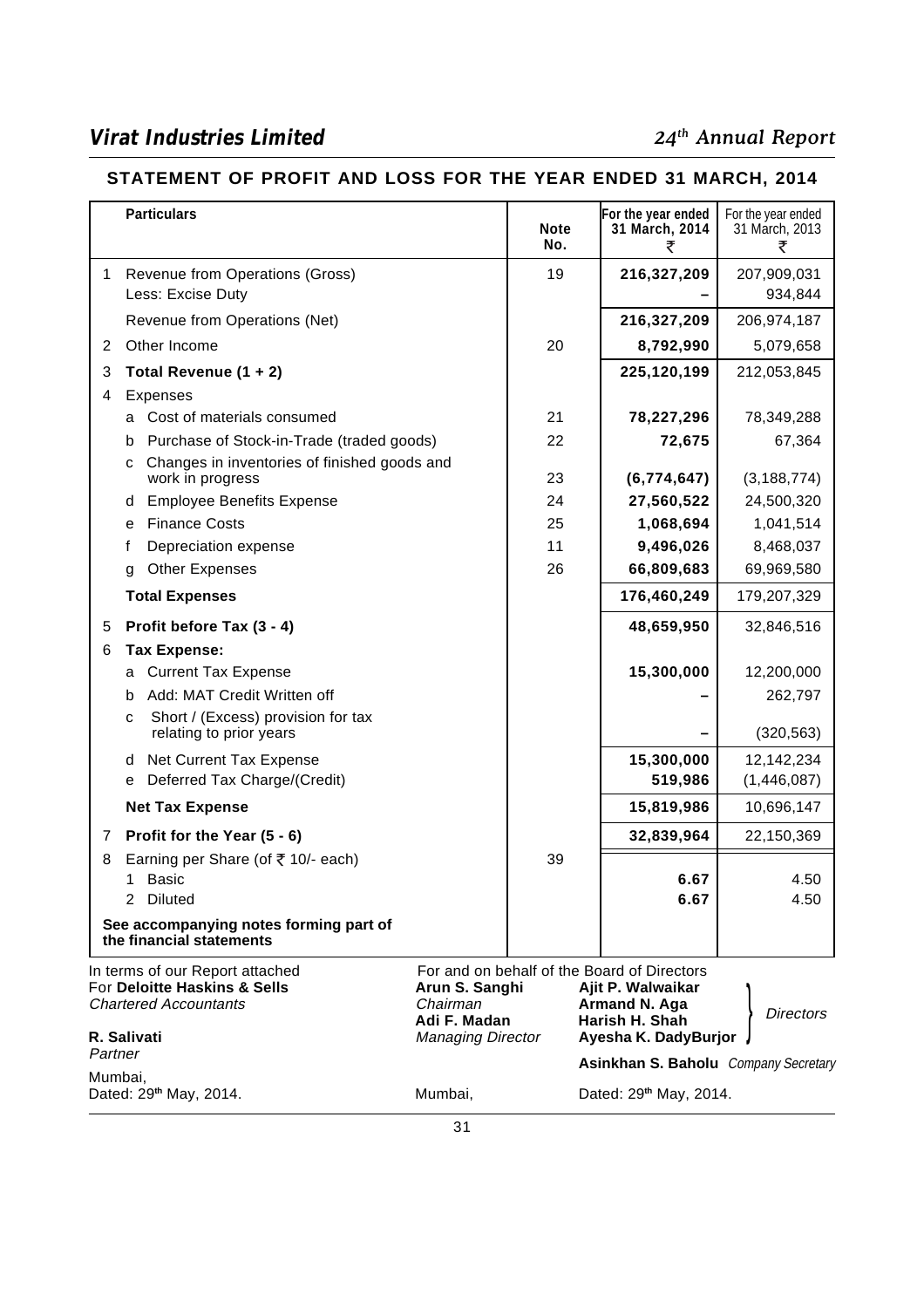# **Virat Industries Limited** 24<sup>th</sup> Annual Report

|   | <b>Particulars</b>                                                                                             |                               | For the year ended     | For the year ended           |
|---|----------------------------------------------------------------------------------------------------------------|-------------------------------|------------------------|------------------------------|
|   |                                                                                                                |                               | 31 March, 2014         | 31 March, 2013               |
|   |                                                                                                                | ₹                             | ₹                      | ₹                            |
| A | <b>Cash Flow from Operating Activities:</b>                                                                    |                               |                        |                              |
|   | Profit before Tax                                                                                              | 48,659,950                    |                        | 32,846,516                   |
|   | Adjustments for:<br>Depreciation expense                                                                       | 9,496,026                     |                        |                              |
|   | Share of profit from LLP                                                                                       | (159, 161)                    |                        | 8,468,037                    |
|   | Loss on Fixed Assets written off                                                                               | 884,517                       |                        | 1,037,544                    |
|   | Profit on sale of Fixed Assets                                                                                 |                               |                        | (857)                        |
|   | Net unrealised gain on Foreign Currency Translation                                                            | (25, 161)                     |                        | 361,374                      |
|   | <b>Interest Expense</b><br>Interest Income                                                                     | 1,068,694<br>(1,770,010)      |                        | 913,161<br>(1, 477, 152)     |
|   | Liabilities/Provisions no longer required written back                                                         | (42, 718)                     |                        | (117, 872)                   |
|   | Bad Trade and other receivables written off                                                                    |                               |                        | 235,579                      |
|   | Provision for Doubful Loan and Advances/accrued interest                                                       | 500,000                       |                        | 568,116                      |
|   | Operating Profit before change in Working Capital                                                              | 58,612,137                    |                        | 42.834.446                   |
|   | <b>Changes in Working Capital</b>                                                                              |                               |                        |                              |
|   | Increase in Trade receivables and loans and advances<br>Decrease/(Increase) in Inventories                     | (4,919,973)<br>(12, 309, 890) |                        | (5, 122, 922)<br>(6,000,064) |
|   | (Decrease)/Increase in Trade and other payables                                                                | (4,633,879)                   |                        | 3,416,945                    |
|   |                                                                                                                | (21, 863, 742)                |                        | (7,706,040)                  |
|   | Cash generated from operations                                                                                 | 36,748,395                    |                        | 35,128,406                   |
|   | Net Income tax paid                                                                                            | (16,999,956)                  |                        | (13, 334, 643)               |
|   | <b>Net Cash from Operating Activities</b>                                                                      |                               | 19,748,439             | 21,793,763                   |
| в | <b>Cash Flow from Investing Activities:</b>                                                                    |                               |                        |                              |
|   | Capital expenditure on fixed assets, including Capital Advances<br>Investment in Bonds                         | (9,678,375)                   |                        | (19, 465, 876)               |
|   | Investment in LLP                                                                                              | (150,000)                     |                        | (2,500,000)                  |
|   | Inter-corporate deposit received back                                                                          |                               |                        | 2,500,000                    |
|   | Proceeds from Sale of Fixed Assets                                                                             | 3,331                         |                        | 857                          |
|   | Bank balances not considered as Cash and cash equivalents<br>- Placed                                          |                               |                        |                              |
|   | - Matured                                                                                                      | (13,022,137)<br>5,671,730     |                        | (1,339,756)<br>2,500,000     |
|   | Interest received from Investments                                                                             | 203,610                       |                        | 9,049                        |
|   | Interest received on Deposits                                                                                  | 939,388                       |                        | 1,880,172                    |
|   | Net Cash used in Investing Activities                                                                          |                               | (16,032,453)           | (16, 415, 554)               |
| C | <b>Cash Flow from Financing Activities:</b>                                                                    |                               |                        |                              |
|   | Repayment of long-term borrowing (including current maturities)<br>Proceeds from short term borrowings         | 6,892,625                     |                        | (3,018,554)<br>5,464,609     |
|   | Dividend paid                                                                                                  | (7, 120, 718)                 |                        | (5,711,250)                  |
|   | Tax on Dividend                                                                                                | (1, 255, 082)                 |                        | (958, 427)                   |
|   | Finance cost                                                                                                   | (1,068,694)                   |                        | (913, 161)                   |
|   | Net Cash used in Financing Activities                                                                          |                               | (2,551,869)            | (5, 136, 783)                |
|   | Net increase/(decrease) in cash and cash equivalents<br>Cash and cash equivalents at the beginning of the year |                               | 1,164,117<br>3,121,043 | 241,426<br>2,879,617         |
|   |                                                                                                                |                               |                        |                              |
|   | Cash and cash equivalents at the end of the year                                                               |                               | 4,285,160              | 3,121,043                    |

#### **CASH FLOW STATEMENT FOR THE YEAR ENDED 31 MARCH, 2014**

**Notes:**

1 Components of cash and cash equivalents include cash, bank balances in current and EEFC accounts as disclosed under Note No.16 of the Balance Sheet. There are no deposits/investments with original maturity of less than three months.

2 Components of Cash and Cash Equivalents have been changed to exclude deposits with original maturity more than 3 months and ear marked balances. Consequently cash flow from investing activities is higher by ₹1,160,244 (PY lower by ₹7,624,370).

| 3 Cash and Cash equivalents:                                            | 31 March, 2014           | 31 March, 2013 |
|-------------------------------------------------------------------------|--------------------------|----------------|
| Cash and cash equivalents as per Note No.16                             | 4.285.161                | 3.121.043      |
| Unrealised (gain)/loss on foreign currency on cash and cash equivalents | $\overline{\phantom{0}}$ | (45, 855)      |
| Cash and Cash equivalent at the end of the year                         | 4.285.161                | 3.075.188      |

4 The Cash Flow Statement has been prepared in accordance with the requirement of AS - 3 on "Cash Flow Statement" using Indirect Method.<br>
For and an babalf of the Beard of Directors In terms of the Board of Directors Contact For and on behalf of the Board of Directors

| in terms of our Report attached                              | For and on behalf of the Board of Directors |                                                      |                   |
|--------------------------------------------------------------|---------------------------------------------|------------------------------------------------------|-------------------|
| For Deloitte Haskins & Sells<br><b>Chartered Accountants</b> | Arun S. Sanghi<br>Chairman<br>Adi F. Madan  | Ajit P. Walwaikar<br>Armand N. Aga<br>Harish H. Shah | <b>Directors</b>  |
| R. Salivati<br>Partner                                       | <b>Managing Director</b>                    | Ayesha K. DadyBurjor                                 |                   |
| Mumbai.                                                      |                                             | Asinkhan S. Baholu                                   | Company Secretary |
| Dated: 29 <sup>th</sup> May, 2014.                           | Mumbai,                                     | Dated: 29 <sup>th</sup> May, 2014.                   |                   |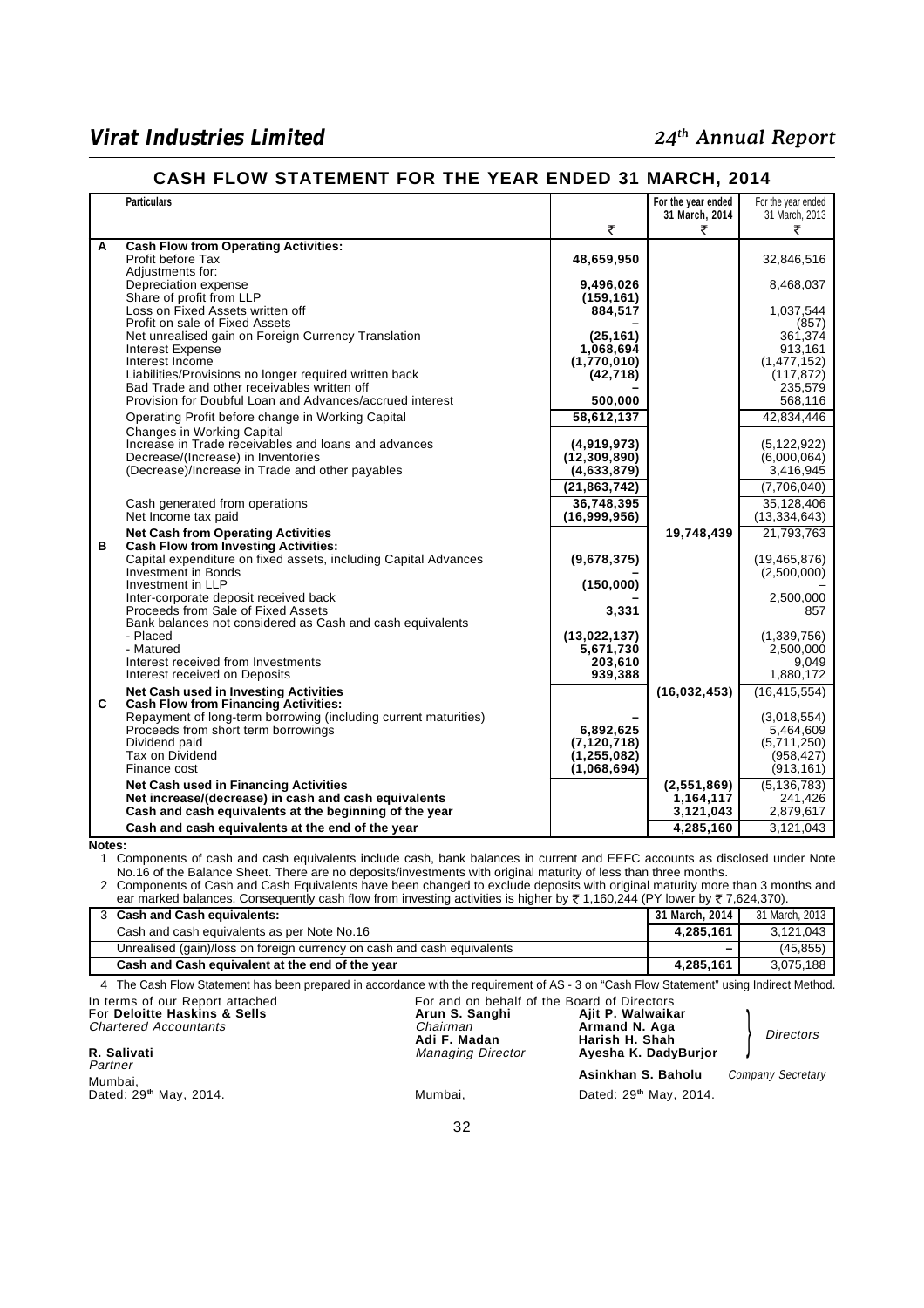#### **1 Corporate Information:**

Virat Industries Limited is a manufacturer and Exporter of premium quality of dress and sport socks for Mens, Ladies and Children. The Company also manufactures high quality football socks for many prestigious clubs of Europe. The socks are knitted and processed on imported machinery. The socks of the Company are exported mainly to Switzerland, U.K and Gulf countries for top end markets. The manufacturing activity and Registered Office of the Company are located in Navsari, South

Gujarat. The Head Office of the Company is situated in Mumbai. The marketing function is carried out at the Mumbai Head Office.

Virat Industries Limited is a Public Limited Company, listed on the Bombay Stock Exchange.

#### **2 Significant Accounting Policies:**

#### 2.1 **Basis for preparation of Accounts:**

The financial statements of the Company have been prepared in accordance with the Generally Accepted Accounting Principles in India (Indian GAAP) to comply with the Accounting Standards notified under Section 211(3C) of the Companies Act, 1956 (Accounting Standards) Rules, 2006 (as amended) ("the 1956 Act") (which continue to be applicable in respect of Section 133 of the Companies Act, 2013 ("the 2013 Act") in terms of General Circular 15/2013 dated 13 September, 2013 of the Ministry of Corporate Affairs) and the relevant provisions of the 1956 Act/ 2013 Companies Act, as applicable 1956. The financial statements have been prepared on accrual basis under the historical cost convention. The accounting policies adopted in the preparation of the financial statements are consistent with those followed in the previous year.

#### 2.2 **Use of Estimates:**

The preparation of the financial statements in conformity with Indian GAAP requires the Management to make estimates and assumptions considered in the reported amounts of assets and liabilities (including contingent liabilities) and the reported income and expenses during the year. The Management believes that the estimates used in preparation of the financial statements are prudent and reasonable. Future results could differ due to these estimates and the differences between the actual results and the estimates are recognised in the periods in which the results are known / materialise.

### 2.3 **Inventories:**

Inventories are valued at the lower of cost on weighted average basis and the net realisable value after providing for obsolescence and other losses, where considered necessary. Cost includes all charges in bringing the goods to the point of sale, including octroi and other levies, transit insurance and receiving charges. Work-in-progress and finished goods include appropriate proportion of overheads and, where applicable, excise duty.

#### 2.4 **Fixed Assets:**

Fixed assets are carried at cost less accumulated depreciation / amortisation and impairment losses, if any. The cost of fixed assets comprises its purchase price net of any trade discounts and rebates, any import duties and other taxes (other than those subsequently recoverable from the tax authorities), any directly attributable expenditure on making the asset ready for its intended use, other incidental expenses and interest on borrowings attributable to acquisition of qualifying fixed assets up to the date the asset is ready for its intended use.

#### 2.5 **Depreciation:**

- a Depreciation has been provided on the straight-line method as per the rates prescribed in Schedule XIV to the Companies Act, 1956.
- b Leasehold land is amortized over the period of lease.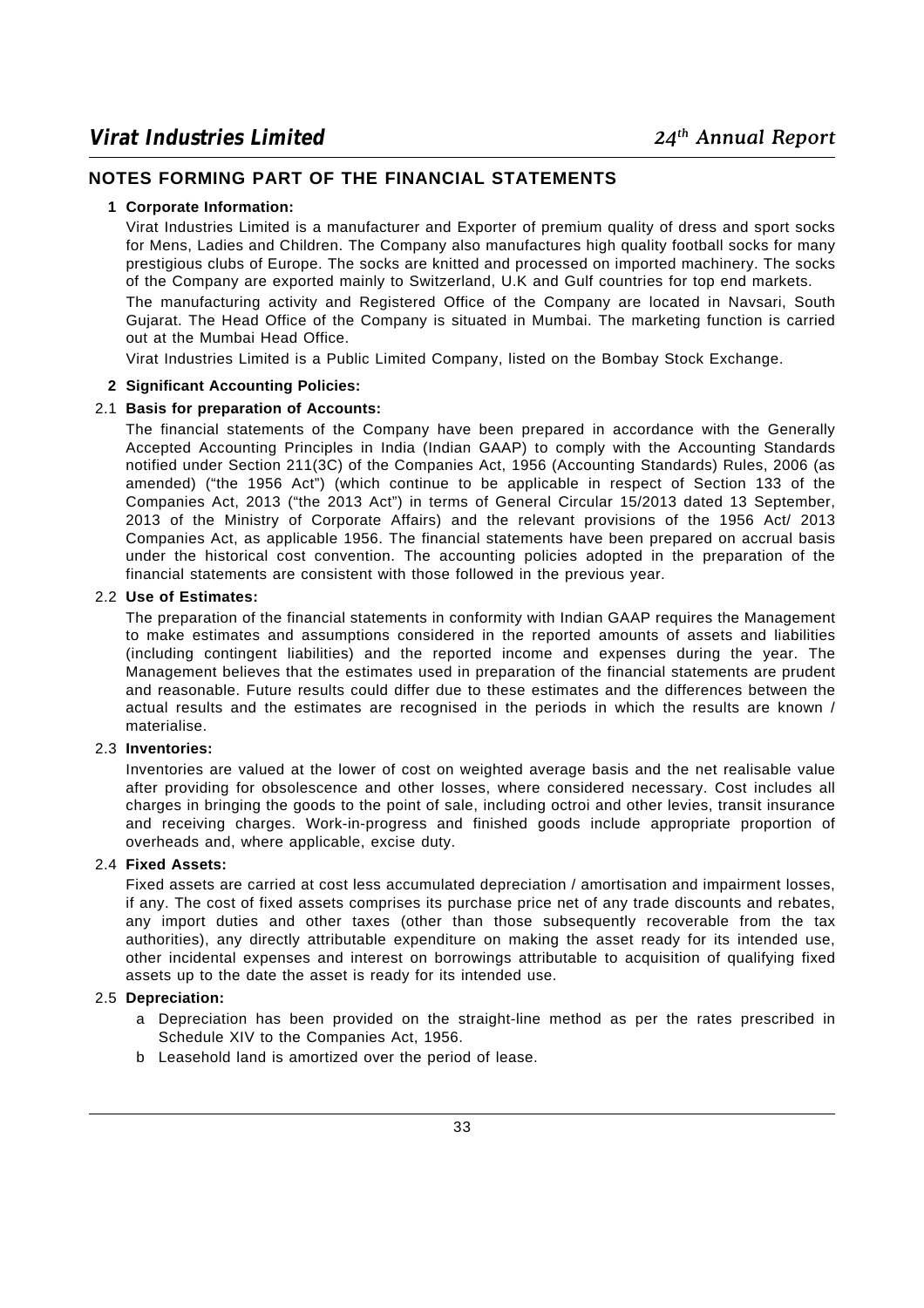#### 2.6 **Impairment:**

At the end of each year, the company determines whether a provision should be made for impairment loss on fixed assets by considering the indication that an impairment loss may have occurred in accordance with Accounting Standard 28 "Impairment of Assets". Where the recoverable amount of any fixed assets is lower than its carrying amount in accordance with AS 28, a provision for impairment loss on fixed assets is made for the difference.

#### 2.7 **Leases:**

- a Assets leased by the Company in its capacity as a lessee, where substantially all the risks and rewards of ownership vest in the Company are classified as finance leases. Such leases are capitalised at the inception of the lease at the lower of the fair value and the present value of the minimum lease payments and a liability is created for an equivalent amount. Each lease rental paid is allocated between the liability and the interest cost so as to obtain a constant periodic rate of interest on the outstanding liability for each year.
- b Lease arrangements where the risks and rewards incidental to ownership of an asset substantially vest with the lessor are recognised as operating leases. Lease rentals under operating leases are recognised in the Statement of Profit and Loss on a straight-line basis.

#### 2.8 **Borrowing Cost:**

Borrowing cost, if any, that are attributable to the acquisition or construction of qualifying assets are capitalized as part of the cost of such assets. A qualifying asset is one that necessarily takes a substantial period of time to get ready for its intended use or sale. All other borrowing costs are charged to revenue.

#### 2.9 **Foreign Currency Transactions:**

Transactions in foreign currency are recorded at the original rates of exchange in force at the time the transactions are effected. Monetary Items denominated in foreign currency are restated using the exchange rates prevailing at the date of the Balance Sheet. The exchange difference between the rates prevailing on the date of transactions on the date of settlement as also on translation of Monetary items at the end of the year, is recognised as income or expense, as the case may be.

#### 2.10 **Employee Benefits:**

a Defined Contribution Plan:

Contributions under Defined Plans in the form of Provident Fund are recognised in the Statement of profit and loss in the period in which the employee has rendered the service.

b Defined Benefit and Other Long-term Benefit Plan:

For defined benefit plans in the form of gratuity fund, the cost of providing benefits is determined using the Projected Unit Credit method, with actuarial valuations being carried out at each balance sheet date. Actuarial gains and losses are recognised in the Statement of Profit and Loss in the period in which they occur. Past service cost is recognised immediately to the extent that the benefits are already vested and otherwise is amortised on a straight-line basis over the average period until the benefits become vested. The retirement benefit obligation recognised in the Balance Sheet represents the present value of the defined benefit obligation as adjusted for unrecognised past service cost, as reduced by the fair value of scheme assets. Any asset resulting from this calculation is limited to past service cost, plus the present value of available refunds and reductions in future contributions to the schemes.

#### c Other Benefits:

The Company's liability towards provision for Compensated Absences is determined on the basis of actuarial valuation being carried out at each Balance Sheet date using the Projected Unit Credit Method. The retirement benefit obligation recognised in the Balance Sheet represents the total of present value of the defined benefit obligation as reduced by unrecognised past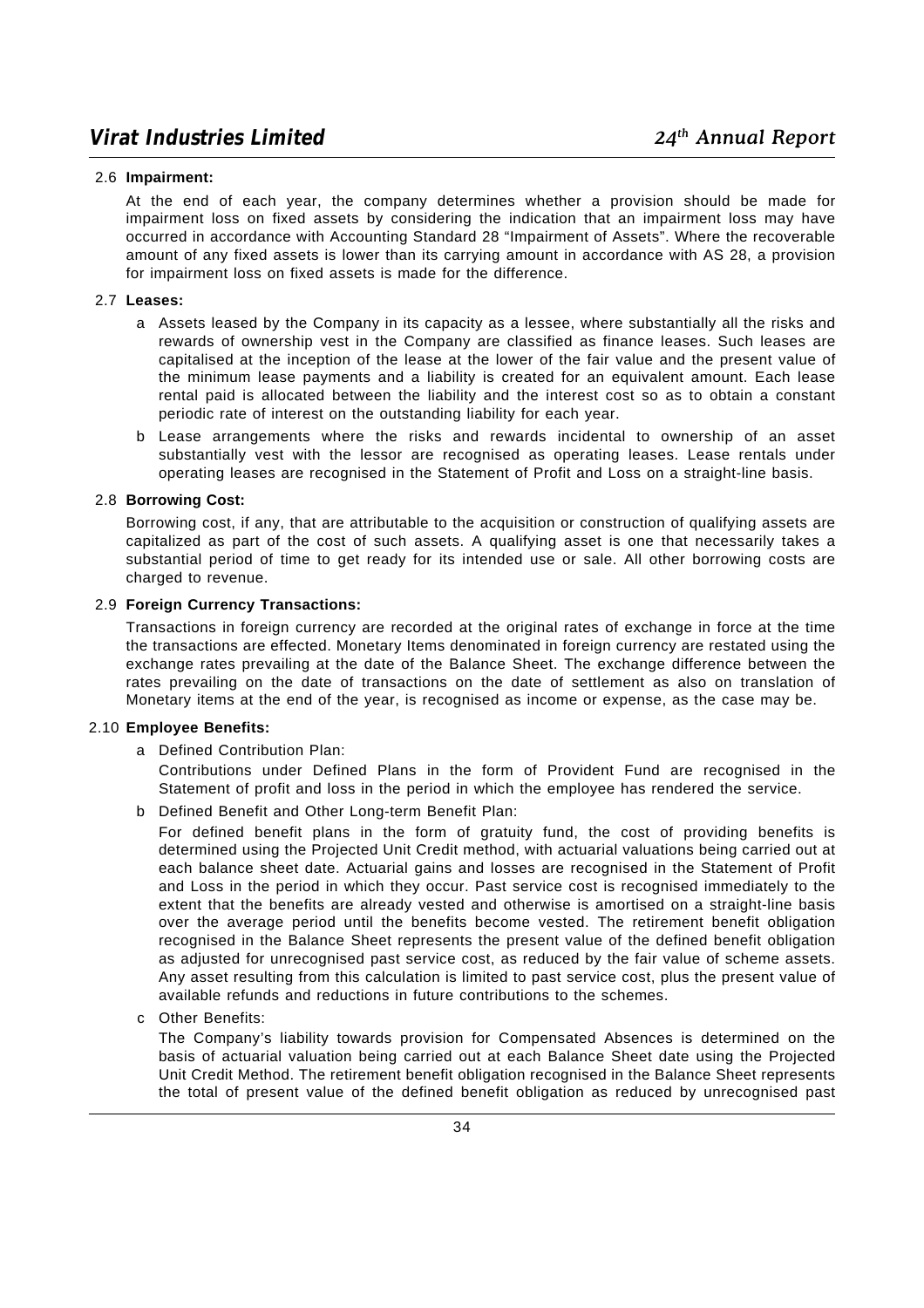## Virat Industries Limited **Annual Report** 24<sup>th</sup> Annual Report

service cost. Actuarial gains and losses are recognised immediately in the Statement of profit and loss in the period of occurrence of such gains and losses. Past service cost is recognised as an expense on a straight line basis over the average period until the benefits become vested. To the extent that the benefits are already vested immediately following the introduction of or changes to a defined benefit plan, past service cost is recognised immediately.

#### 2.11 **Revenue Recognition:**

Sales of goods are recognised, net of returns and trade discounts, on transfer of significant risks and rewards of ownership to the buyer, which generally coincides with the delivery of goods to customers. Sales include excise duty but exclude sales tax and value added tax. In appropriate circumstances, revenue (income) is recognised when no significant uncertainty as to determination or realisation exists.

#### 2.12 **Income Taxes:**

Tax expense comprises of current tax and deferred tax. Current tax is measured at the amount expected to be paid/recovered from the applicable tax rates.

Deferred income tax reflect the current period timing differences between taxable income and accounting income for the period and reversal of timing differences of earlier years/period. Deferred tax assets are recognised only to the extent that there is reasonable certainty that sufficient future income will be available except that deferred tax assets arising on account of unabsorbed depreciation and losses are recognised if there is virtual certainty that sufficient future taxable income will be available to realize the same.

Tax on distributed profits payable in accordance with the provision of Income Tax Act, 1961 is disclosed in accordance with the Guidance Note on Accounting for Corporate Dividend Tax issued by the Institute of Chartered Accountants of India. Credit available in respect of Minimum Alternate Tax under the Income Tax Act, 1961 has been recognised in accordance with the Guidance Note on Accounting for Credit available in respect of Minimum Alternate Tax under the Income Tax Act, 1961.

#### 2.13 **Investments:**

Long-term investments (excluding investment properties), are carried individually at cost less provision for diminution, other than temporary, in the value of such investments. Current investments are carried individually, at the lower of cost and fair value. Cost of investments include acquisition charges such as brokerage, fees and duties.

#### 2.14 **Provisions and Contingencies:**

A provision is recognised when the Company has a present obligation as a result of past events and it is probable that an outflow of resources will be required to settle the obligation in respect of which a reliable estimate can be made. Provisions (excluding retirement benefits) are not discounted to their present value and are determined based on the best estimate required to settle the obligation at the balance sheet date. These are reviewed at each balance sheet date and adjusted to reflect the current best estimates. Contingent liabilities are disclosed in the Notes. Contingent assets are not recognised in the financial statements.

#### 2.15 **Operating Cycle:**

Based on the nature of products / activities of the Company and the normal time between acquisition of assets and their realisation in cash or cash equivalents, the Company has determined its operating cycle as 12 months for the purpose of classification of its assets and liabilities as current and non-current.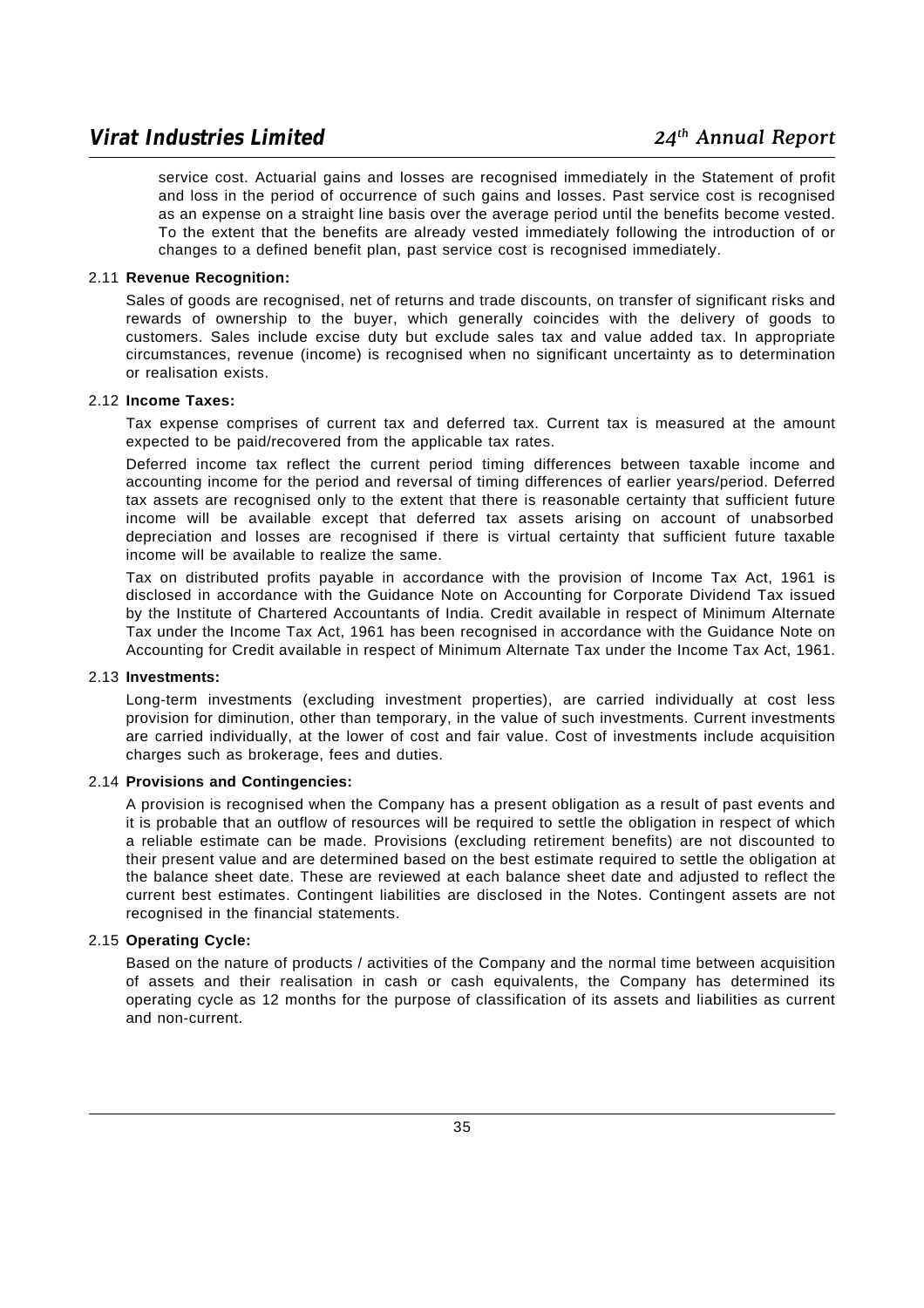|   | <b>Particulars</b>                                                                                  | As at 31 March, 2014 |            | As at 31 March, 2013 |            |
|---|-----------------------------------------------------------------------------------------------------|----------------------|------------|----------------------|------------|
|   |                                                                                                     | <b>Number</b>        | ₹          | Number               | ₹          |
| a | 3 Share Capital<br>Authorised                                                                       |                      |            |                      |            |
|   | Equity Shares of $\overline{\zeta}$ 10/- each with voting rights                                    | 5,000,000            | 50,000,000 | 5,000,000            | 50,000,000 |
| b | <b>Issued, Subscribed and Paid Up</b><br>Equity Shares of $\bar{\tau}$ 10/- each with voting rights | 4,923,340            | 49,233,400 | 4,923,340            | 49.233.400 |
|   | <b>Total</b>                                                                                        | 4,923,340            | 49,233,400 | 4,923,340            | 49.233.400 |
|   |                                                                                                     |                      |            |                      |            |

3.1 Reconciliation of the number of shares and amount outstanding at the beginning and at the end of the reporting period:

| <b>Particulars</b>               | <b>Opening</b><br><b>Balance</b> | <b>Closing</b><br><b>Balance</b> |
|----------------------------------|----------------------------------|----------------------------------|
| Equity Shares with voting rights |                                  |                                  |
| Year ended 31 March, 2014        |                                  |                                  |
| - Number of Shares               | 4,923,340                        | 4,923,340                        |
| - Amount in Rupees               | 49,233,400                       | 49,233,400                       |
| Year ended 31 March, 2013        |                                  |                                  |
| - Number of Shares               | 4,923,340                        | 4,923,340                        |
| - Amount in Rupees               | 49,233,400                       | 49,233,400                       |

3.2 Details of shares held by each shareholder holding more than 5% shares:

| Name of Shareholders                          | As at 31 March, 2014            |                          | As at 31 March, 2013     |                 |
|-----------------------------------------------|---------------------------------|--------------------------|--------------------------|-----------------|
|                                               | Number of<br><b>Shares held</b> | $%$ of<br><b>Holding</b> | Number of<br>Shares held | % of<br>Holding |
| <b>Equity Shares with voting rights</b>       |                                 |                          |                          |                 |
| Shapoorjee Chandabhoy Finvest Private Limited | 1,753,795                       | 35.62                    | 1,753,795                | 35.62           |
| H M Investments (UK) Limited                  | 492,340                         | 10.00                    | 492.340                  | 10.00           |
| Naozer J. Aga                                 | 475,277                         | 9.65                     | 475,127                  | 9.65            |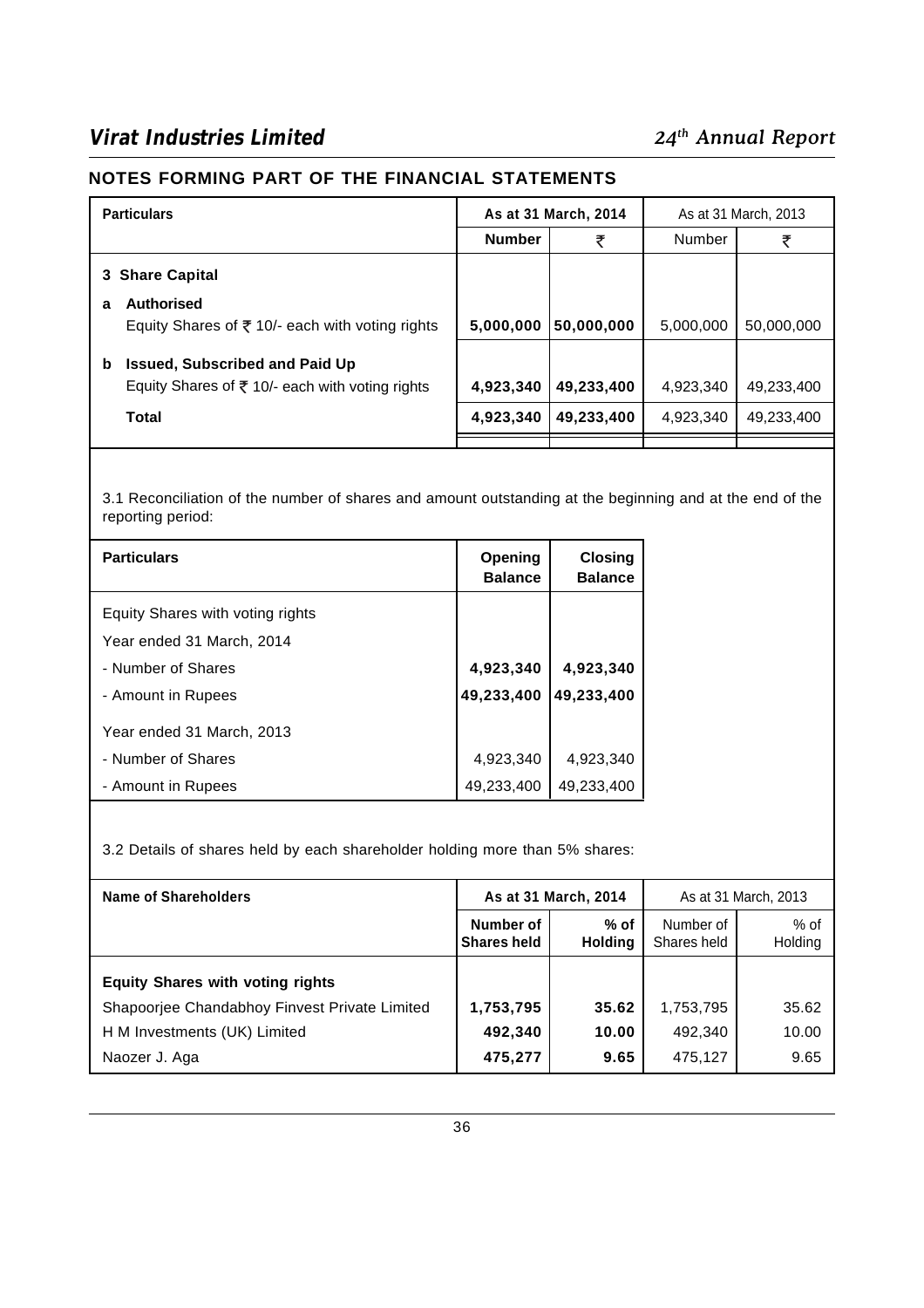# Virat Industries Limited<br>
Virat Industries Limited<br>
Annual Report

| <b>Particulars</b>                                                                                                 | As at<br>31 March, 2014 | As at               |
|--------------------------------------------------------------------------------------------------------------------|-------------------------|---------------------|
|                                                                                                                    | ₹                       | 31 March, 2013<br>₹ |
| 4 Reserves and Surplus                                                                                             |                         |                     |
| <b>General Reserve</b>                                                                                             |                         |                     |
| <b>Opening Balance</b>                                                                                             | 1,455,507               | 347,989.00          |
| Add: Transferred from surplus in Statement of Profit and Loss                                                      | 3,283,996               | 1,107,518           |
| <b>Closing Balance</b>                                                                                             | 4,739,503               | 1,455,507           |
| <b>Surplus in Statement of Profit and Loss</b>                                                                     |                         |                     |
| <b>Opening Balance</b>                                                                                             | 50,075,570              | 37,672,811          |
| Add: Profit for the year                                                                                           | 32,839,964              | 22,150,369          |
| Balance available for Appropriation                                                                                | 82,915,534              | 59,823,180          |
| Less: Dividend proposed to be distributed to equity shareholders<br>(₹1.8 per share; previous year ₹1.5 per share) | 8,862,012               | 7,385,010           |
| Less: Tax on Dividend                                                                                              | 1,506,099               | 1,255,082           |
| Less: Transferred to General Reserve                                                                               | 3,283,996               | 1,107,518           |
| <b>Closing Balance</b>                                                                                             | 69,263,427              | 50,075,570          |
| <b>Total</b>                                                                                                       | 74,002,930              | 51,531,077          |
|                                                                                                                    |                         |                     |
| 5 Other Long-term Liabilities                                                                                      |                         |                     |
| Payable on purchase of fixed assets                                                                                |                         | 210,000             |
| <b>Total</b>                                                                                                       |                         | 210,000             |
|                                                                                                                    |                         |                     |
| <b>6 Long-term Provisions</b>                                                                                      |                         |                     |
| <b>Provision for Employee Benefits</b>                                                                             |                         |                     |
| Provision for Compensated Absences                                                                                 | 894,862                 | 793,711             |
| Provision for Gratuity (Refer Note 35)                                                                             |                         | 3,523,253           |
| <b>Total</b>                                                                                                       | 894,862                 | 4,316,964           |
|                                                                                                                    |                         |                     |
|                                                                                                                    |                         |                     |
|                                                                                                                    |                         |                     |
|                                                                                                                    |                         |                     |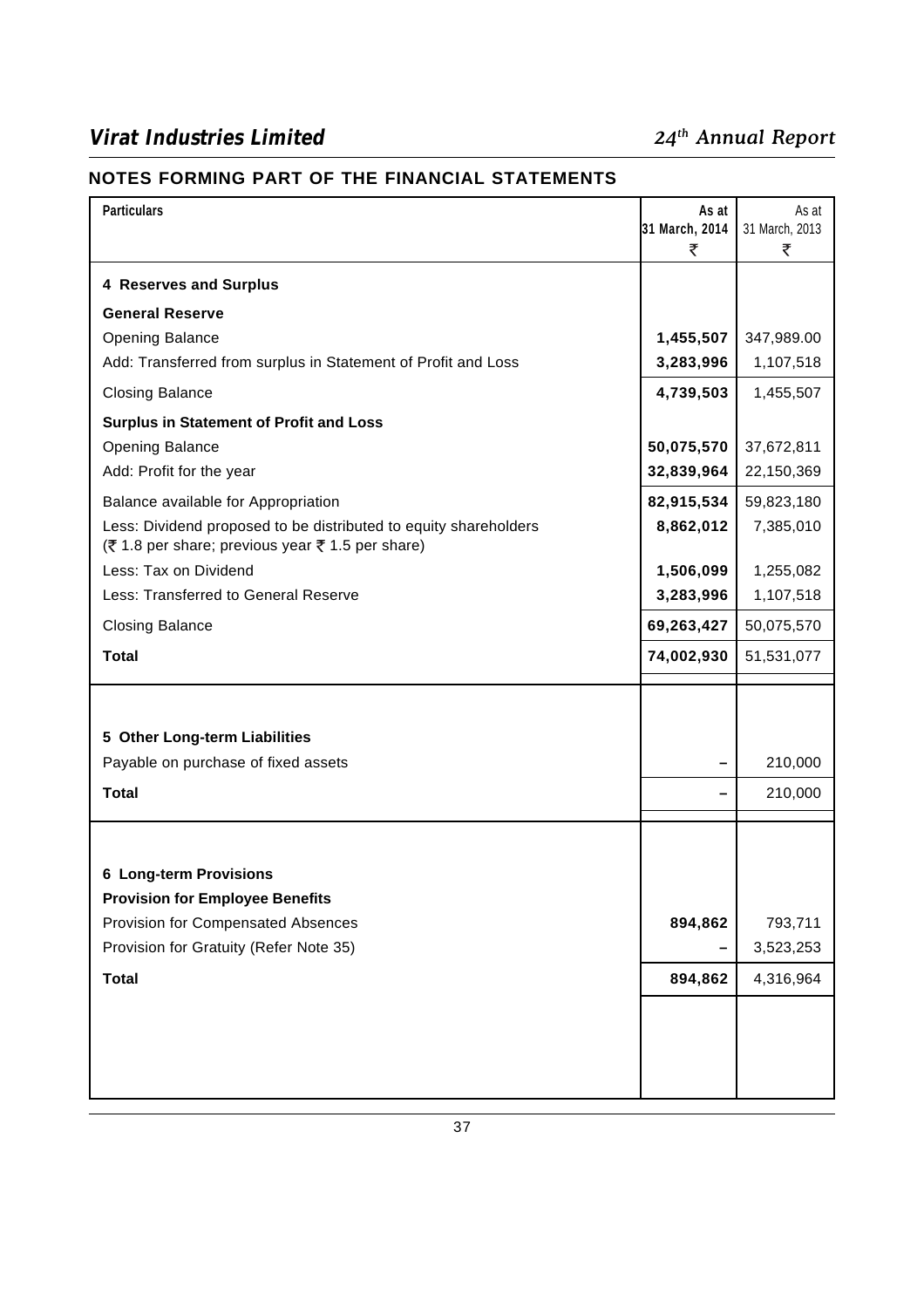| <b>Particulars</b>                                                                                                                                                                                                                                                                                                                     | As at               | As at               |
|----------------------------------------------------------------------------------------------------------------------------------------------------------------------------------------------------------------------------------------------------------------------------------------------------------------------------------------|---------------------|---------------------|
|                                                                                                                                                                                                                                                                                                                                        | 31 March, 2014<br>₹ | 31 March, 2013<br>₹ |
|                                                                                                                                                                                                                                                                                                                                        |                     |                     |
| 7 Short-term Borrowings<br>Loans repayable on demand<br>a                                                                                                                                                                                                                                                                              |                     |                     |
| - From Banks Secured                                                                                                                                                                                                                                                                                                                   | 19,498,545          | 12,605,920          |
| (Secured by deposit of title deeds of leasehold land and by a charge on buildings,<br>structures, fixtures and fittings, immovable plant and machinery thereon. Such<br>loans are further secured by a charge on the Company's stocks, book debts,<br>other receivables, movable properties and assets, etc., both present and future) |                     |                     |
| <b>Total</b>                                                                                                                                                                                                                                                                                                                           | 19,498,545          | 12,605,920          |
|                                                                                                                                                                                                                                                                                                                                        |                     |                     |
| 8 Trade Payables                                                                                                                                                                                                                                                                                                                       |                     |                     |
| Other than Acceptances (Refer Note No. 28 for Disclosure under<br>Micro, Small and Medium Enterprises Development Act, 2006)                                                                                                                                                                                                           | 14,337,196          | 14,031,903          |
| <b>Total</b>                                                                                                                                                                                                                                                                                                                           | 14,337,196          | 14,031,903          |
|                                                                                                                                                                                                                                                                                                                                        |                     |                     |
| <b>9 Other Current Liabilities</b>                                                                                                                                                                                                                                                                                                     |                     |                     |
| Unclaimed/Unpaid Dividends<br>a                                                                                                                                                                                                                                                                                                        | 842,062             | 577,770             |
| <b>Other Payables</b><br>b                                                                                                                                                                                                                                                                                                             |                     |                     |
| - Statutory Remittances (Contributions to PF and ESIC,<br>withholding taxes, wealth tax and other taxes payable)                                                                                                                                                                                                                       | 742,794             | 760,157             |
| - Gratuity (Refer Note No. 35)                                                                                                                                                                                                                                                                                                         | 104,179             |                     |
| - Commission payable to non Whole-time Directors                                                                                                                                                                                                                                                                                       | 491,515             |                     |
| - Payable on purchase of fixed assets                                                                                                                                                                                                                                                                                                  | 210,000             | 1,193,202           |
| <b>Total</b>                                                                                                                                                                                                                                                                                                                           | 2,390,550           | 2,531,129           |
|                                                                                                                                                                                                                                                                                                                                        |                     |                     |
| <b>10 Short-term Provisions</b>                                                                                                                                                                                                                                                                                                        |                     |                     |
| <b>Provision for Employee Benefits</b><br>a                                                                                                                                                                                                                                                                                            |                     |                     |
| - Provision for Compensated Absences                                                                                                                                                                                                                                                                                                   | 276,563             | 252,553             |
| - Provision for Gratuity (Refer Note No. 35)                                                                                                                                                                                                                                                                                           |                     | 856,289             |
| <b>Provision - Others</b><br>b                                                                                                                                                                                                                                                                                                         |                     |                     |
| - Provision for Tax<br>(Net of Advance Tax $\bar{\tau}$ 3,207,703, previous year $\bar{\tau}$ 3,207,703)                                                                                                                                                                                                                               | 35,313              | 35,313              |
| - Provision for Proposed Equity Dividend                                                                                                                                                                                                                                                                                               | 8,862,012           | 7,385,010           |
| - Provision for Tax on Proposed Dividend                                                                                                                                                                                                                                                                                               | 1,506,099           | 1,255,082           |
| <b>Total</b>                                                                                                                                                                                                                                                                                                                           | 10,679,987          | 9,784,247           |
|                                                                                                                                                                                                                                                                                                                                        |                     |                     |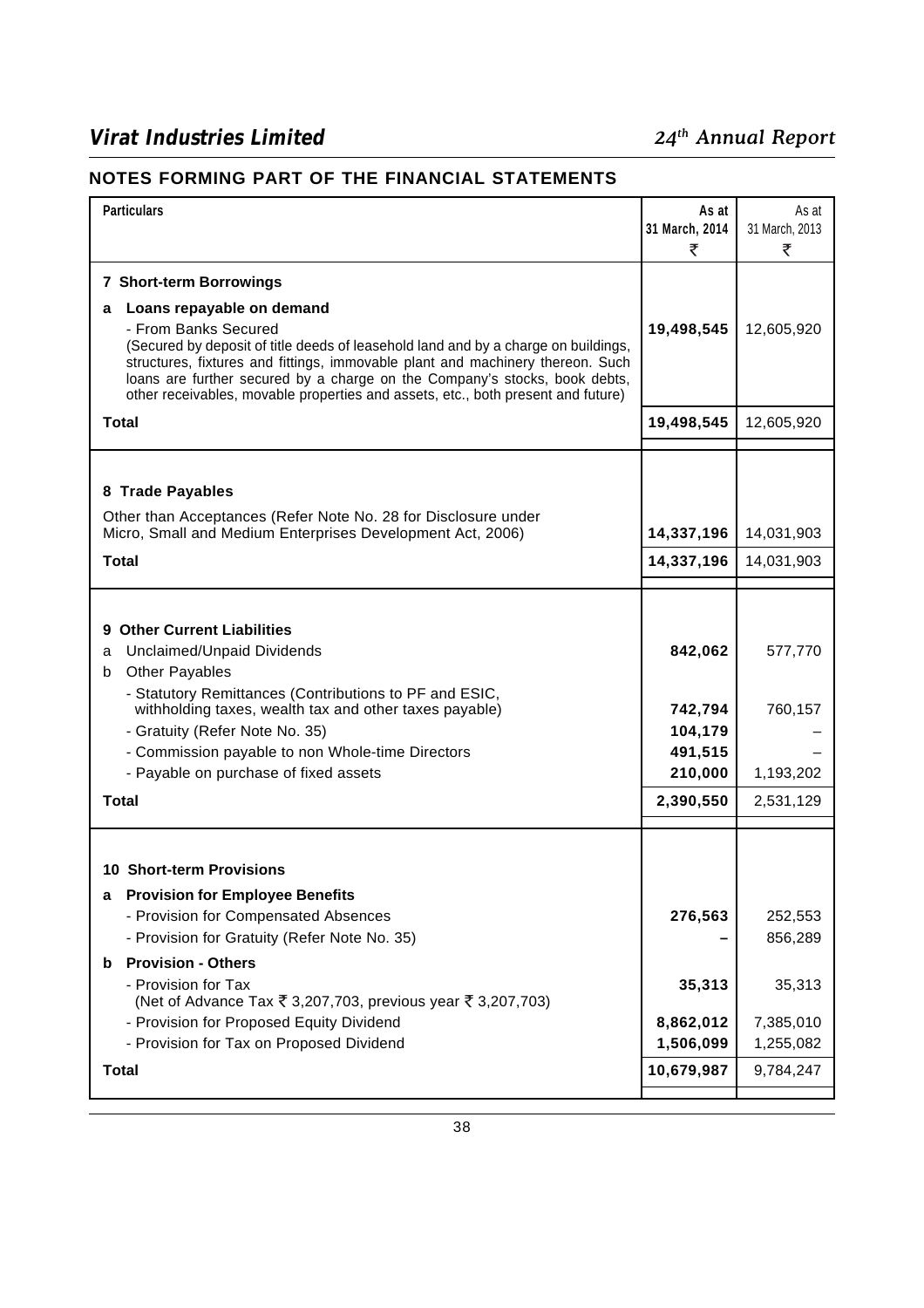|                               | <b>GROSS BLOCK</b>                 |                   |                  |                           | ACCUMULATED DEPRECIATION AND IMPAIRMENT |                        |                                                                             |                          | <b>NET BLOCK</b>         |                          |                          |
|-------------------------------|------------------------------------|-------------------|------------------|---------------------------|-----------------------------------------|------------------------|-----------------------------------------------------------------------------|--------------------------|--------------------------|--------------------------|--------------------------|
| Particulars                   | As at<br>1 April, 2013             | <b>Additions</b>  | <b>Disposals</b> | Adjustments/<br>Write off | As at<br>31 March, 2014                 | As at<br>1 April, 2013 | For<br>Elimination<br>Adjustments/<br>the year<br>on Disposals<br>Write off |                          |                          | As atl<br>31 March, 2014 | As at<br>31 March, 2014  |
| <b>Tangible Assets</b>        |                                    |                   |                  |                           |                                         |                        |                                                                             |                          |                          |                          |                          |
| Leasehold Land                | 687,100                            |                   |                  |                           | 687,100                                 | 162,655                | 8,458                                                                       |                          |                          | 171,113                  | 515,987                  |
|                               | (687, 100)                         | $\left( -\right)$ | $(-)$            | $(-)$                     | (687, 100)                              | (154, 197)             | (8, 458)                                                                    | (162, 655)               | (524, 445)               | $(-)$                    | $(-)$                    |
| <b>Buildings (Owned)</b>      | 30,102,410                         |                   |                  |                           | 30,102,410                              | 16,498,471             | 987,459                                                                     |                          |                          | 17,485,930               | 12,616,480               |
|                               | (30, 102, 410)                     | $(-)$             | $(-)$            | $(-)$                     | (30, 102, 410)                          | (15, 511, 012)         | (987, 459)                                                                  | (16, 498, 471)           | (13,603,939)             | $(-)$                    | $(-)$                    |
| Plant and Machinery           |                                    |                   |                  |                           |                                         |                        |                                                                             |                          |                          |                          |                          |
| (Owned)                       | 88,035,848                         | 12,499,635        |                  | 4,250,873                 | 96,284,610                              | 55,996,797             | 6,858,949                                                                   | $\overline{\phantom{a}}$ | 3,399,750                | 59,455,996               | 36,828,614               |
|                               | $(78, 433, 424)$ (12,862,315)      |                   | $(-)$            | (3,259,891)               | (88,035,848)                            | (51, 783, 217)         | (6, 435, 927)                                                               | $(-)$                    | (2,222,347)              | (55,996,797)             | (32,039,051)             |
| <b>Furniture and Fixtures</b> |                                    |                   |                  |                           |                                         |                        |                                                                             |                          |                          |                          |                          |
| (Owned)                       | 1,503,465                          | 192,752           |                  |                           | 1,696,217                               | 909,083                | 213,475                                                                     |                          | -                        | 1,122,558                | 573,659                  |
|                               | (1, 356, 984)                      | (160, 176)        | (13,695)         | $(-)$                     | (1,503,465)                             | (876, 743)             | (46, 035)                                                                   | (13,695)                 | $(-)$                    | (909, 083)               | (594, 382)               |
| <b>Vehicles</b>               |                                    |                   |                  |                           |                                         |                        |                                                                             |                          |                          |                          |                          |
| - Owned                       | 13,375,034                         |                   |                  |                           | 13,375,034                              | 3,649,717              | 1,270,087                                                                   |                          |                          | 4,919,804                | 8,455,230                |
|                               | (3,379,043)                        | (4,650,000)       | $(-)$            | (5, 345, 991)             | (13, 375, 034)                          | (1,591,363)            | (828, 337)                                                                  | (1,230,017)              | (3,649,717)              | (9, 725, 317)            | $(-)$                    |
| - Taken under                 |                                    |                   |                  |                           |                                         |                        |                                                                             |                          |                          |                          |                          |
| <b>Finance Lease</b>          |                                    |                   |                  |                           |                                         |                        |                                                                             |                          |                          |                          |                          |
|                               | (5,345,991)                        | $(-)$             | $(-)$            | (5,345,991)               | $(-)$                                   | (1,230,017)            | $(-)$                                                                       | (1,230,017)              | $(-)$                    | $(-)$                    | $(-)$                    |
| <b>Office Equipments</b>      |                                    |                   |                  |                           |                                         |                        |                                                                             |                          |                          |                          |                          |
| (Owned)                       | 2,125,650                          | 146,225           | 88,749           |                           | 2,183,126                               | 1,292,318              | 157,597                                                                     | 51,506                   | $\overline{\phantom{0}}$ | 1,398,409                | 784,717                  |
|                               | (1,887,138)                        | (238, 512)        | $(-)$            | $(-)$                     | (2, 125, 650)                           | (1, 130, 497)          | (161, 821)                                                                  | $(-)$                    | (1, 292, 318)            | (833, 332)               | $(-)$                    |
| <b>TOTAL</b>                  | 135,829,507                        | 12,838,612        | 88,749           | 4,250,873                 | 144,328,497                             | 78,509,041             | 9,496,026                                                                   | 51,506                   | 3,399,750                | 84,553,810               | 59,774,687               |
| Previous year                 | $(121, 192, 090)$ $(17, 911, 003)$ |                   | (13, 695)        | (13,951,873)              | (135, 829, 507)                         | (72, 277, 046)         | (8,468,037)                                                                 | (13, 695)                | (2,222,347)              | (78, 509, 041)           | (57, 320, 466)           |
| Capital work in progress      |                                    |                   |                  |                           |                                         |                        |                                                                             |                          |                          |                          | 1,345,612<br>(4,505,849) |
|                               |                                    |                   |                  |                           |                                         |                        |                                                                             |                          |                          | <b>TOTAL</b>             | 61,120,299               |
|                               |                                    |                   |                  |                           |                                         |                        |                                                                             |                          |                          |                          | (61, 826, 315)           |

 $24^{\mathrm{th}}$ 

39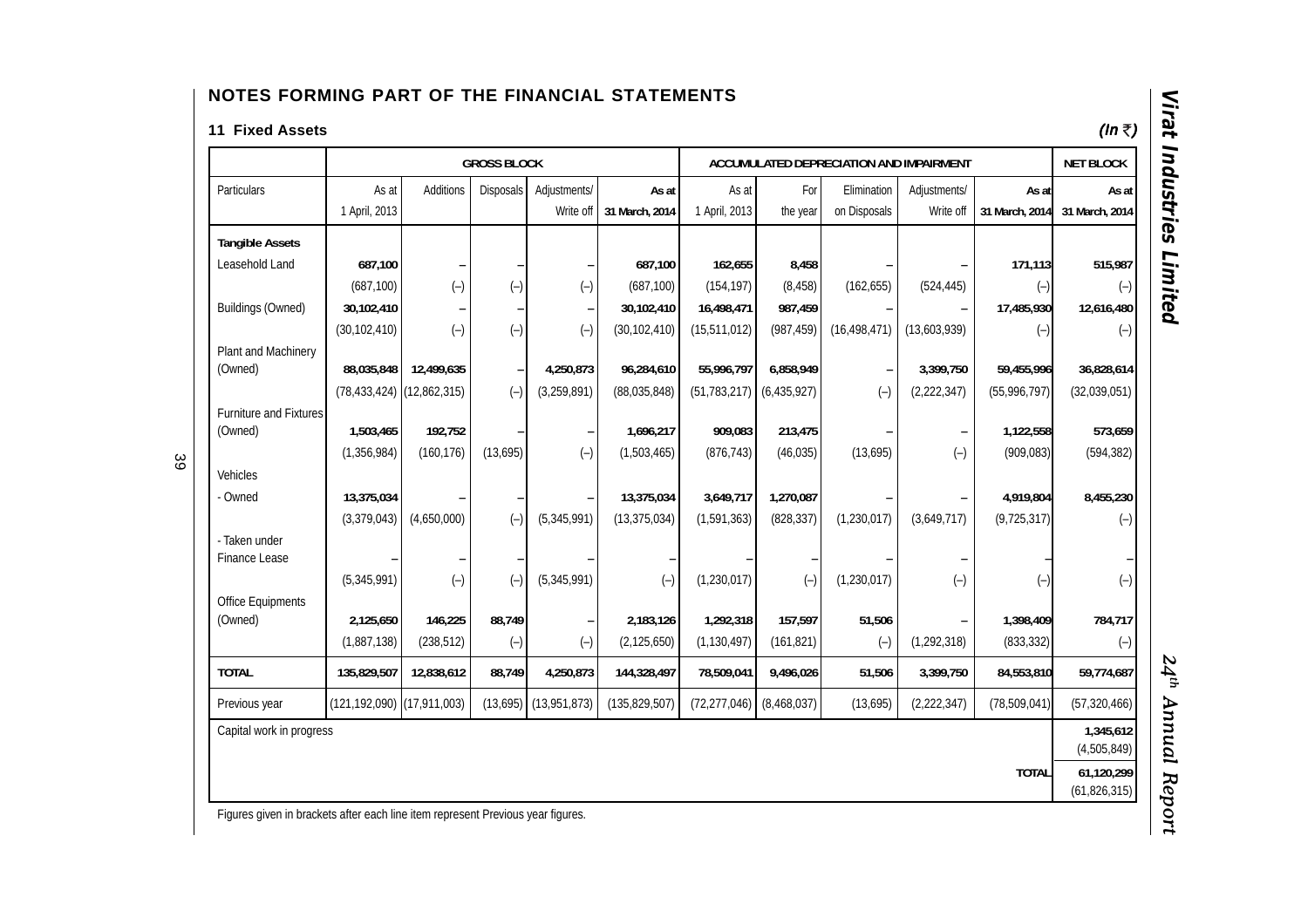# **Virat Industries Limited** 24<sup>th</sup> Annual Report

| <b>Particulars</b>                                                                                                                                                                                                                                                                                                                                                                                                                                        | As at 31 March, 2014 |                      |                                   | As at 31 March, 2013 |                                                                     |                                                              |
|-----------------------------------------------------------------------------------------------------------------------------------------------------------------------------------------------------------------------------------------------------------------------------------------------------------------------------------------------------------------------------------------------------------------------------------------------------------|----------------------|----------------------|-----------------------------------|----------------------|---------------------------------------------------------------------|--------------------------------------------------------------|
|                                                                                                                                                                                                                                                                                                                                                                                                                                                           | Quoted<br>₹          | <b>Unquoted</b><br>₹ | Total<br>₹                        | Quoted<br>₹          | Unquoted<br>₹                                                       | Total<br>₹                                                   |
| <b>12 Non-current Investments</b><br>Investments - Other than Trade (At cost)<br>Investment in Bonds of Indian Railway<br>Finance Corporation Limited (IRFC)<br>(2500 Bonds of ₹ 1000 each fully paid up)<br>Investment in Armayesh<br>Enterprise - LLP                                                                                                                                                                                                   | 2,500,000            | 150,000              | 2,500,000<br>150,000              | 2,500,000            |                                                                     | 2,500,000                                                    |
| <b>Total</b>                                                                                                                                                                                                                                                                                                                                                                                                                                              | 2,500,000            | 150,000              | 2,650,000                         | 2,500,000            |                                                                     | 2,500,000                                                    |
| - Aggregate amount of quoted investments<br>- Aggregate market value of listed and quoted investments<br>- Aggregate value of listed but not quoted investments<br>- Aggregate amount of unquoted investments                                                                                                                                                                                                                                             |                      |                      | 2,500,000<br>2,324,975<br>150,000 |                      |                                                                     | 2,500,000<br>2,564,375                                       |
| <b>Particulars</b>                                                                                                                                                                                                                                                                                                                                                                                                                                        |                      |                      |                                   |                      | As at<br>31 March, 2014<br>₹                                        | As at<br>31 March, 2013<br>₹                                 |
| 13 Long-term Loans and Advances<br>Unsecured and considered good<br><b>Security Deposits</b><br>a<br>Loans and Advances to Related Parties (Refer Note No.37)<br>b<br>- Security Deposit with Armayesh Consultancy and Agencies Pvt. Ltd.<br>- Share of profit from Armayesh Enterprises LLP<br>Loans and Advances to Employees<br>$\mathbf{c}$<br>Advance Income-tax<br>d<br>(Net of Provision ₹ 35,898,142, Previous Year ₹ 20,322,459)<br><b>Total</b> |                      |                      |                                   |                      | 1,574,357<br>21,050<br>159,161<br>266,964<br>2,881,193<br>4,902,725 | 1,212,528<br>21,050<br>220,954<br>1,171,216<br>2,625,748     |
| 14 Inventories (At lower of cost and net realisable value)<br><b>Raw Materials</b><br>a<br>Goods-in transit<br>Work-in-progress (Knitted Socks)<br>b<br>Goods-in transit                                                                                                                                                                                                                                                                                  |                      |                      |                                   |                      | 21,384,888<br>1,349,699<br>22,734,587<br>1,354,815<br>1,354,815     | 19,055,845<br>88,358<br>19,144,203<br>1,686,658<br>1,686,658 |
| Finished goods (Other than those aquired for trading)<br>с<br>Goods-in transit                                                                                                                                                                                                                                                                                                                                                                            |                      |                      |                                   |                      | 20,817,061<br>20,817,061                                            | 13,710,571<br>13,710,571                                     |
| <b>Stores and Spares</b><br>d<br>Goods-in transit                                                                                                                                                                                                                                                                                                                                                                                                         |                      |                      |                                   |                      | 6,041,984<br>206,855                                                | 4,486,192<br>44,600                                          |
| <b>Packing Material</b><br>е<br>Goods-in transit                                                                                                                                                                                                                                                                                                                                                                                                          |                      |                      |                                   |                      | 6,248,839<br>1,820,547<br>50,568                                    | 4,530,792<br>1,600,266<br>44,037                             |
| <b>Total</b>                                                                                                                                                                                                                                                                                                                                                                                                                                              |                      |                      |                                   |                      | 1,871,115<br>53,026,417                                             | 1,644,303<br>40,716,527                                      |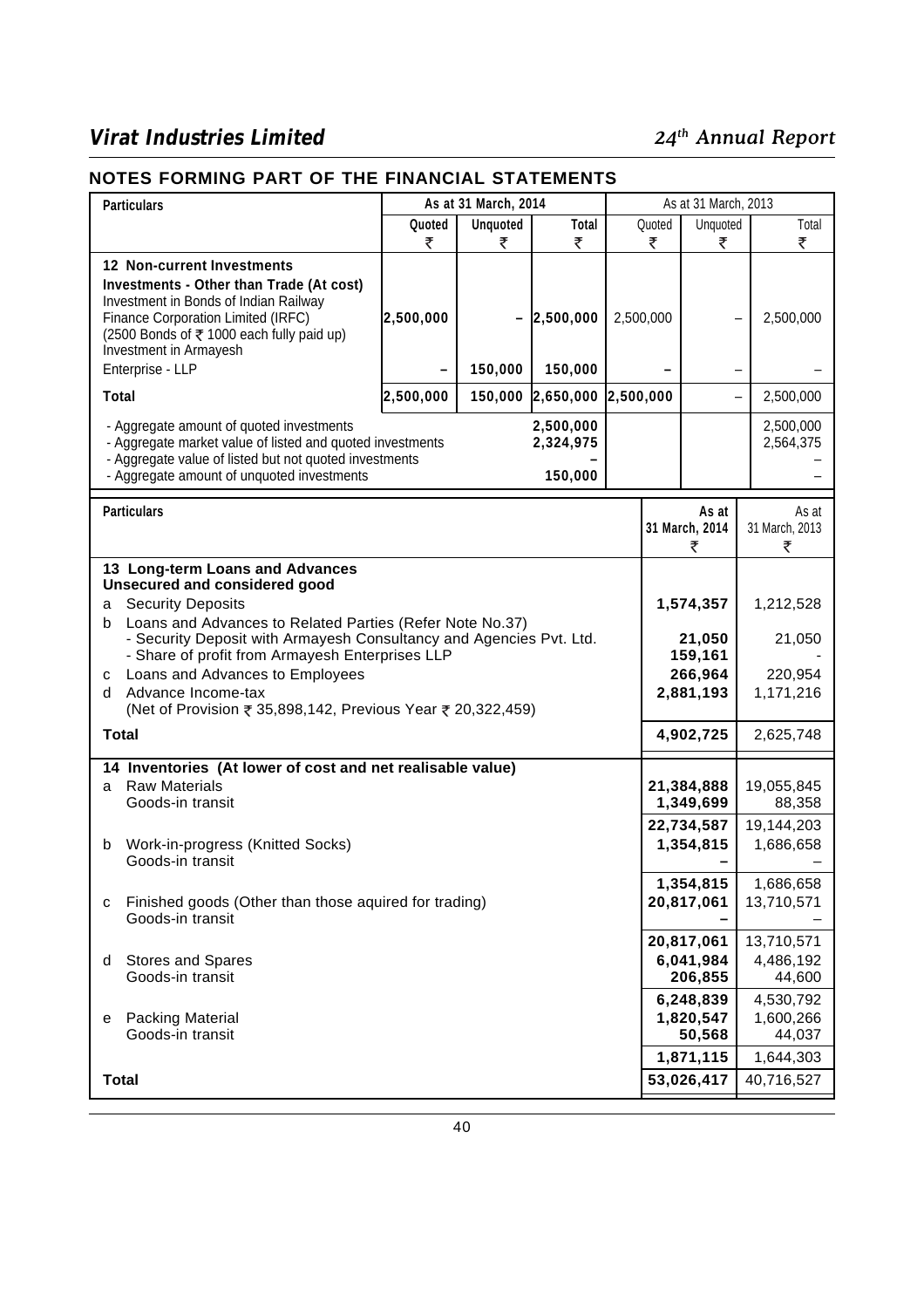| <b>Particulars</b>                                                                                                                                           | As at<br>31 March, 2014<br>₹ | As at<br>31 March, 2013<br>₹ |
|--------------------------------------------------------------------------------------------------------------------------------------------------------------|------------------------------|------------------------------|
| <b>15 Trade Receivables</b>                                                                                                                                  |                              |                              |
| Trade receivables outstanding for a period exceeding<br>six months from the date they were due for payment<br>Unsecured and considered good                  |                              |                              |
| <b>Other Trade Receivable</b>                                                                                                                                |                              |                              |
| Unsecured and considered good                                                                                                                                | 21,215,078                   | 15,635,355                   |
| <b>Total</b>                                                                                                                                                 | 21,215,078                   | 15,635,355                   |
|                                                                                                                                                              |                              |                              |
| 16 Cash and Bank Balances                                                                                                                                    |                              |                              |
| <b>Cash and cash equivalents</b><br>A                                                                                                                        |                              |                              |
| Cash on Hand<br>a                                                                                                                                            |                              |                              |
| <b>Balances with Banks</b><br>b                                                                                                                              |                              |                              |
| In Current Accounts                                                                                                                                          | 4,285,161                    | 3,121,043                    |
| Total - Cash and cash equivalents (A)                                                                                                                        | 4,285,161                    | 3,121,043                    |
| <b>Other Bank Balances</b><br>в                                                                                                                              |                              |                              |
| In Deposit Accounts<br>Î.                                                                                                                                    |                              |                              |
| - original maturity more than 3 months (Refer Note i)                                                                                                        | 18,135,203                   | 11,064,163                   |
| In Earmarked Accounts<br>ii -                                                                                                                                |                              |                              |
| - unpaid dividend accounts                                                                                                                                   | 842,062                      | 577,770                      |
| - balances held as margin money against guarantees                                                                                                           | 280,910                      | 265,835                      |
| <b>Total other Bank Balances (B)</b>                                                                                                                         | 19,258,175                   | 11,907,768                   |
| <b>Total</b>                                                                                                                                                 | 23,543,336                   | 15,028,811                   |
| Note i:<br>Other Bank Balances include deposits with remaining maturity of more than 12<br>months from the Balance Sheet date ₹ 5,635,203 (PY ₹ 11,064,163). |                              |                              |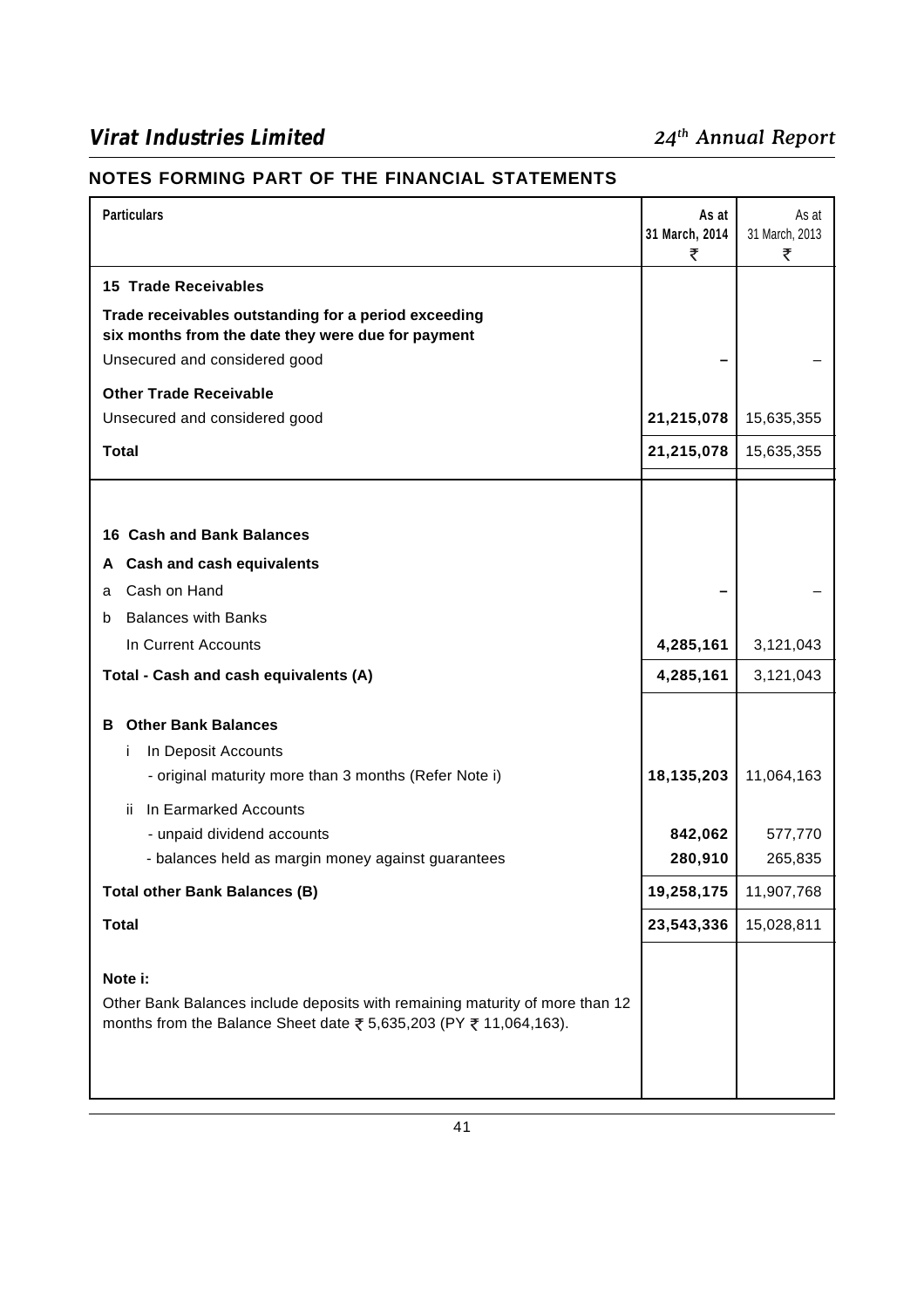| <b>Particulars</b>                                        |           | As at          | As at          |
|-----------------------------------------------------------|-----------|----------------|----------------|
|                                                           |           | 31 March, 2014 | 31 March, 2013 |
|                                                           | ₹         | ₹              | ₹              |
| 17 Short-term Loans and Advances                          |           |                |                |
| Unsecured and Considered Good, unless otherwise stated    |           |                |                |
| a Loans and Advances to Employees                         |           | 212,077        | 271,389        |
| b Prepaid Expenses                                        |           | 402,302        | 374,503        |
| c Balances with Government Authorities                    |           |                |                |
| - VAT Credit Receivable                                   |           | 1,403,351      | 1,059,599      |
| - Personal Ledger Account (Excise)                        |           | 8,162          | 8,162          |
| - Duty Drawback (Customs)                                 |           | 4,215,819      | 5,548,210      |
| d Inter-corporate Deposit                                 |           |                |                |
| Considered good                                           | 1,500,000 |                | 2,000,000      |
| Considered doubtful                                       | 1,000,000 |                | 500,000        |
|                                                           |           | 2,500,000      | 2,500,000      |
| Less : Provision for doubtful inter-corporate deposit     |           | 1,000,000      | 500,000        |
|                                                           |           | 1,500,000      | 2,000,000      |
| e Others                                                  |           |                |                |
| - Advance for supply of goods and services                |           | 388,073        | 307,216        |
| <b>Total</b>                                              |           | 8,129,784      | 9,569,079      |
|                                                           |           |                |                |
|                                                           |           |                |                |
| <b>18 Other Current Assets</b>                            |           |                |                |
| <b>Accruals</b><br>a                                      |           |                |                |
| - Interest Accrued on Deposits                            |           | 940,951        | 313,939        |
| - Interest Accrued on Short Term Loans given to Companies | 68,116    |                | 68,116         |
| Less: Provision for doubtful Interest                     | 68,116    |                | 68,116         |
|                                                           |           |                |                |
|                                                           |           | 940,951        | 313,939        |
| <b>Others</b><br>b                                        |           |                |                |
| - Excise Duty recoverable                                 |           | 145,848        | 145,848        |
| <b>Total</b>                                              |           | 1,086,799      | 459,787        |
|                                                           |           |                |                |
|                                                           |           |                |                |
|                                                           |           |                |                |
|                                                           |           |                |                |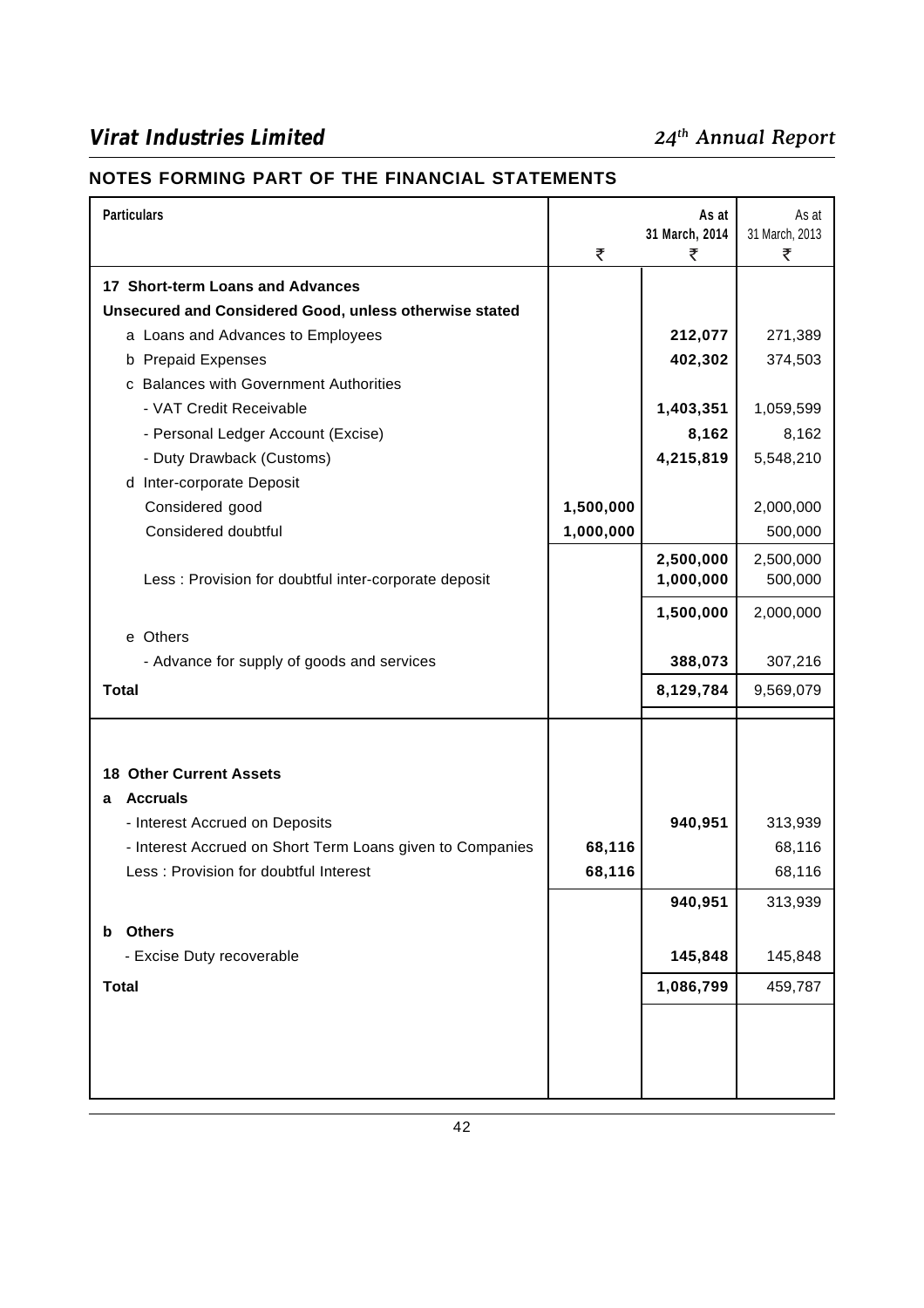| <b>Particulars</b>                                                                                                                                                                                                                          | For the year ended<br>31 March, 2014                    | For the year ended<br>31 March, 2013                             |
|---------------------------------------------------------------------------------------------------------------------------------------------------------------------------------------------------------------------------------------------|---------------------------------------------------------|------------------------------------------------------------------|
|                                                                                                                                                                                                                                             | ₹                                                       | ₹                                                                |
| <b>19 Revenue from Operations</b>                                                                                                                                                                                                           |                                                         |                                                                  |
| Sale of Products (Refer Note (i) below)<br>a<br>Other Operating Revenues (Refer Note (ii) below)<br>b                                                                                                                                       | 202,683,848<br>13,643,361                               | 195,433,012<br>12,476,019                                        |
|                                                                                                                                                                                                                                             | 216,327,209                                             | 207,909,031                                                      |
| Less: Excise Duty                                                                                                                                                                                                                           |                                                         | 934,844                                                          |
| <b>Total</b>                                                                                                                                                                                                                                | 216,327,209                                             | 206,974,187                                                      |
| Note:<br><b>Sale of Products Comprises</b><br>i.<br>Manufactured goods                                                                                                                                                                      |                                                         |                                                                  |
| <b>Knitted Socks</b>                                                                                                                                                                                                                        | 202,542,718                                             | 195,341,957                                                      |
| <b>Total - Sale of manufactured goods</b><br>Traded goods                                                                                                                                                                                   | 202,542,718                                             | 195,341,957                                                      |
| <b>Knitted Socks</b>                                                                                                                                                                                                                        | 141,130                                                 | 91,055                                                           |
| <b>Total - Sale of traded goods</b>                                                                                                                                                                                                         | 141,130                                                 | 91,055                                                           |
| <b>Total - Sale of Products</b>                                                                                                                                                                                                             | 202,683,848                                             | 195,433,012                                                      |
| <b>Other Operating Revenues Comprise:</b><br>ii.<br>Sale of Scrap<br>Duty Drawback<br>Market Linked Focus Product (MLFP) Scheme<br>Profit on Sale of Raw Material<br>Samples Development Income<br><b>Total - Other Operating Revenues</b>  | 11,918,308<br>733,456<br>4,444<br>987,153<br>13,643,361 | 25,957<br>12,161,539<br>23,532<br>3,210<br>261,781<br>12,476,019 |
| 20 Other Income<br>Interest Income (Refer Note (i) below)<br>Net gain on foreign currency transactions and translation<br>Other Non-operating Income (Refer Note (ii) below)<br><b>Total</b>                                                | 2,352,727<br>5,450,815<br>989,448<br>8,792,990          | 1,683,029<br>3,017,292<br>379,337<br>5,079,658                   |
|                                                                                                                                                                                                                                             |                                                         |                                                                  |
| Note:<br><b>Interest Income Comprises:</b><br>i.<br>Interest from banks on Deposits<br>Interest from overdue Trade Receivable<br>Interest from loans and advances<br>Interest from long term investments<br>Interest from Income-tax refund | 1,389,056<br>582,717<br>177,344<br>203,610              | 1,193,788<br>140,192<br>274,315<br>9,049<br>65,685               |
| <b>Total - Interest Income</b>                                                                                                                                                                                                              | 2,352,727                                               | 1,683,029                                                        |
| Other non-operating income comprises:<br>ii.<br>Profit on sale of fixed assets<br>Share of profit from LLP<br>Liabilities/Provisions no longer required written back (Net)<br>Miscellaneous Income                                          | 159,161<br>42,718<br>787,569                            | 857<br>117,872<br>260,608                                        |
| <b>Total - Other non-operating Income</b>                                                                                                                                                                                                   | 989,448                                                 | 379,337                                                          |
|                                                                                                                                                                                                                                             |                                                         |                                                                  |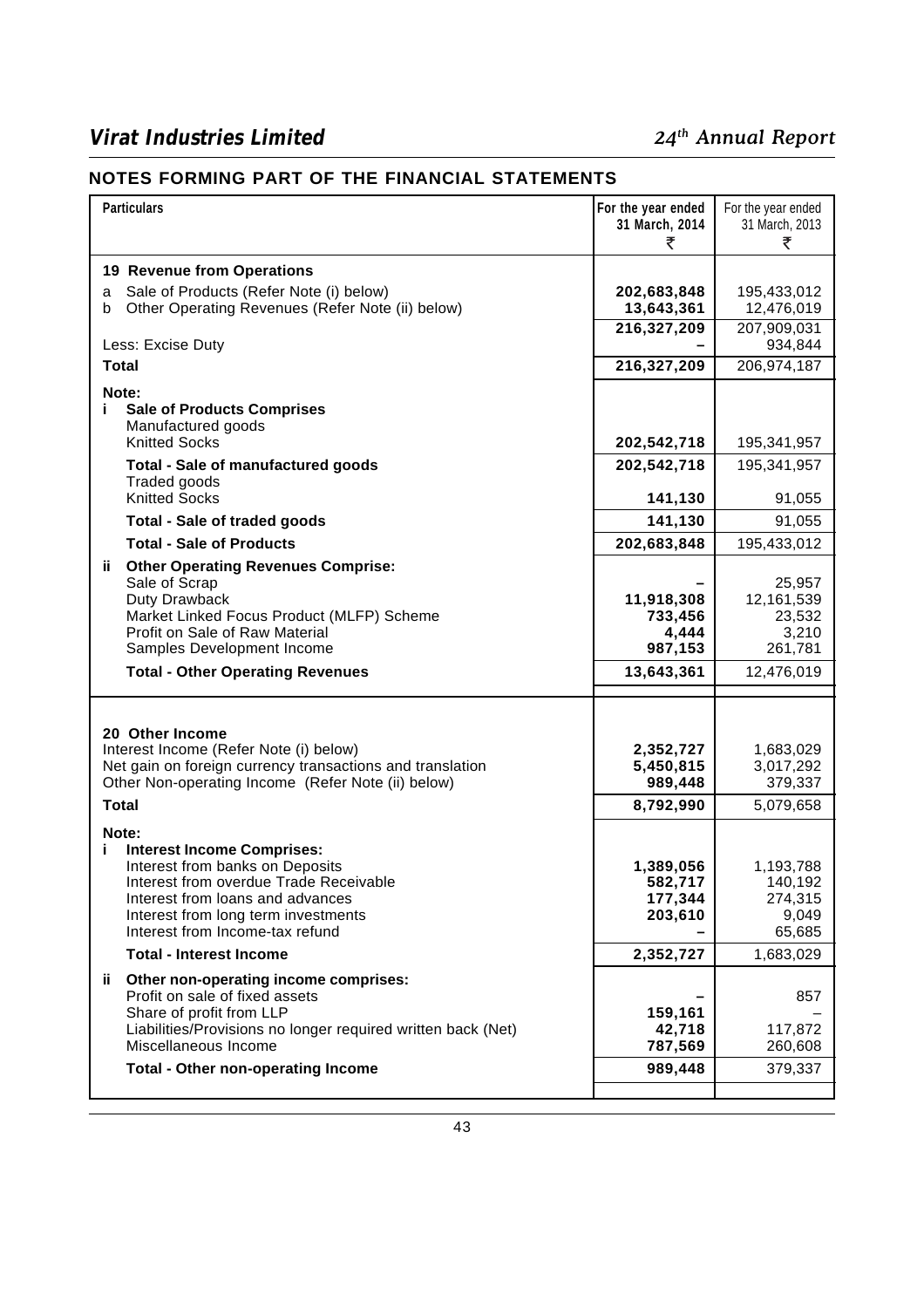| <b>Particulars</b>                                                  | For the year ended<br>31 March, 2014 | For the year ended<br>31 March, 2013 |
|---------------------------------------------------------------------|--------------------------------------|--------------------------------------|
|                                                                     | ₹                                    | ₹                                    |
| 21 Cost of Materials Consumed                                       |                                      |                                      |
| <b>Opening Stock</b>                                                | 19,144,203                           | 16,939,539                           |
| Add: Purchases                                                      | 81,817,680                           | 80,553,952                           |
|                                                                     | 100,961,883                          | 97,493,491                           |
| Less: Closing Stock                                                 | 22,734,587                           | 19,144,203                           |
| <b>Cost of Materials Consumed</b>                                   | 78,227,296                           | 78,349,288                           |
| Material Consumed comprises of yarn only.                           |                                      |                                      |
|                                                                     |                                      |                                      |
| 22 Purchase of Stock-in-Trade (traded goods)                        |                                      |                                      |
| <b>Traded Items: Socks - Knitted</b>                                | 72,675                               | 67,364                               |
|                                                                     |                                      |                                      |
| 23 Changes in Inventories of Finished Goods and<br>work in progress |                                      |                                      |
| Inventories at the end of the year                                  |                                      |                                      |
| <b>Finished Goods</b>                                               | 20,817,061                           | 13,710,571                           |
| Work-in-Progress                                                    | 1,354,815                            | 1,686,658                            |
|                                                                     | 22,171,876                           | 15,397,229                           |
| Inventories at the beginning of the year                            |                                      |                                      |
| <b>Finished Goods</b>                                               | 13,710,571                           | 10,928,911                           |
| Work-in-Progress                                                    | 1,686,658                            | 1,279,544                            |
|                                                                     | 15,397,229                           | 12,208,455                           |
| <b>Net (Increase)/Decrease</b>                                      | (6,774,647)                          | (3, 188, 774)                        |
|                                                                     |                                      |                                      |
| 24 Employee Benefit Expenses                                        |                                      |                                      |
| Salaries and Wages                                                  | 24,369,318                           | 21,129,795                           |
| Contribution to Provident and Other funds (Refer Note 35)           | 1,501,137                            | 1,335,804                            |
| Gratuity (Refer Note 35)                                            | 345,232                              | 798,666                              |
| <b>Staff Welfare Expenses</b>                                       | 1,344,835                            | 1,236,055                            |
| <b>Total</b>                                                        | 27,560,522                           | 24,500,320                           |
|                                                                     |                                      |                                      |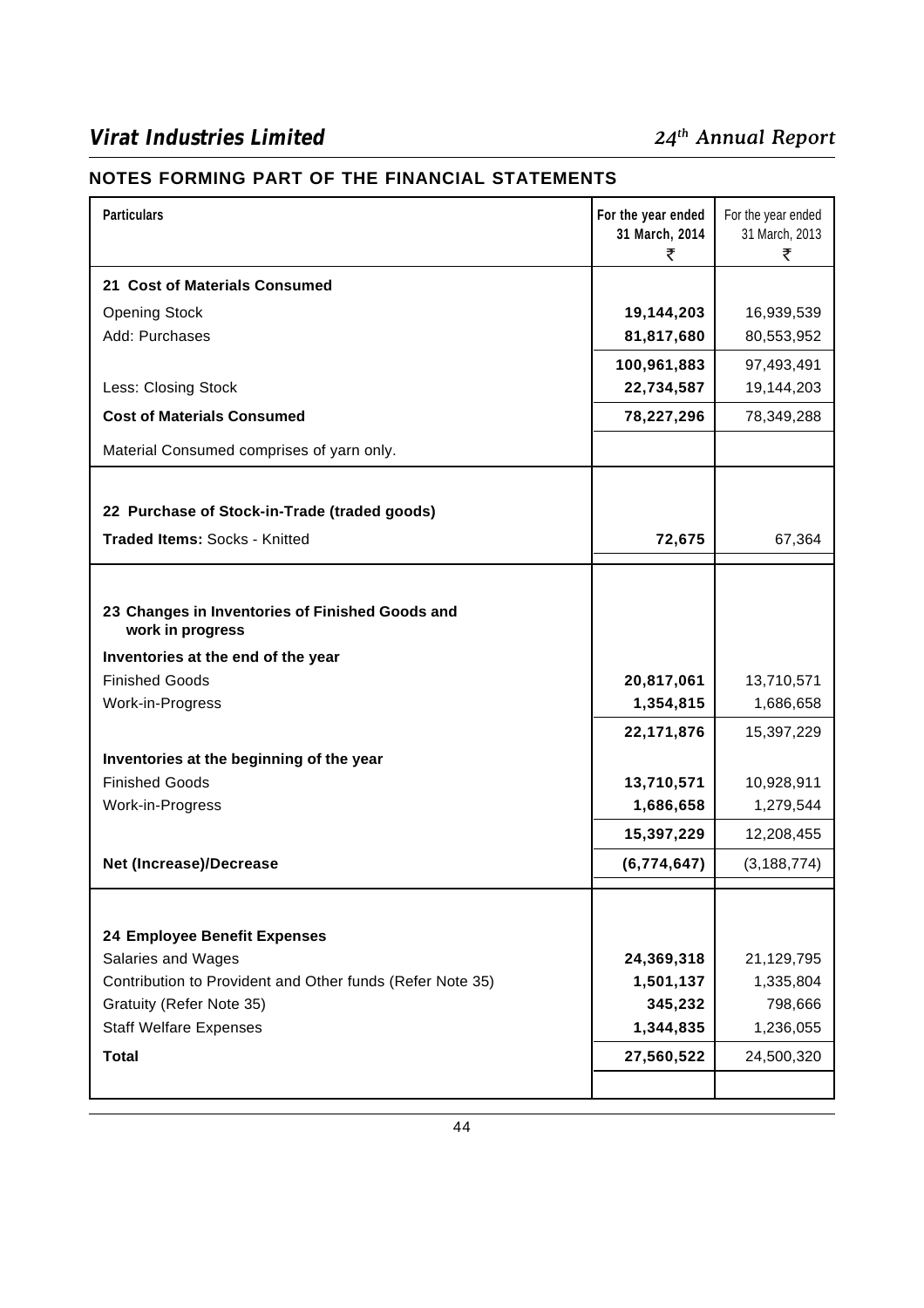# Virat Industries Limited<br>
Virat Industries Limited<br>
Annual Report

| <b>Particulars</b>                                                                                                                                                                                                                                                                                                                                                                                                                                                                                                                                                                                                                                                                                                                                  | For the year ended<br>31 March, 2014<br>₹                                                                                                                                                                                             | For the year ended<br>31 March, 2013<br>₹                                                                                                                                                                                 |
|-----------------------------------------------------------------------------------------------------------------------------------------------------------------------------------------------------------------------------------------------------------------------------------------------------------------------------------------------------------------------------------------------------------------------------------------------------------------------------------------------------------------------------------------------------------------------------------------------------------------------------------------------------------------------------------------------------------------------------------------------------|---------------------------------------------------------------------------------------------------------------------------------------------------------------------------------------------------------------------------------------|---------------------------------------------------------------------------------------------------------------------------------------------------------------------------------------------------------------------------|
| 25 Finance Cost<br>Interest Expense on:<br><b>Borrowings</b><br>Delayed/deferred payment of Income-tax<br><b>Other Borrowing Costs</b><br><b>Total</b>                                                                                                                                                                                                                                                                                                                                                                                                                                                                                                                                                                                              | 1,059,328<br>126<br>9,240<br>1,068,694                                                                                                                                                                                                | 901,671<br>11,490<br>128,353<br>1,041,514                                                                                                                                                                                 |
| <b>26 Other Expenses</b><br>Consumption of Stores and Spare Parts<br><b>Consumption of Packing Materials</b><br>Subcontracting (Processing Charges)<br>Power and Fuel<br>Lease Rent (Refer Note No. 38)<br>Repairs:<br>- To Buildings<br>- To Machinery<br>Insurance<br>Rates and Taxes (including wealth tax $\overline{\zeta}$ 71,640, PY $\overline{\zeta}$ 113,000)<br>Carriage Outward<br>Sales Expenses<br>Commission to non Whole-time Directors<br>Donations<br>Legal and professional<br>Payment to Auditors (Refer Note (i) below)<br>Bad Trade and other receivables written off<br>Loss on fixed assets sold/written off<br>Provision for doubtful loan and advances and other current assets<br>Miscellaneous expenses<br><b>Total</b> | 6,739,833<br>10,002,446<br>13,426,071<br>12,991,278<br>809,400<br>359,802<br>423,034<br>879,445<br>756,134<br>4,973,343<br>2,595,114<br>491,515<br>119,600<br>2,775,903<br>1,114,365<br>884,517<br>500,000<br>6,967,883<br>66,809,683 | 5,852,230<br>10,082,972<br>19,389,560<br>11,968,737<br>735,480<br>558,966<br>781,574<br>753,989<br>5,095,899<br>2,641,851<br>61,100<br>1,118,153<br>899,217<br>235,579<br>1,037,544<br>568,118<br>8,188,611<br>69,969,580 |
| <b>Payment to Auditor including Service Tax</b><br>Payment to the Auditors comprises<br>Ť<br>a To Statutory Auditors<br>- For Audit<br>- For Taxation matters<br>- For Other Services<br><b>Reimbursement of Expenses</b>                                                                                                                                                                                                                                                                                                                                                                                                                                                                                                                           | 646,070<br>235,956<br>191,012<br>3,709                                                                                                                                                                                                | 646,070<br>33,708<br>191,012<br>337                                                                                                                                                                                       |
| b To Cost Auditors for cost audit<br><b>Total</b>                                                                                                                                                                                                                                                                                                                                                                                                                                                                                                                                                                                                                                                                                                   | 1,076,747<br>37,618<br>1,114,365                                                                                                                                                                                                      | 871,127<br>28,090<br>899,217                                                                                                                                                                                              |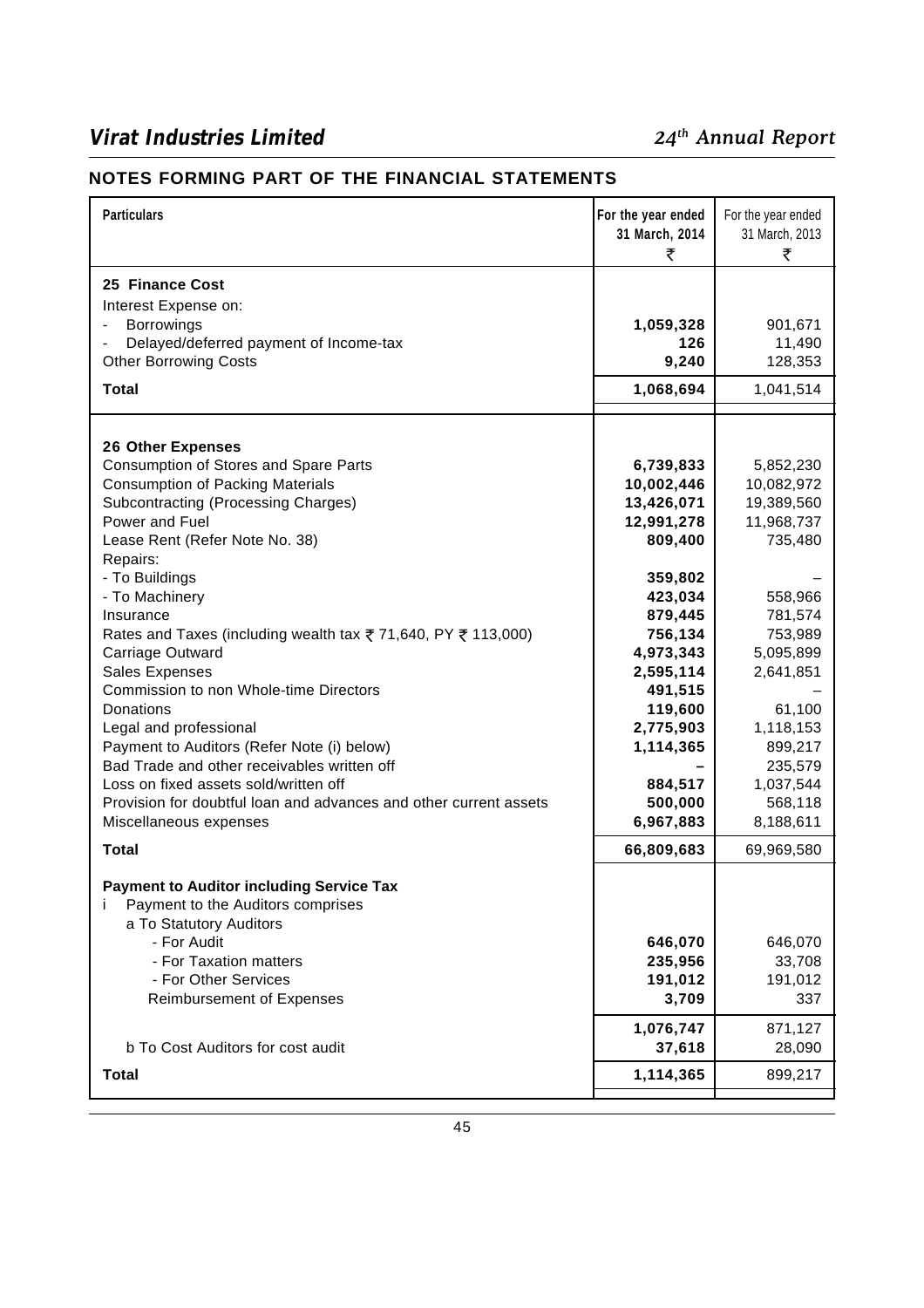## **ADDITIONAL INFORMATION TO THE FINANCIAL STATEMENTS**

| <b>Particulars</b>                                                                                                                                                                                                                                                                                                                                                                                                                                                                                                                                                                                                                                                                                                                                                                                                                                           | As at<br>31 March, 2014<br>₹     | As at<br>31 March, 2013<br>₹ |
|--------------------------------------------------------------------------------------------------------------------------------------------------------------------------------------------------------------------------------------------------------------------------------------------------------------------------------------------------------------------------------------------------------------------------------------------------------------------------------------------------------------------------------------------------------------------------------------------------------------------------------------------------------------------------------------------------------------------------------------------------------------------------------------------------------------------------------------------------------------|----------------------------------|------------------------------|
| 27 Contingent Liabilities and Commitments<br>(to the extent not provided for)                                                                                                                                                                                                                                                                                                                                                                                                                                                                                                                                                                                                                                                                                                                                                                                |                                  |                              |
| <b>Contingent Liabilities</b><br>Ĩ                                                                                                                                                                                                                                                                                                                                                                                                                                                                                                                                                                                                                                                                                                                                                                                                                           |                                  |                              |
| Claims against the Company not acknowledged as debt<br>а                                                                                                                                                                                                                                                                                                                                                                                                                                                                                                                                                                                                                                                                                                                                                                                                     | <b>Not</b><br><b>Ascertained</b> | Not<br>Ascertained           |
| - For Assessment Year 2005-06 and 2006-07, the Income Tax Department<br>has adjusted the carried forward of losses and unabsorbed depreciation in<br>computing the benefit under section 10B of the Income Tax Act, 1961. The<br>matter has been referred to the High Court of Gujarat at Ahmedabad for<br>Assessment Year 2005-06 and is pending before the Income Tax Appellate<br>Tribunal for Assessment Year 2006-07. Additional liability, if any, is not<br>ascertained.                                                                                                                                                                                                                                                                                                                                                                              |                                  |                              |
| Total                                                                                                                                                                                                                                                                                                                                                                                                                                                                                                                                                                                                                                                                                                                                                                                                                                                        |                                  |                              |
| 28 Disclosures required under Section 22 of the Micro, Small and<br><b>Medium Enterprises Development Act, 2006</b><br>Principal amount remaining unpaid to any supplier<br>Ť<br>as at the end of the accounting year<br>Interest due thereon remaining unpaid to any<br>ii.<br>supplier as at the end of the accounting year<br>iii The amount of interest paid along with the amounts of the<br>payment made to the supplier beyond the appointed day<br>The amount of interest due and payable for the year<br>İV.<br>The amount of interest accrued and remaining<br>v<br>unpaid at the end of the accounting year<br>vi The amount of further interest due and payable even in the succeeding<br>year, until such date when the interest dues as above are actually paid<br>Dues to Micro and Small Enterprises have been determined to the extent such |                                  |                              |
| parties have been identified on the basis of information collected by the<br>Management. This has been relied upon by the auditors.                                                                                                                                                                                                                                                                                                                                                                                                                                                                                                                                                                                                                                                                                                                          |                                  |                              |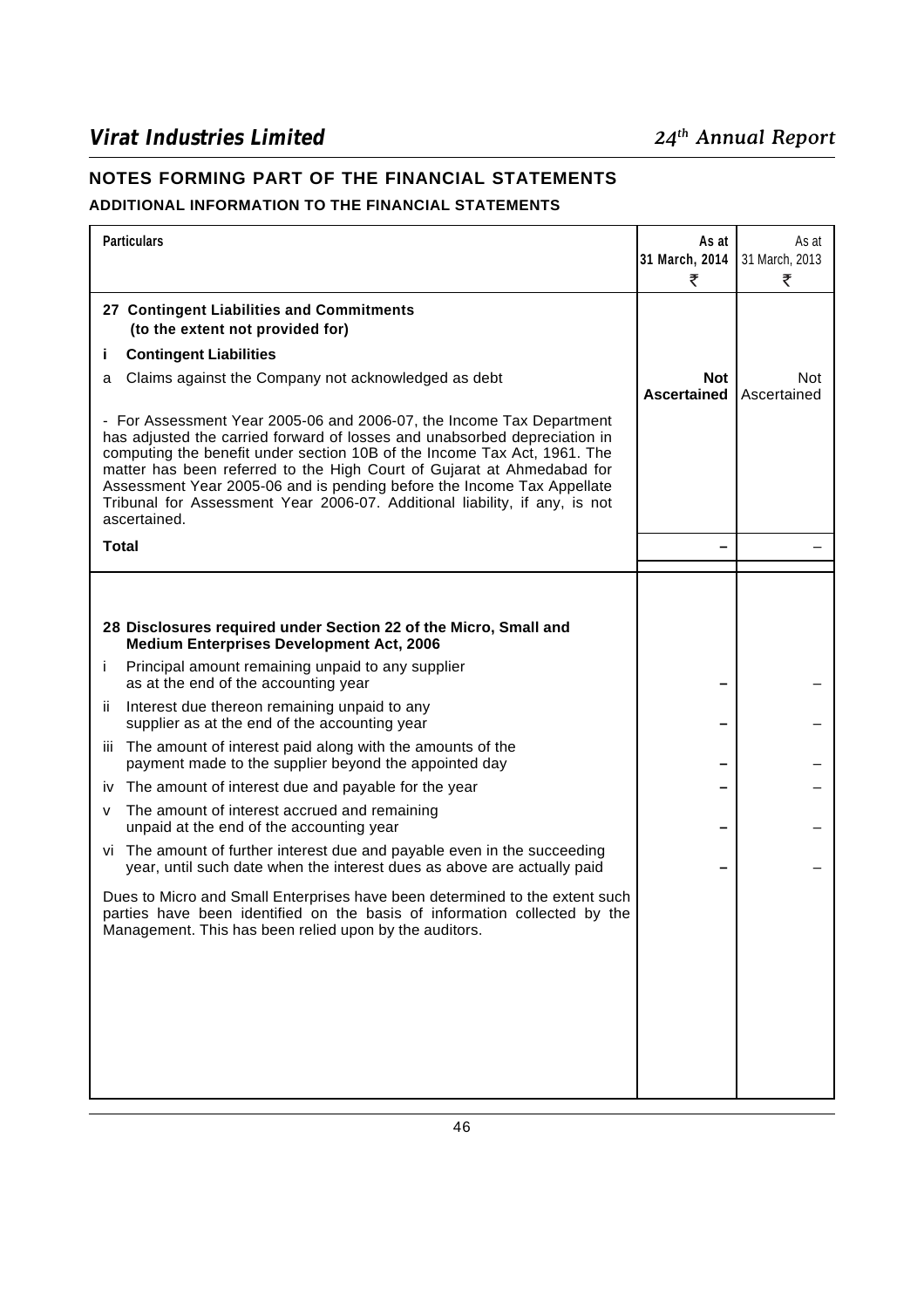### **ADDITIONAL INFORMATION TO THE FINANCIAL STATEMENTS**

#### **29 Details on unhedged Foreign Currency Exposures**

The year-end foreign currency exposures that have not been hedged by a derivative instrument or otherwise are given below:

| <b>Particulars</b>              | As at 31 March, 2014 |                       | As at 31 March, 2013 |                      |  |
|---------------------------------|----------------------|-----------------------|----------------------|----------------------|--|
|                                 | Receivable/          | Receivable/           | Receivable/          | Receivable/          |  |
|                                 | (Payable)            | (Payable)             | (Payable)            | (Payable)            |  |
|                                 |                      | in Foreign            |                      | in Foreign           |  |
|                                 | ₹                    | Currency              | ₹                    | Currency             |  |
| Trade Receivables               | 17,419,922           | GBP 171,771           | 9,907,674            | GBP 121,447          |  |
|                                 | 3,045,051            | <b>USD</b><br>51,040  | 4,626,322            | USD.<br>85,736       |  |
| Advance given to Suppliers      | 251,952              | <b>EURO</b><br>3,085  | 141,831              | <b>EURO</b><br>2,025 |  |
|                                 | 10,441               | <b>USD</b><br>175     |                      |                      |  |
| <b>Trade Payables</b>           | (230, 240)           | GBP<br>(2, 298)       | (21, 949)            | <b>GBP</b><br>(266)  |  |
|                                 | (20, 355)            | <b>USD</b><br>(338)   |                      |                      |  |
| Advance received from customers | (178,980)            | <b>USD</b><br>(3,000) |                      |                      |  |

### **30 Value of Imports calculated on CIF basis**

| <b>Particulars</b>                        | For the year ended<br>31 March, 2014<br>₹ | For the year ended<br>31 March, 2013<br>₹ |
|-------------------------------------------|-------------------------------------------|-------------------------------------------|
| <b>Raw Materials</b>                      | 702,390                                   |                                           |
| <b>Stores and Spares</b>                  | 4,303,949                                 | 2,393,600                                 |
| <b>Capital Goods</b>                      | 4,440,830                                 | 13,011,923                                |
| <b>Total</b>                              | 9,447,169                                 | 15,405,523                                |
|                                           |                                           |                                           |
|                                           |                                           |                                           |
| 31 Expenditure in Foreign Currency        |                                           |                                           |
| <b>Professional and Consultation Fees</b> | 125,334                                   |                                           |
| <b>Other Matters</b>                      | 1,436,325                                 | 1,488,283                                 |
| <b>Total</b>                              | 1,561,659                                 | 1,488,283                                 |
|                                           |                                           |                                           |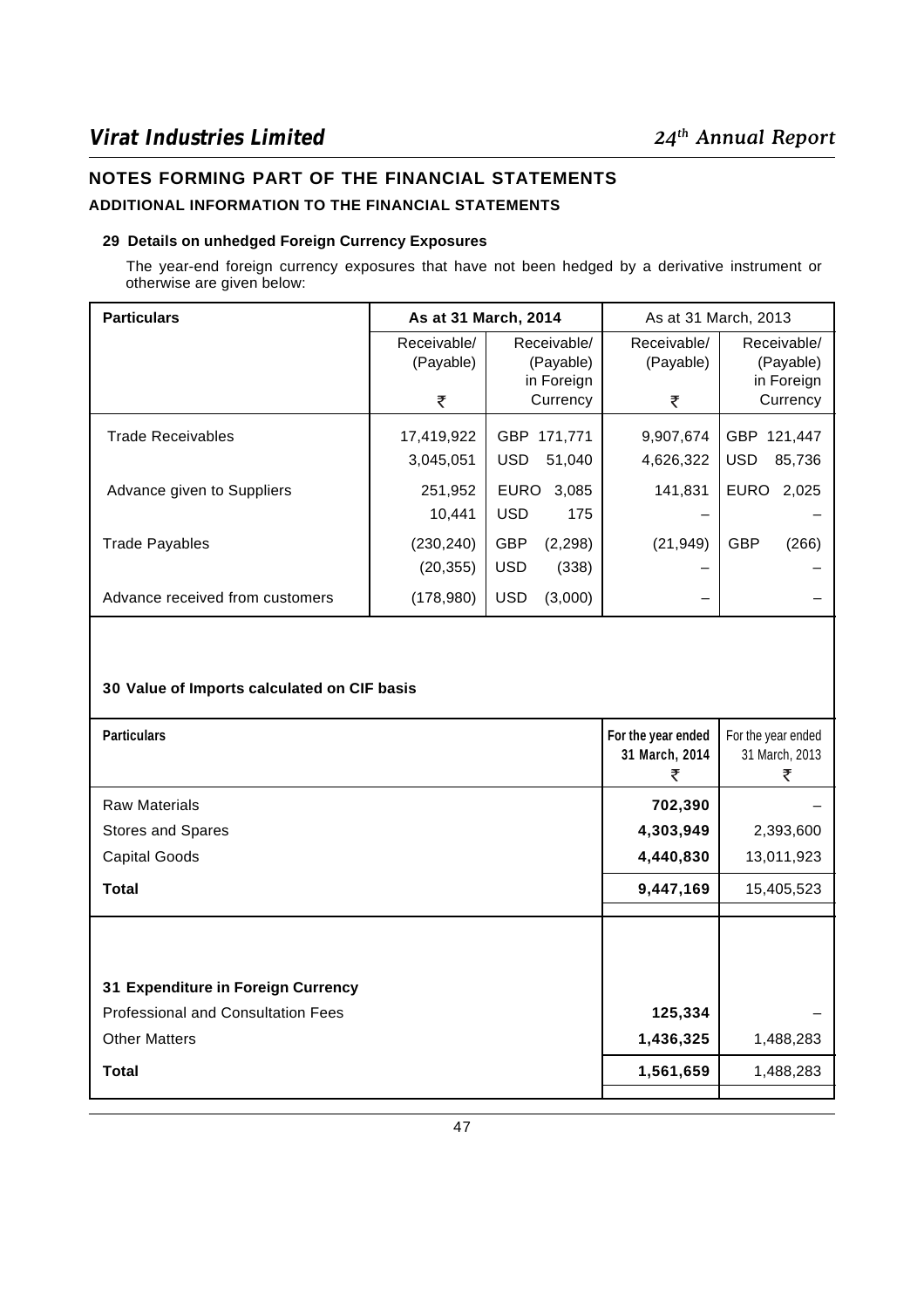## **NOTES FORMING PART OF THE FINANCIAL STATEMENTS ADDITIONAL INFORMATION TO THE FINANCIAL STATEMENTS**

### **32 Details of Consumption of Imported and Indigenous items**

| <b>Particulars</b>       | For the year ended 31 March, 2014 |       | For the year ended 31 March, 2013 |       |
|--------------------------|-----------------------------------|-------|-----------------------------------|-------|
|                          | ₹                                 | %     | ₹                                 | $\%$  |
| Imported                 |                                   |       |                                   |       |
| <b>Raw Material</b>      | 608,533                           | 0.78  | 15,050                            | 0.02  |
| Stores and Spares        | 3,238,382                         | 48.05 | 2,769,395                         | 47.32 |
| <b>Total</b>             | 3,846,915                         | 4.53  | 2,784,445                         | 3.31  |
| Indigenous               |                                   |       |                                   |       |
| <b>Raw Material</b>      | 77,618,763                        | 99.22 | 78,334,238                        | 99.98 |
| <b>Stores and Spares</b> | 3,501,451                         | 51.95 | 3,082,835                         | 52.68 |
| <b>Total</b>             | 81,120,213                        | 95.47 | 81,417,073                        | 96.69 |
|                          |                                   |       |                                   |       |

### **33 Earnings in Foreign Exchange**

| <b>Particulars</b>                                                                                     | For the year ended<br>31 March, 2014<br>₹ | For the year ended<br>31 March, 2013<br>₹ |
|--------------------------------------------------------------------------------------------------------|-------------------------------------------|-------------------------------------------|
| Export of Goods Calculated on FOB basis                                                                | 191,963,803                               | 183,059,997                               |
| Samples Development Charges                                                                            | 987,153                                   | 261,781                                   |
| 34 Amounts remitted in Foreign Currency<br>during the year on account of Dividend                      |                                           |                                           |
| Amount of Dividend remitted in Foreign Currency                                                        | 738,510                                   | 590,808                                   |
| Total number of Non Resident Shareholders<br>(to whom the dividends were remitted in foreign currency) | 1                                         |                                           |
| Total number of shares held by them on which dividend was due                                          | 492,340                                   | 492,340                                   |
| Year to which dividend relates                                                                         | 2012-13                                   | 2011-12                                   |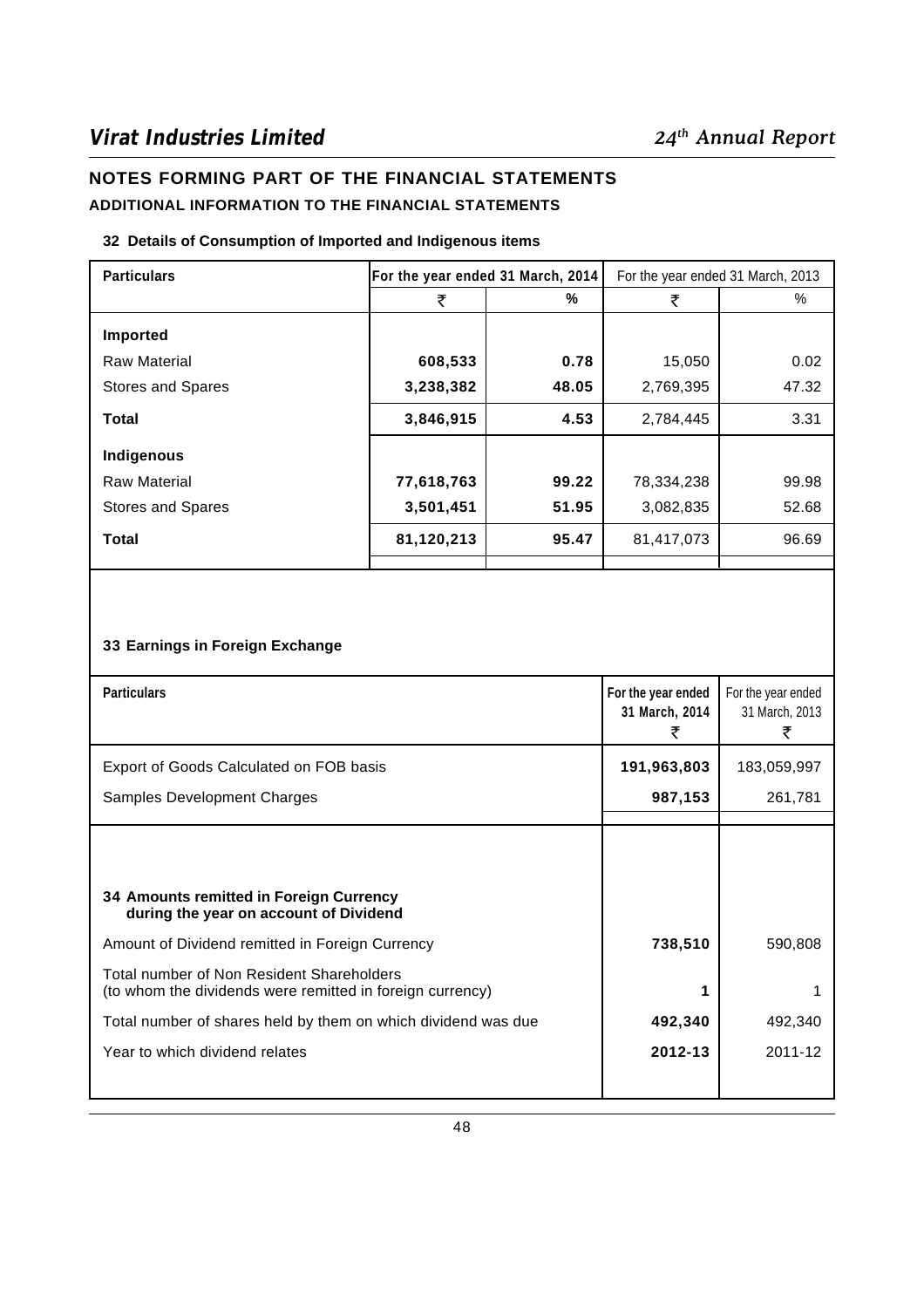#### **DISCLOSURE UNDER ACCOUNTING STANDARDS**

#### **35 Employee Benefit Plans**

### **(a) Defined Contribution Plan**

The Company makes Provident fund and other funds contributions to defined contribution plans for qualifying employees. The Company recognised ₹ 1,501,137/- (Year ended 31<sup>st</sup> March, 2013 1,335,804/-) for Provident Fund contributions.

#### **(b) Defined Benefit Plan: Gratuity**

Provision is made for gratuity and compensated absences based upon actuarial valuation done at the end of every financial year using 'Projected Unit Credit' method and it covers all regular employees. Gains and losses on changes in actuarial assumptions are accounted for in the statement of profit and loss. During the year the Company funded gratuity with LIC of India.

The disclosures as required under revised Accounting Standard 15 on "Employee Benefits" are as follow: The following table sets out the funded status(unfunded in the previous year) of the defined benefit schemes and the amount recognised in the financial statements:

| <b>Particulars</b>                                                                                                                                                                                                                                          |              |                  | For the year ended<br>31 March, 2014<br>₹                                                 | For the year ended<br>31 March, 2013<br>₹               |
|-------------------------------------------------------------------------------------------------------------------------------------------------------------------------------------------------------------------------------------------------------------|--------------|------------------|-------------------------------------------------------------------------------------------|---------------------------------------------------------|
|                                                                                                                                                                                                                                                             |              | Gratuity         |                                                                                           |                                                         |
| <b>Components of Employer Expense</b><br><b>Current Service Cost</b><br>Interest Cost<br><b>Past Service Cost</b>                                                                                                                                           |              |                  | 252,752<br>361,312                                                                        | 290,583<br>338,802                                      |
| Actuarial Losses/(Gain)                                                                                                                                                                                                                                     |              |                  | (268, 830)                                                                                | 169,281                                                 |
| Total Expense recognized in the Statement of Profit and Loss                                                                                                                                                                                                |              |                  | 345,234                                                                                   | 798,666                                                 |
| Actual Contribution and benefit payments for year<br>Actual benefit payments<br><b>Actual Contributions</b>                                                                                                                                                 |              |                  | 120,597<br>4,500,000                                                                      | 228,900                                                 |
| Net Asset / (Liability) recognised in the Balance Sheet<br>Present value of defined benefit obligation<br>Fair value of plan assets<br>Funded status [Surplus / (Deficit)]                                                                                  |              |                  | 4,604,179<br>(4,500,000)<br>104,179                                                       | 4,379,542                                               |
| Unrecognised past service costs<br>Net Asset / (liability) recognised in the Balance Sheet                                                                                                                                                                  |              |                  | 104,179                                                                                   | 4,379,542                                               |
| Change in defined benefit obligations (DBO) during the year<br>Present value of DBO at beginning of the year<br><b>Current Service Cost</b><br><b>Interest Cost</b><br><b>Benefit Paid</b><br>Actuarial Losses/(Gain)<br>Past Service Cost - Vested Benefit |              |                  | 4,379,542<br>252,752<br>361,312<br>(120,597)<br>(268, 830)                                | 3,809,776<br>290,583<br>338,802<br>(228,900)<br>169,281 |
| Present value of DBO at end of the year                                                                                                                                                                                                                     |              |                  | 4,604,179                                                                                 | 4,379,542                                               |
| Change in fair value of assets during the year<br>Fair value of Plan assets at beginning of the year<br>Actual company contributions<br>Fair value of Plan assets at the end of the year                                                                    |              |                  | 4,500,000<br>4,500,000                                                                    |                                                         |
| <b>Actuarial Assumptions:</b><br>Discount Rate (p.a.)<br>Salary Escalation Rate (p.a.)<br>Attrition Rate (p.a.)<br>Mortality                                                                                                                                |              |                  | 9.31%<br>5.00%<br>2.00%<br>Indian Assured<br><b>Lives Mortality</b><br>(2006-08) Ultimate | 8.25%<br>5.00%<br>2.00%<br>LIC 1994-96<br>(Ultimate)    |
| <b>Experience Adjustment:</b>                                                                                                                                                                                                                               | 2013-14<br>₹ | $2012 - 13$<br>₹ | 2011-12<br>₹                                                                              | 2010-11<br>₹                                            |
| On Plan Liability (Gain)/Loss                                                                                                                                                                                                                               | 271,583      | 83,408           | 582,508                                                                                   | 23,143                                                  |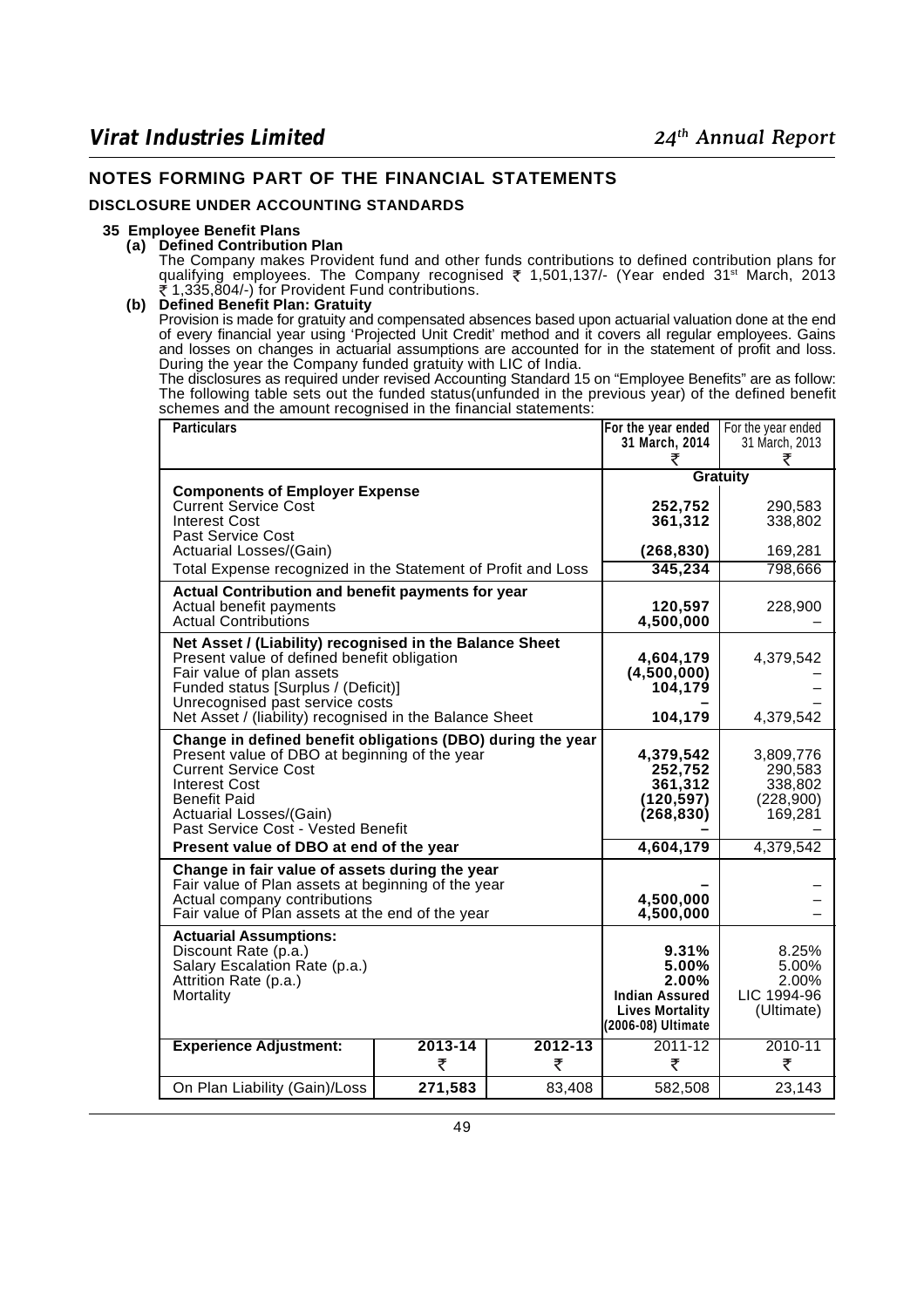### **DISCLOSURE UNDER ACCOUNTING STANDARDS**

#### **36 Segment information**

The principal business of the company is of manufacturing of socks. All other activities of the Company revolve around its main business. Hence, there is only one primary reportable business segment as defined by Accounting Standard 17 - "Segment Reporting".

The Secondary Segment are identified based on the geographical location of customers. The secondary geographical segments of the company consist of regions of United Kingdom, Switzerland, UAE, India and Rest of the World.

| <b>Particulars</b> | <b>Revenues</b> | <b>Segment Assets</b><br>Trade<br>Receivable | <b>Cost incurred</b><br>on acquisition<br>of Fixed Assets |
|--------------------|-----------------|----------------------------------------------|-----------------------------------------------------------|
| United Kingdom     | 84,732,521      | 17,374,971                                   |                                                           |
|                    | (51, 014, 678)  | (9,736,243)                                  |                                                           |
| Switzerland        | 85,762,750      | 3,045,051                                    |                                                           |
|                    | (107,005,470)   | (816, 612)                                   |                                                           |
| <b>UAE</b>         | 18,571,139      |                                              |                                                           |
|                    | (22, 712, 306)  | (3,809,710)                                  |                                                           |
| India              | 10,330,685      | 750,104                                      | 12,838,612                                                |
|                    | (11, 625, 682)  | (1, 101, 359)                                | (17, 911, 003)                                            |
| Rest of the World  | 3,286,752       | 44,952                                       |                                                           |
|                    | (3,074,877)     | (171, 431)                                   |                                                           |
|                    |                 |                                              |                                                           |
| <b>Total</b>       | 202,683,848     | 21,215,078                                   | 12,838,612                                                |
|                    | (195, 433, 012) | (15,635,355)                                 | (17, 911, 003)                                            |
|                    |                 |                                              |                                                           |

Secondary Segments information is as follows -  $(\ln \overline{z})$ 

Previous year figures are given in brackets.

Segregation of assets (except trade receivable) into secondary segments has not been done as all the assets are located and used in India and the Company is of the view that it is not practical to reasonably allocate such assets and an ad-hoc allocation will not be meaningful.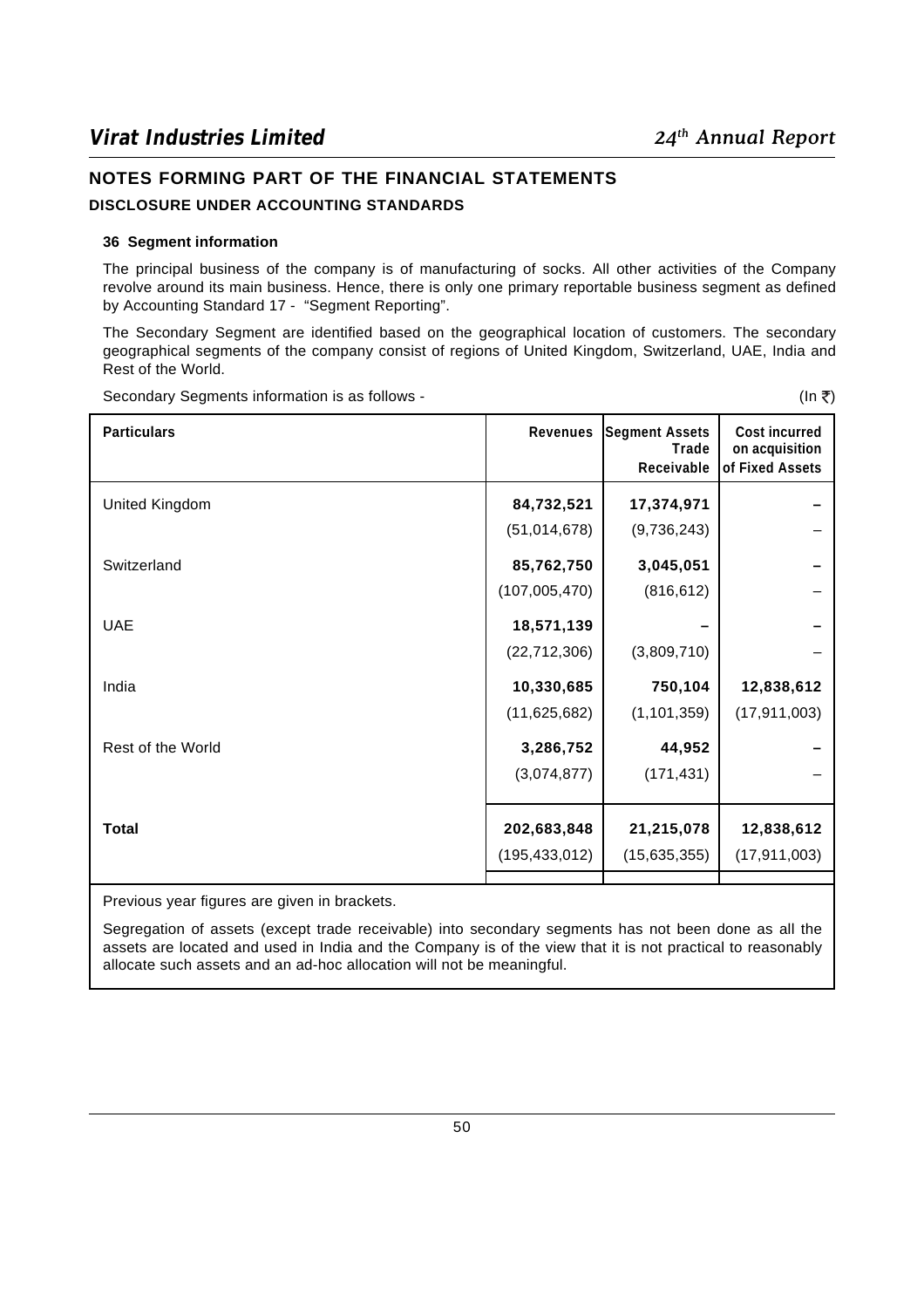#### **DISCLOSURES UNDER ACCOUNTING STANDARDS (Contd.)**

| 37 Related Party Transactions<br>Details of related parties:<br><b>Description of relationship</b> | Names of related parties:                                                                                             |  |  |
|----------------------------------------------------------------------------------------------------|-----------------------------------------------------------------------------------------------------------------------|--|--|
| <b>Promoter Company</b>                                                                            | Shapoorjee Chandabhoy Finvest Private Limited                                                                         |  |  |
| Key Management Personnel (KMP)                                                                     | Adi F. Madan                                                                                                          |  |  |
| Entities over which promoter group has<br>significant influence<br>Associates                      | Armayesh Consultancy and Agencies Private Limited<br>Armayesh Embroideries Private Limited<br>Armayesh Enterprise LLP |  |  |
| Note: Related parties have been identified by the Management.                                      |                                                                                                                       |  |  |

**Details of related party transactions during the year ended 31st March, 2014 and balances outstanding as at 31st March, 2014:** (In )

| <b>Particulars</b>                                      | Promoter<br>Company        | <b>KMP</b>                 | <b>Associates</b> | <b>Entities over which</b><br>promoter group has<br>significant influence | Total                      |
|---------------------------------------------------------|----------------------------|----------------------------|-------------------|---------------------------------------------------------------------------|----------------------------|
| Transactions during the year                            |                            |                            |                   |                                                                           |                            |
| Expenditure:                                            |                            |                            |                   |                                                                           |                            |
| 1) Lease Rent:                                          |                            |                            |                   |                                                                           |                            |
| Armayesh Consultancy and<br>Agencies Pvt. Ltd.          | $(-)$                      | $(-)$                      | $(-)$             | 508,200<br>(462,000)                                                      | 508,200<br>(462,000)       |
| Armayesh Embroideries Pvt. Ltd.                         |                            |                            |                   | 301,200                                                                   | 301,200                    |
|                                                         | $(-)$                      | $(-)$                      | $(-)$             | (273, 480)                                                                | (273, 480)                 |
| 2) Managerial Remuneration                              | $(-)$                      | 2,913,404<br>(3, 185, 904) | $(-)$             | $(-)$                                                                     | 2,913,404<br>(3, 185, 904) |
| Income:                                                 |                            |                            |                   |                                                                           |                            |
| Share of profit from Armayesh                           |                            |                            | 159,161           |                                                                           | 159,161                    |
| Enterprise LLP                                          | $(-)$                      | $(-)$                      | $(-)$             | $(-)$                                                                     | $(-)$                      |
| Investment:                                             |                            |                            |                   |                                                                           |                            |
| Armayesh Enterprise LLP                                 |                            |                            | 150,000           |                                                                           | 150,000                    |
|                                                         | $(-)$                      | $(-)$                      | $(-)$             | $(-)$                                                                     | $(-)$                      |
| <b>Other Transactions:</b>                              |                            |                            |                   |                                                                           |                            |
| Repayment of Borrowings                                 |                            |                            |                   |                                                                           |                            |
|                                                         | 2,350,001                  | $(-)$                      | $(-)$             | $(-)$                                                                     | 2,350,001                  |
| Dividend paid:                                          |                            |                            |                   |                                                                           |                            |
| Shapoorjee Chandabhoy<br><b>Finvest Private Limited</b> | 2,630,693<br>(2, 104, 554) | $(-)$                      | $(-)$             | -<br>$(-)$                                                                | 2,630,693<br>(2, 104, 554) |
|                                                         |                            |                            |                   |                                                                           |                            |
| Adi F. Madan                                            | $(-)$                      | (201, 308)<br>(161, 046)   | $(-)$             | $(-)$                                                                     | (201, 308)<br>(161, 046)   |
| <b>Balances outstanding</b>                             |                            |                            |                   |                                                                           |                            |
| at the end of the year                                  |                            |                            |                   |                                                                           |                            |
| <b>Security Deposits</b>                                |                            |                            |                   |                                                                           |                            |
| Armayesh Consultancy and                                |                            |                            |                   | 21,050                                                                    | 21,050                     |
| Agencies Pvt. Ltd.                                      | $(-)$                      | $(-)$                      | $(-)$             | (21,050)                                                                  | (21,050)                   |
| <b>Loans and Advances to Related Parties:</b>           |                            |                            |                   |                                                                           |                            |
| Armayesh Enterprise LLP                                 | -                          |                            | 159,161           | -                                                                         | 159,161                    |
|                                                         | $(-)$                      | $(-)$                      | $(-)$             | $(-)$                                                                     | $(-)$                      |
| <b>Managerial Remuneration</b><br>Payable               | -<br>$(-)$                 | 171,187<br>(113, 307)      | $(-)$             | $(-)$                                                                     | 171,187<br>(113, 307)      |
| Note: Figures in bracket relates to the previous year.  |                            |                            |                   |                                                                           |                            |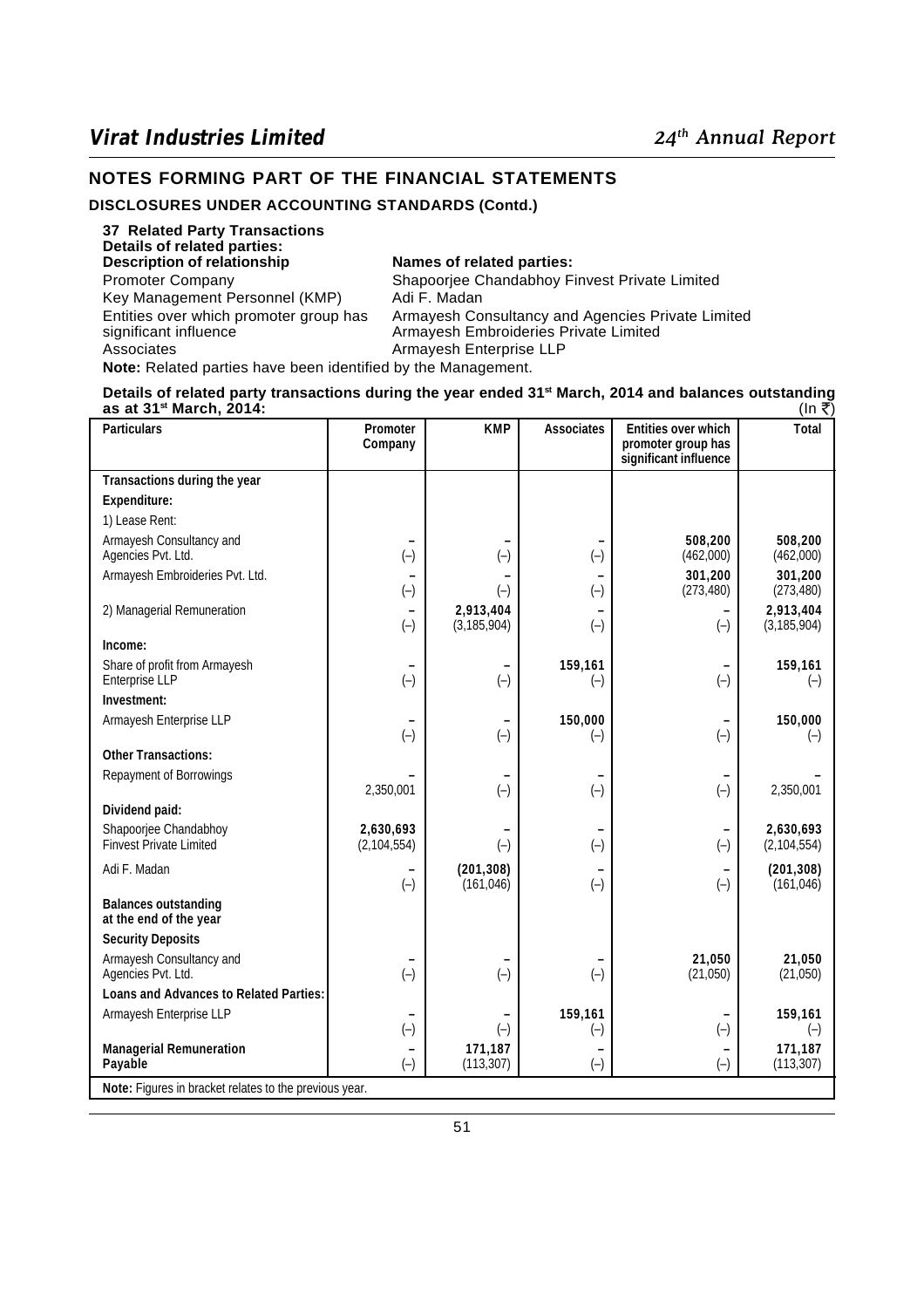**ADDITIONAL INFORMATION TO THE FINANCIAL STATEMENTS**

#### **38 Details of Leasing Arrangements**

#### **As Lessee**

The Company has acquired premises on lease, which are in the nature of cancellable operating lease as defined in Accounting Standard 19 "Leases". The future lease obligations payable within one year aggregate to NIL (Previous Year Nil). The lease rent paid and accounted during the year was  $\overline{\xi}$  809,400/- (Previous year  $\overline{\xi}$  735,480/-) as per the terms and conditions of the lease agreements and is charged to the Statement of Profit and Loss.

#### **39 Earning per Share**

| <b>Particulars</b>                                                                          | For the year ended<br>31 March, 2014 | For the year ended<br>31 March, 2013 |
|---------------------------------------------------------------------------------------------|--------------------------------------|--------------------------------------|
| <b>Basic</b>                                                                                |                                      |                                      |
| <b>Total Operations</b>                                                                     |                                      |                                      |
| a) Net Profit for the year attributable to the Equity Shareholders                          | 32,839,964                           | 22,150,369                           |
| Weighted average number of Equity Shares basic and diluted<br>b)                            | 4,923,340                            | 4,923,340                            |
| Earnings per Share - Basic and Diluted<br>C)<br>(Equity Share of face value of ₹ 10/- each) | 6.67                                 | 4.50                                 |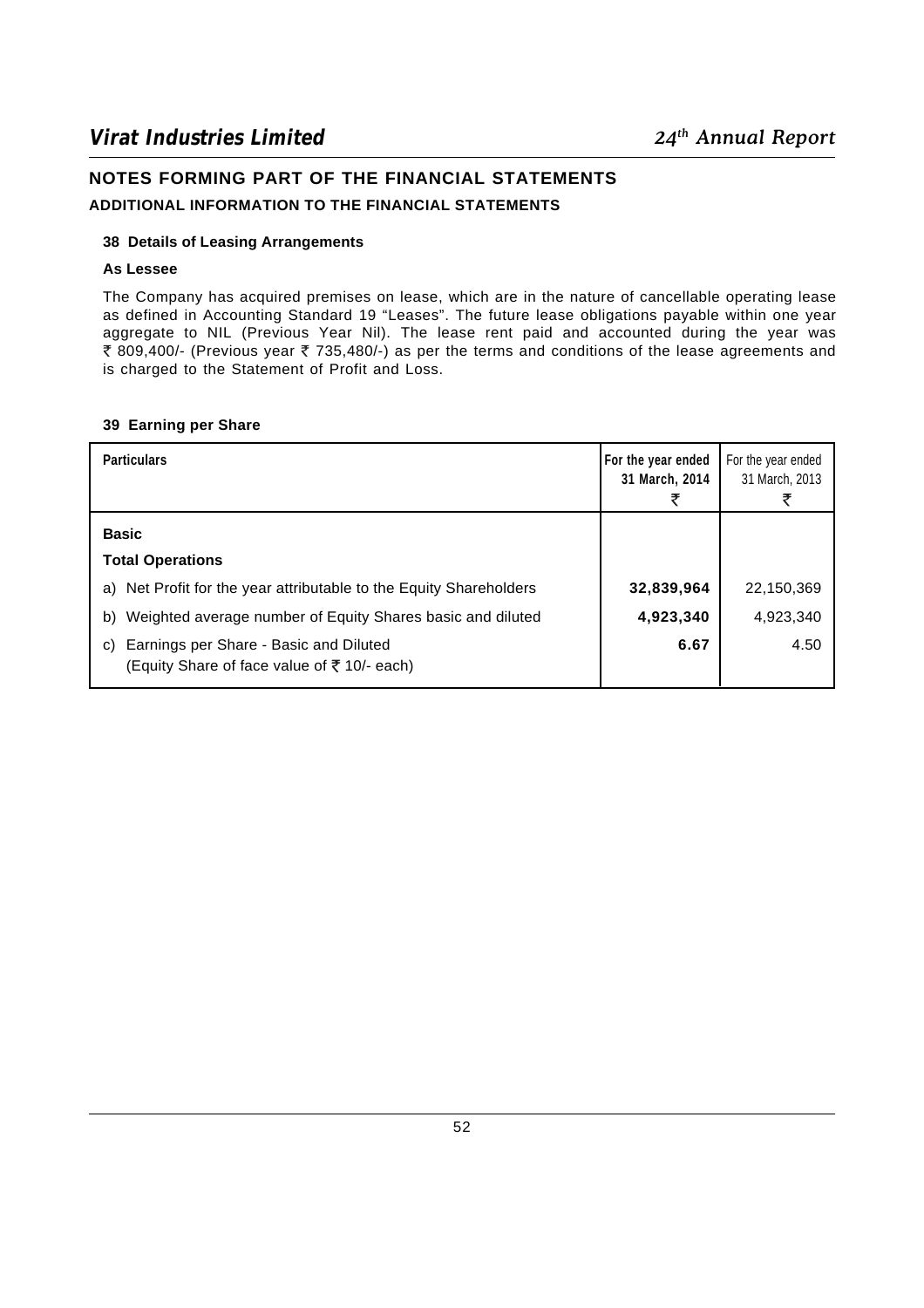## **NOTES FORMING PART OF THE FINANCIAL STATEMENTS ADDITIONAL INFORMATION TO THE FINANCIAL STATEMENTS**

#### **40 Deferred tax (Liability) / Asset**

,

| <b>Particulars</b>                                                       | As at<br>March 31, 2014<br>₹ | As at<br>March 31, 2013 |
|--------------------------------------------------------------------------|------------------------------|-------------------------|
| Tax effect of items constituting Deferred Tax Liability                  |                              |                         |
| On difference between book balance and tax balance of fixed assets       | 5,778,261                    | 6,440,678               |
|                                                                          | 5,778,261                    | 6,440,678               |
| Tax effect of items constituting Deferred Tax Assets                     |                              |                         |
| Provision for compensated absences and gratuity                          | 413,870                      | 1,760,403               |
| Provision for doubtful loans and advances and other current assets       | 346,550                      | 184,326                 |
| Disallowances under Section $40(a)(i)$ , 43B of the Income Tax Act, 1961 | 380,873                      | 378,967                 |
|                                                                          | 1,141,293                    | 2,323,696               |
| Net Deferred Tax (Liability) / Asset                                     | (4,636,968)                  | (4, 116, 982)           |

- **41** The Company has not granted any loans / advances in the nature of loans as stipulated in the Clause 32 of the Listing Agreement with the Stock Exchanges. For this purpose, the loans to employees as per the Company's policy and security deposits paid towards premises taken on leave and license basis have not been considered.
- **42** Previous year's figures have been regrouped / reclassified wherever necessary to correspond with the current year's classification / disclosure.

For and on behalf of the Board of Directors

| Arun S. Sanghi<br>Chairman<br>Adi F. Madan<br><b>Managing Director</b> | Ajit P. Walwaikar<br>Armand N. Aga<br>Harish H. Shah<br>Ayesha K. DadyBurjor | <b>Directors</b> |
|------------------------------------------------------------------------|------------------------------------------------------------------------------|------------------|
|                                                                        | <b>Asinkhan S. Baholu</b> Company Secretary                                  |                  |

Mumbai, Dated: 29**th** May, 2014.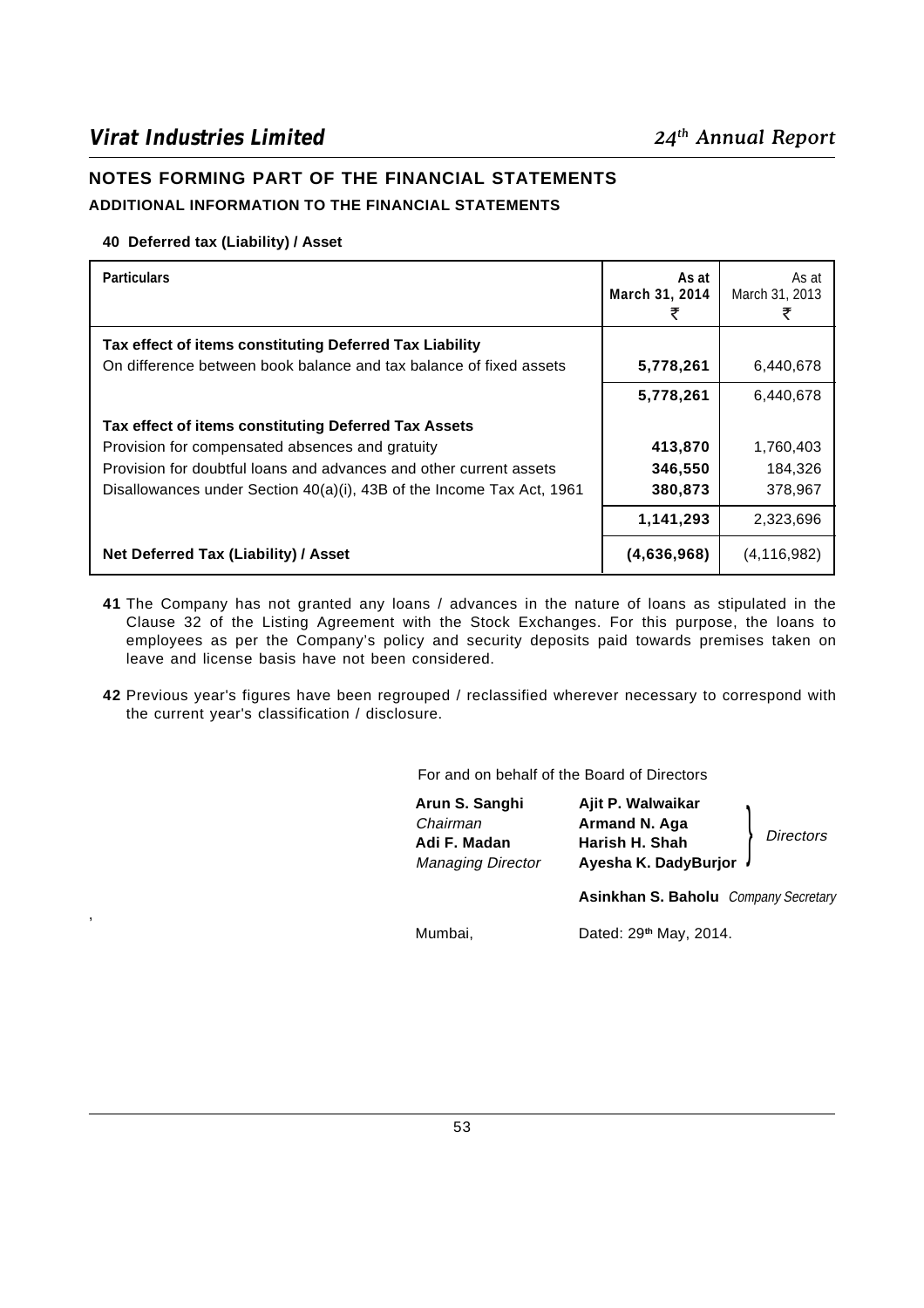## **BOOK - POST**

To,

If undelivered, please return to :

## VIRAT INDUSTRIES LIMITED

A-1/2, GIDC Industrial Estate, Kabilpore, Navsari - 396 424. Gujarat.